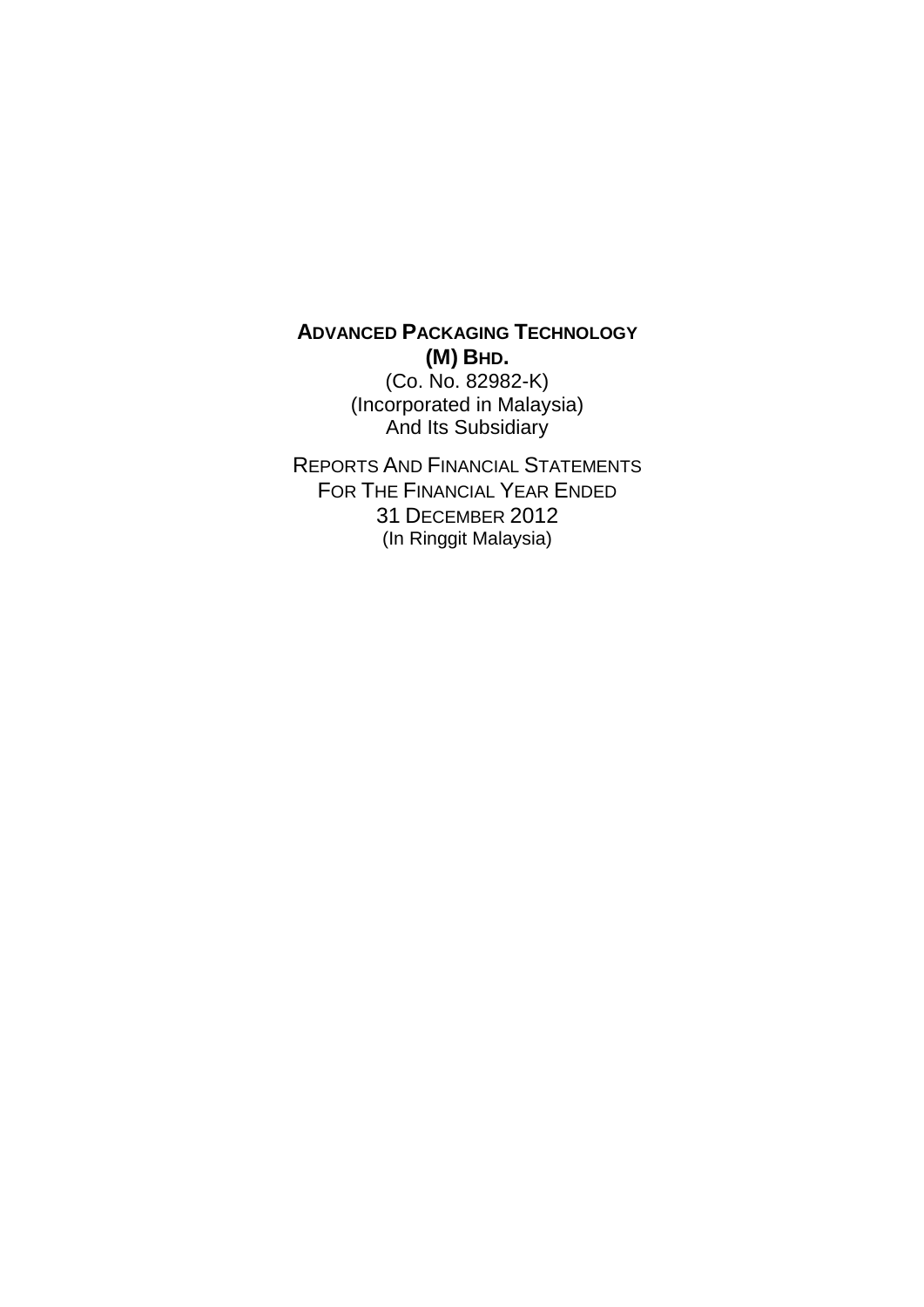| <b>Contents</b>                                             | <b>Pages</b>   |
|-------------------------------------------------------------|----------------|
| Corporate information                                       | $\mathbf{1}$   |
| Directors' report                                           | $2 - 6$        |
| <b>Statement by Directors</b>                               | $\overline{7}$ |
| Statutory declaration                                       | $\overline{7}$ |
| Report of the independent auditors                          | $8 - 10$       |
| Statements of profit or loss and other comprehensive income | 11             |
| Statement of financial position                             | 12             |
| Statement of changes in equity                              | 13             |
| Statements of cash flows                                    | $14 - 15$      |
| Notes to the financial statements                           | $16 - 67$      |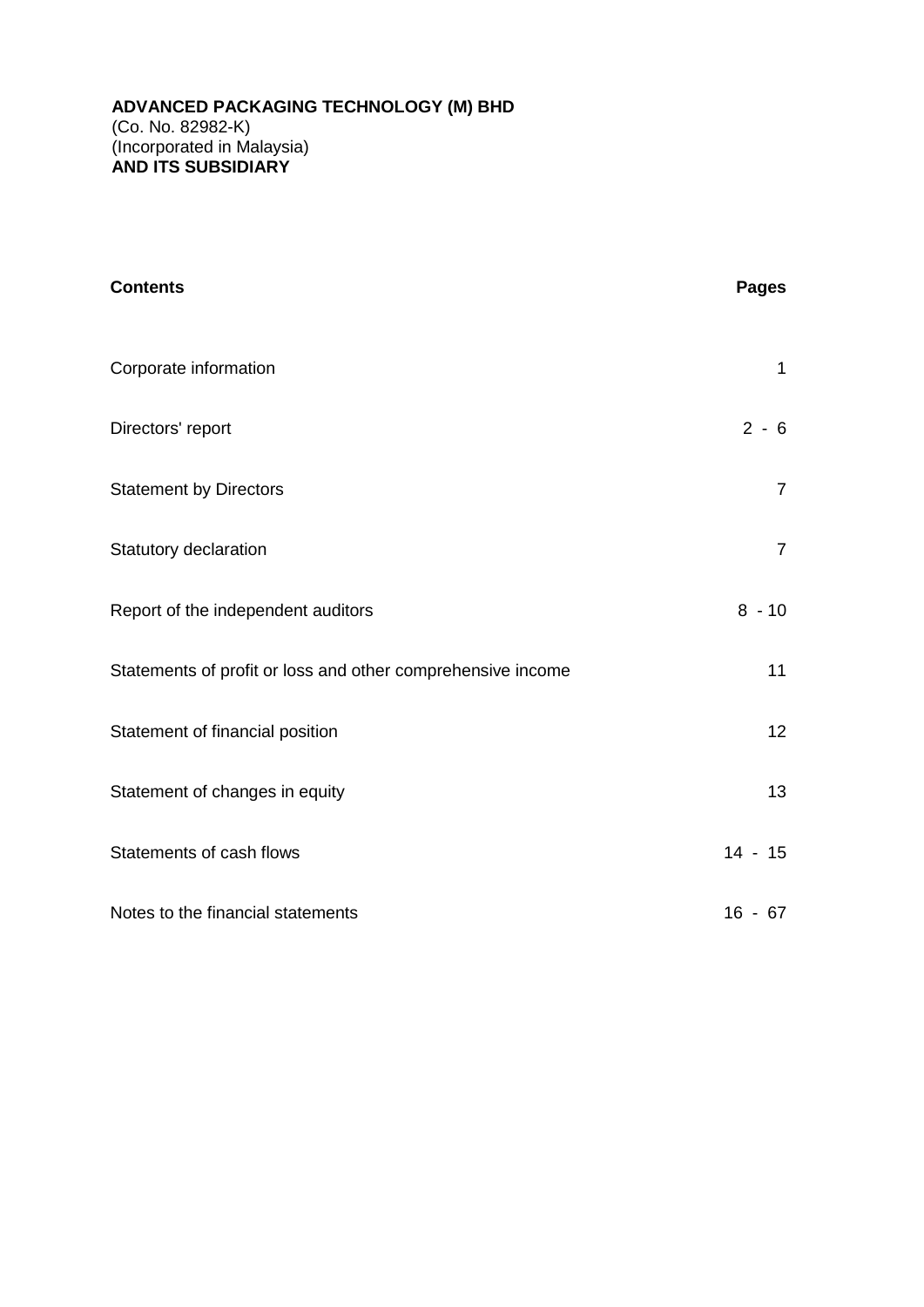## **CORPORATE INFORMATION**

| <b>BOARD OF DIRECTORS</b>                    | Chee Sam Fatt (Chairman)<br>Tjin Kiat @ Tan Cheng Keat (Managing Director)<br>Yeo Tek Ling (Finance Director)<br>Dato' Haji Ghazali B. Mat Ariff<br>Dato' Law Sah Lim<br>Datuk Ismail bin Haji Ahmad<br>Mah Siew Seng<br>Eu Hock Seng<br>Ng Choo Tim |
|----------------------------------------------|------------------------------------------------------------------------------------------------------------------------------------------------------------------------------------------------------------------------------------------------------|
| <b>SECRETARY</b>                             | See Siew Cheng<br>(MAICSA 7011225)<br>Leong Shiak Wan<br>(MAICSA 7012855)                                                                                                                                                                            |
| <b>AUDITORS</b>                              | <b>PKF</b><br>AF 0911<br><b>Chartered Accountants</b>                                                                                                                                                                                                |
| <b>AUDIT COMMITTEE</b>                       | Dato' Haji Ghazali Bin Mat Ariff (Chairman)<br>- Independent Non-Executive Director<br>Datuk Ismail Bin Haji Ahmad<br>- Independent Non-Executive Director<br>Mah Siew Seng<br>- Independent Non-Executive Director                                  |
| <b>REGISTERED OFFICE</b>                     | Level 8, Symphony House<br>Block D13, Pusat Dagangan Dana 1<br>Jalan PJU 1A/46<br>47301 Petaling Jaya<br>Selangor Darul Ehsan<br>Tel: 03-7841 8000<br>Fax: 03-7841 8199                                                                              |
| <b>REGISTRAR &amp; SHARE TRANSFER OFFICE</b> | Symphony Share Registrars Sdn. Bhd.<br>Level 6, Symphony House<br>Block D13, Pusat Dagangan Dana 1<br>Jalan PJU 1A/46<br>47301 Petaling Jaya<br>Selangor Darul Ehsan<br>Tel: 03-7841 8000<br>Fax: 03-7841 8008                                       |
| <b>PRINCIPAL BANKER</b>                      | <b>CIMB Bank Berhad</b>                                                                                                                                                                                                                              |
| <b>STOCK EXCHANGE LISTING</b>                | <b>Bursa Malaysia Securities Berhad</b>                                                                                                                                                                                                              |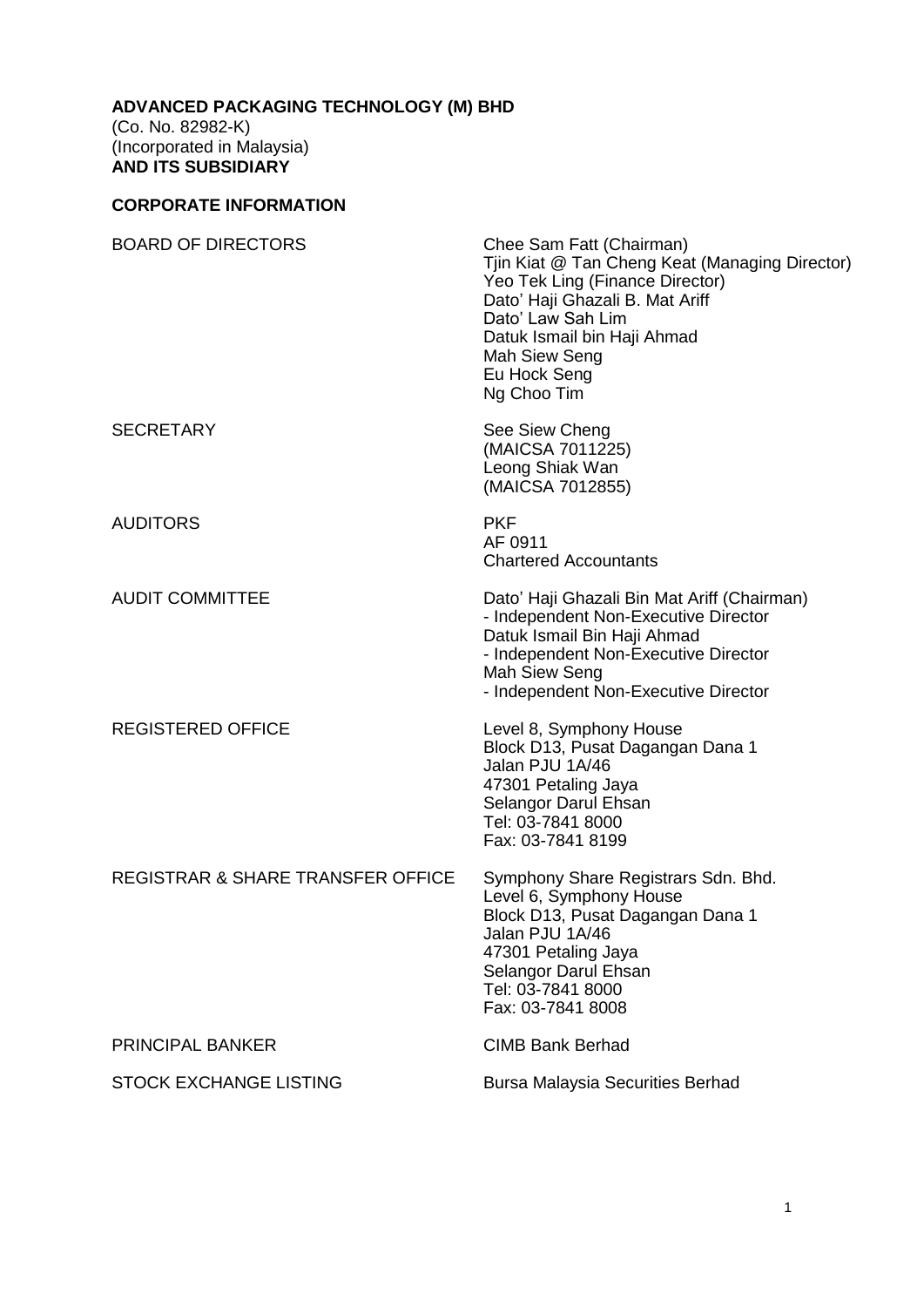## **DIRECTORS' REPORT**

The Directors have pleasure in submitting their report and the audited financial statements of the Company for the financial year ended 31 December 2012.

#### **Principal activities**

The Company is principally engaged in the manufacturing and distribution of flexible packaging materials.

There have been no significant changes in the nature of these activities during the financial year.

### **Results**

Profit for the financial year 2,642,911

**RM**

#### **Reserves and provisions**

There were no material transfers to or from reserves or provisions during the financial year other than those disclosed in the financial statements.

#### **Dividends**

In respect of the financial year ended 31 December 2011, the Company paid a final dividend of 10% less tax of 25% totalling RM1,440,693, on 24 July 2012.

In respect of the financial year ended 31 December 2012, the Directors declared an interim dividend of 4% less tax of 25% totalling RM575,257 and was paid on 22 January 2013.

The Directors recommend a final dividend of 10% less tax of 25% totalling RM1,438,142 subject to the shareholders' approval at the forthcoming Annual General Meeting of the Company.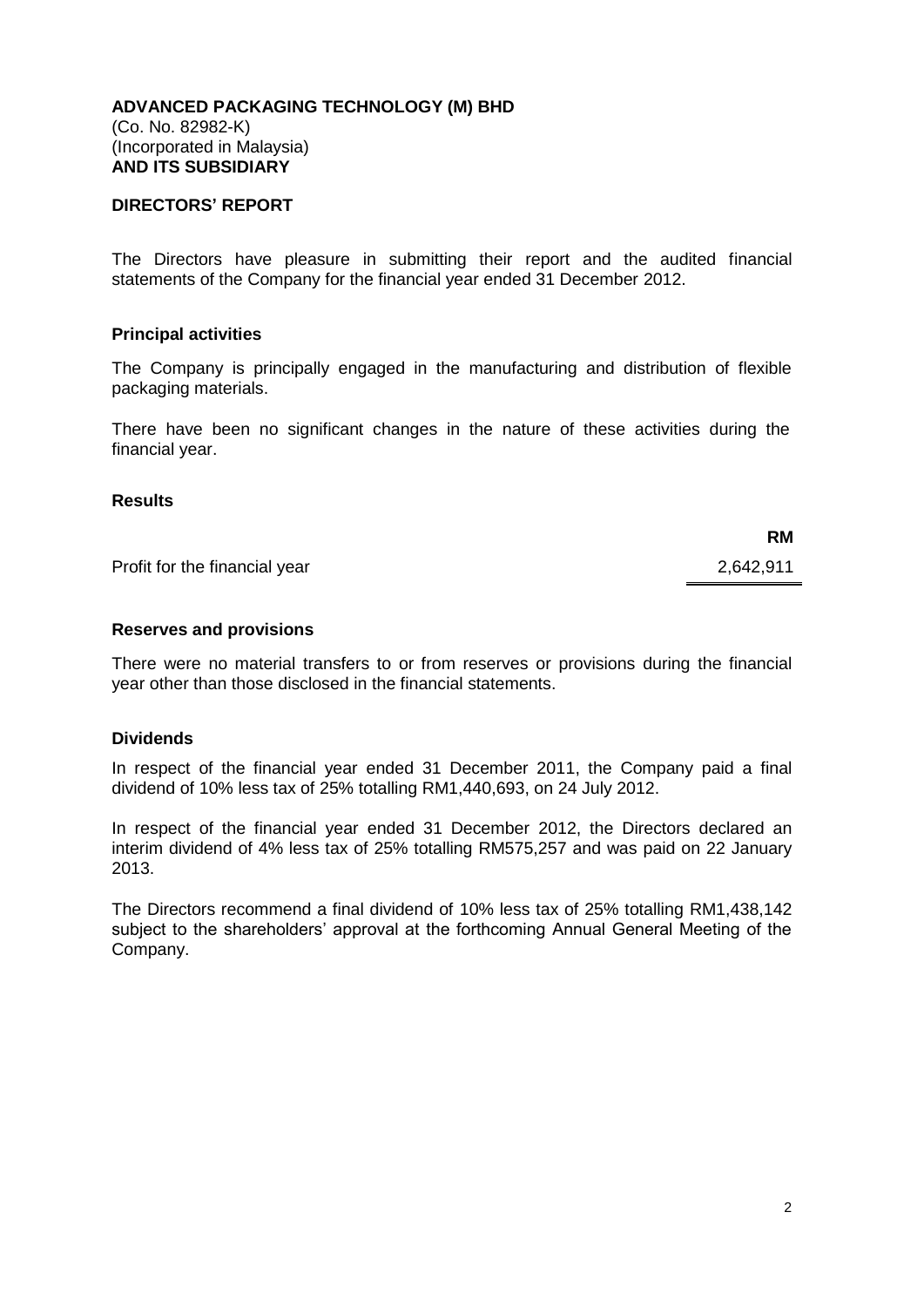## **Directors**

The Directors who have held office since the date of the last report are:

Chee Sam Fatt Tjin Kiat @ Tan Cheng Keat Yeo Tek Ling Dato' Haji Ghazali B. Mat Ariff Dato' Law Sah Lim Datuk Ismail bin Haji Ahmad Mah Siew Seng Eu Hock Seng Ng Choo Tim

## **Directors' interest in shares**

The shareholdings and deemed shareholdings in the Ordinary Shares of the Company at the end of the financial year, as recorded in Register of Director's Shareholding kept under Section 134 of the Companies Act, 1965, in Malaysia are as follows:

|                                            | Number of Ordinary Shares of RM1.00 each |               |                |            |
|--------------------------------------------|------------------------------------------|---------------|----------------|------------|
|                                            | At                                       |               |                | At         |
|                                            | 1.1.2012                                 | <b>Bought</b> | <b>Sold</b>    | 31.12.2012 |
| In the Company:<br><b>Direct interest:</b> |                                          |               |                |            |
| <b>Chee Sam Fatt</b>                       | 10,125                                   |               |                | 10,125     |
| Tjin Kiat @ Tan Cheng Keat                 | 1,550,089                                |               | $\blacksquare$ | 1,550,089  |
| Yeo Tek Ling                               | 12,169                                   |               |                | 12,169     |
| Dato' Law Sah Lim                          | 5,014                                    |               |                | 5,014      |
| Eu Hock Seng                               | 11,210                                   |               |                | 11,210     |
| Ng Choo Tim                                | 648,297                                  |               |                | 648,297    |
| <b>Deemed interest</b>                     |                                          |               |                |            |
| <b>Chee Sam Fatt</b>                       | 3,177,755                                |               |                | 3,177,755  |
| Dato' Law Sah Lim                          | 2,562,834                                |               | $\blacksquare$ | 2,562,834  |
| Eu Hock Seng                               | 435,224                                  |               |                | 435,224    |

None of the other Directors in office at 31 December 2012 had any interest in the Ordinary Shares of the Company and its related corporations during the financial year, according to the register required to be kept under Section 134 of the Companies Act, 1965 in Malaysia.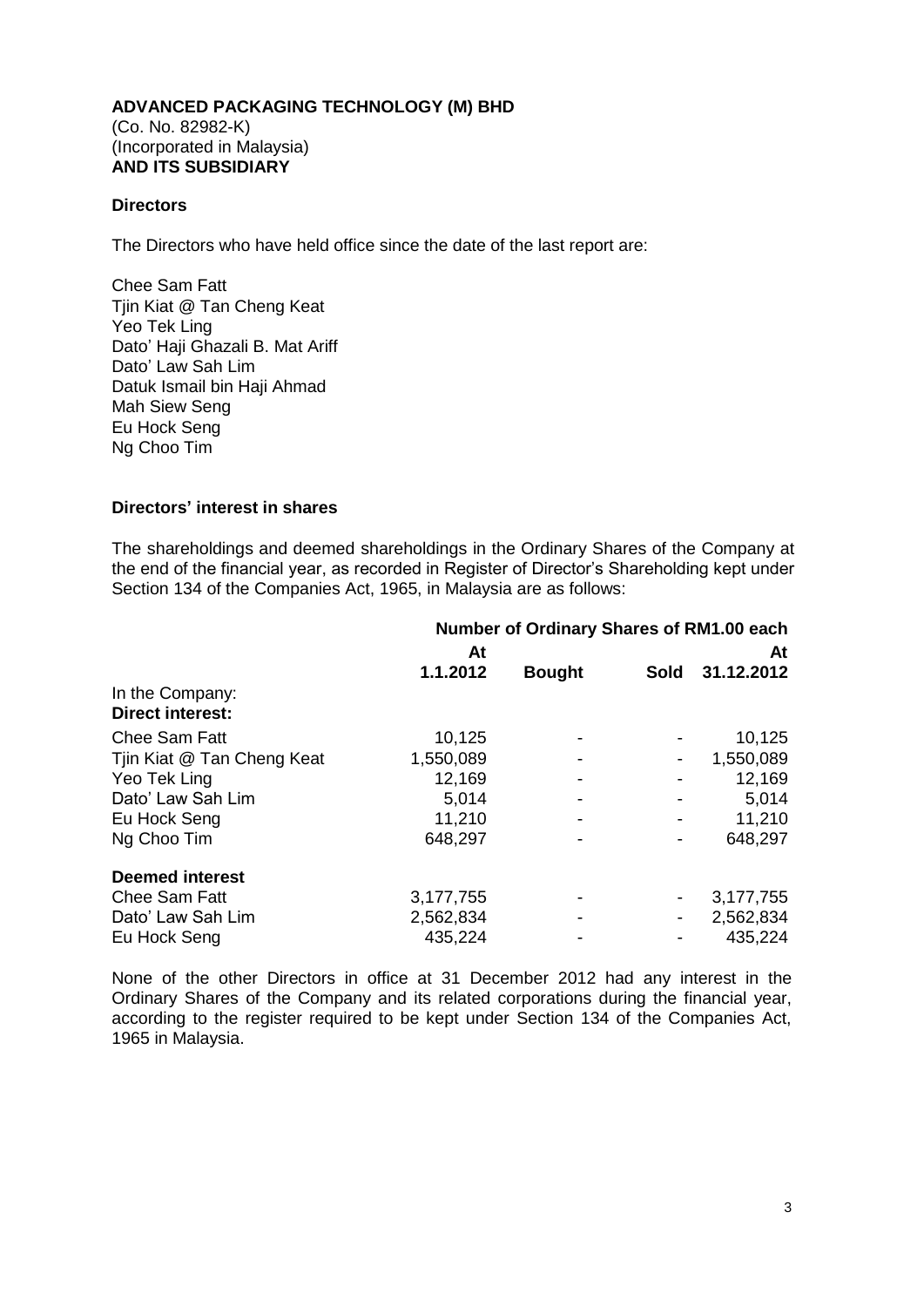## **Directors' benefits**

Since the end of the previous financial year, no Director has received or become entitled to receive any benefit (other than a benefit included in aggregate amount of emoluments received or due and receivable by Directors or the fixed salaries of full time employees of the Company as disclosed in Note 4 to the financial statements) by reason of a contract made by the Company or a related corporation with the Director or with a firm of which the Director is a member, or with a company in which the Director has a substantial financial interest.

There were no arrangements during and at the end of the financial year, which had the object of enabling Directors of the Company to acquire benefits by means of the acquisition of shares in or debentures of the Company or any other body corporate.

#### **Issue of shares and debentures**

There were no changes in the authorised, issued and paid-up capital of the Company during the financial year.

There were no debentures issued during the financial year.

#### **Options granted over unissued shares**

No options were granted to any person to take up unissued shares of the Company during the financial year.

#### **Share buy-back**

During the financial year, the Company repurchased 76,200 of its issued Ordinary Shares from the open market at an average price of RM1.40 per share. The total consideration paid for the repurchase including transaction costs was RM106,259.

As at 31 December 2012, the Company held 1,329,016 of its own shares ('APT Shares') as treasury shares out of its total issued and paid-up share capital of 20,504,250 ordinary shares. The treasury shares are held at a carrying amount of RM982,249 and further details are disclosed in Note 16 to the financial statements.

The APT Shares bought back are held as treasury shares in accordance with Section 67A subsection 3(A)(b) of the Companies Act, 1965 in Malaysia. None of the treasury shares held were resold or cancelled during the financial year.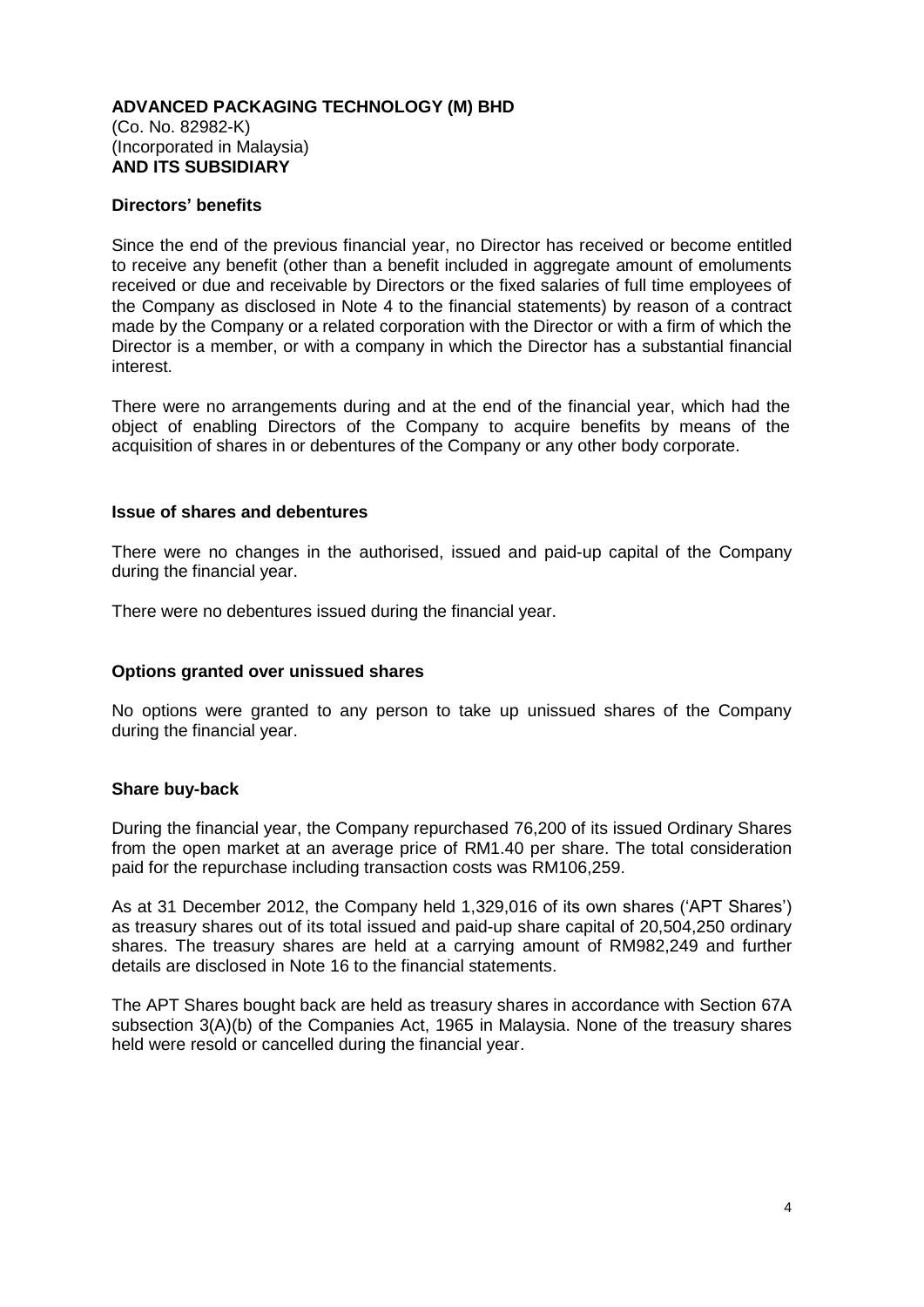#### **Other statutory information**

Before the financial statements of the Company were made out, the Directors took reasonable steps to ascertain that:

- (i) proper action had been taken in relation to the writing off of bad debts and the making of provision for doubtful debts and have satisfied themselves that no known bad debts and that adequate provision had been made for doubtful debts; and
- (ii) all current assets have been stated at the lower of cost and net realisable value.

At the date of this report, the Directors are not aware of any circumstances:

- (i) which would necessitate the writing off of bad debts or render the amount of the provision for doubtful debts inadequate in the financial statements of the Company to any substantial extent; or
- (ii) which would render the value attributed to current assets in the financial statements of the Company misleading; or
- (iii) which have arisen which render adherence to the existing method of valuation of assets or liabilities of the Company misleading or inappropriate; or
- (iv) not otherwise dealt with in this report or the financial statements, which would render any amount stated in the financial statements of the Company misleading.

At the date of this report, there does not exist:

- (i) any charge on the assets of the Company that has arisen since the end of the financial year and which secures the liabilities of any other person; or
- (ii) any contingent liability in respect of the Company that has arisen since the end of the financial year.

No contingent liability or other liability of the Company has become enforceable, or is likely to become enforceable within the period of twelve months after the end of the financial year which, in the opinion of the Directors, will or may substantially affect the ability of the Company to meet their obligations as and when they fall due except as disclosed in the Note 27 to the financial statements.

In the opinion of the Directors, except as otherwise stated in the financial statements, the results of the operations of the Company for the financial year ended 31 December 2012 have not been substantially affected by any item, transaction or event of a material and unusual nature nor has any such item, transaction or event occurred in the interval between the end of the financial year and the date of this report.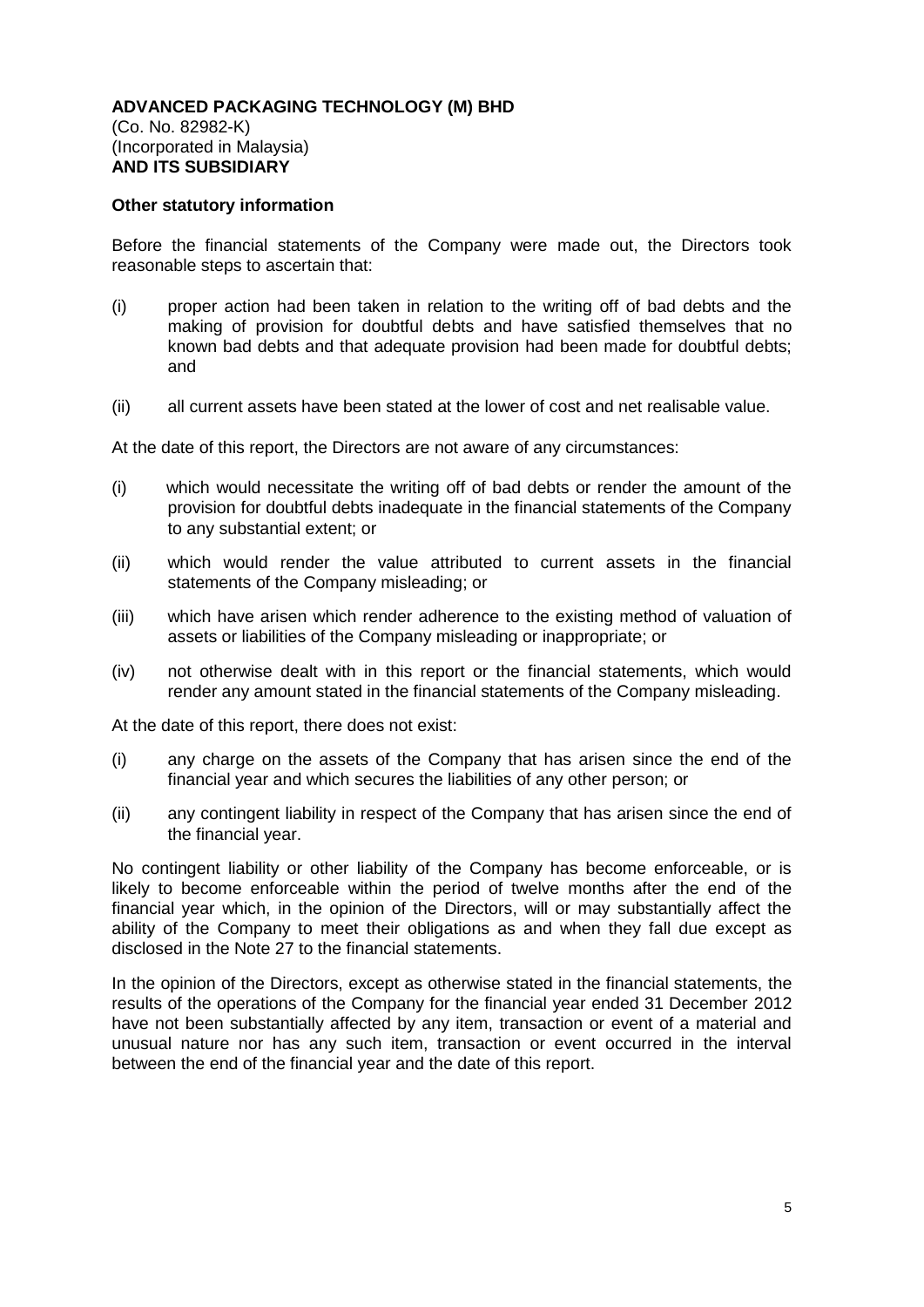## **Auditors**

The auditors, Messrs PKF, have indicated their willingness to continue in office.

Signed on behalf of the Board in accordance with a resolution of the Directors,

TJIN KIAT @ TAN CHENG KEAT  $\circ$ Selangor

NG CHOO TIM

2 5 APR 2013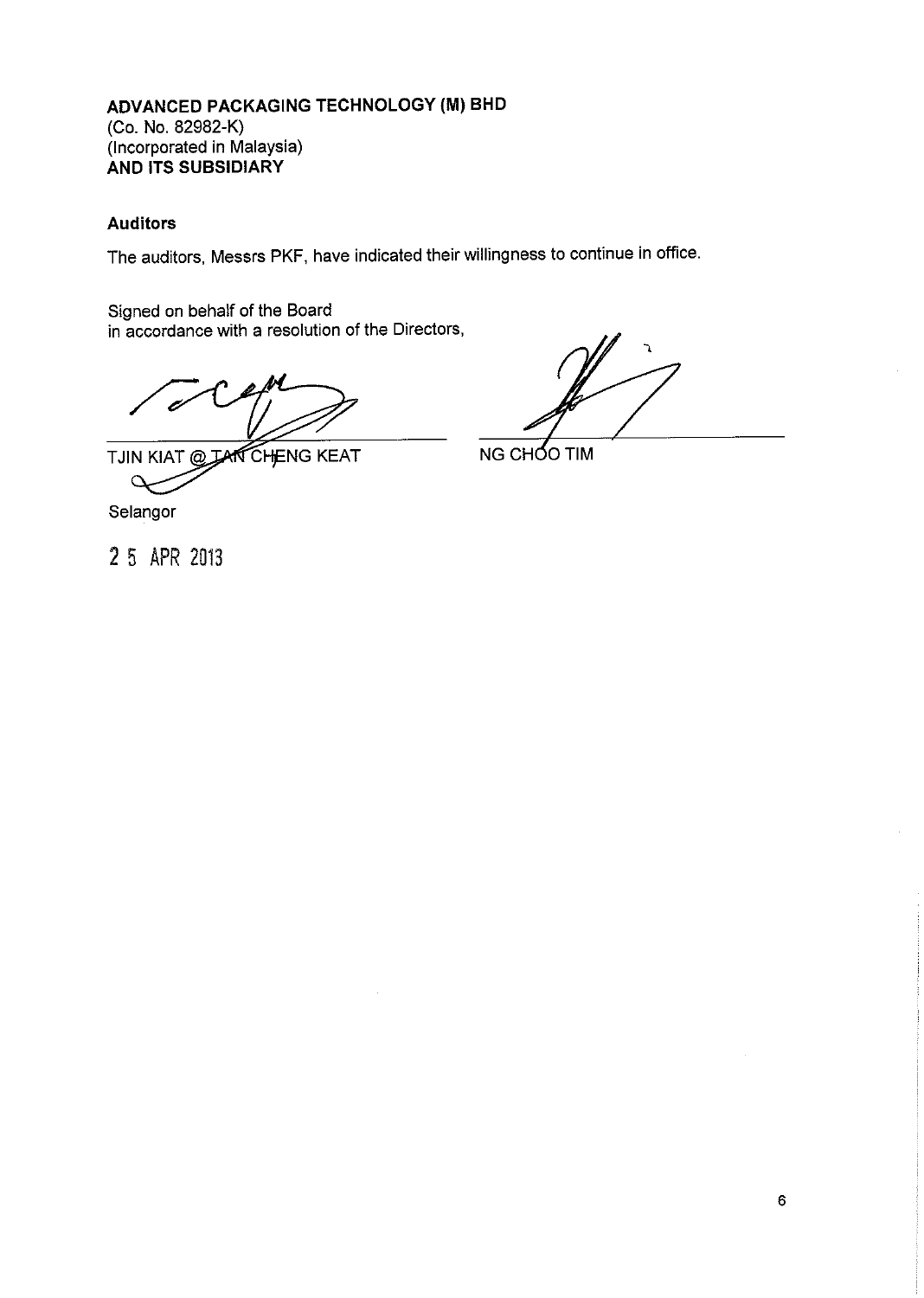## STATEMENT BY DIRECTORS PURSUANT TO SECTION 169 (15) OF THE **COMPANIES ACT, 1965 IN MALAYSIA**

In the opinion of the Directors, the accompanying financial statements as set out on pages 11 to 67 are drawn up in accordance with the provisions of the Companies Act, 1965 in Malaysia, Malaysian Financial Reporting Standards and International Financial Reporting Standards so as to give a true and fair view of the financial position of the Company as at 31 December 2012 and of its financial performance and its cash flows for the financial year ended on that date.

The supplementary information as set out in Note 17 to the financial statements is disclosed to meet the requirement of Bursa Malaysia Securities Berhad and is not part of the financial statements. The Directors are responsible for the preparation of the supplementary information in accordance with Guidance on Special Matter No. 1, Determination of Realised and Unrealised Profits or Losses in the Context of Disclosure Pursuant to Bursa Malaysia Securities Berhad Listing Requirements, as issued by the Malaysian Institute of Accountants ("MIA Guidance") and the directive of Bursa Malaysia Securities Berhad. In our opinion, the supplementary information is prepared, in all material respects, in accordance with the MIA Guidance and the directive of Bursa Malaysia Securities Berhad.

Signed on behalf of the Board in accordance with a resolution of the Directors,

*TAN CHENG KEAT* TJIN KIAT  $@$ 

**NG CHOO TIM** 

Selangor

## 25 APR 2013

STATUTORY DECLARATION PURSUANT TO SECTION 169 (16) OF **THE COMPANIES ACT, 1965 IN MALAYSIA** 

We, TJIN KIAT @ TAN CHENG KEAT and YEO TEK LING, being the Directors primarily responsible for the financial management of ADVANCED PACKAGING TECHNOLOGY (M) BHD, do solemnly and sincerely declare that to the best of our knowledge and belief, the accompanying financial statements as set out on pages 11 to 67 are in my opinion correct, and we make this solemn declaration conscientiously believing the same to be true and by virtue of the provisions of the Statutory Declarations Act, 1960.

| Subscribed and solemnly declared by the<br>abovenamed TJIN KIAT @ TAN CHENG<br>KEAT and YEO TEK LING at Bandar Baru                             |                      |
|-------------------------------------------------------------------------------------------------------------------------------------------------|----------------------|
| Bangi in Selangor on 2 5 APR 20                                                                                                                 | <b>AN CHENG KEAT</b> |
| Before me,<br>No. B 330<br>ZAHARIAH                                                                                                             | כד                   |
| <b>DE BELLEVIDDIN</b> VEQ TEK LING<br>COMMISSIONER FOR OATH                                                                                     |                      |
| 31-1-1b, Tingkat 1, Jalan Medan PB 2B                                                                                                           |                      |
| Seksyen 9, 43650 Bandar Baru Bangi,<br>$\widetilde{\mathbf{v}}$ siz<br>$\mathcal{M}_{AL}$ .<br><b>Belangor Darul Ehsan.</b><br>15% 046-371 8212 |                      |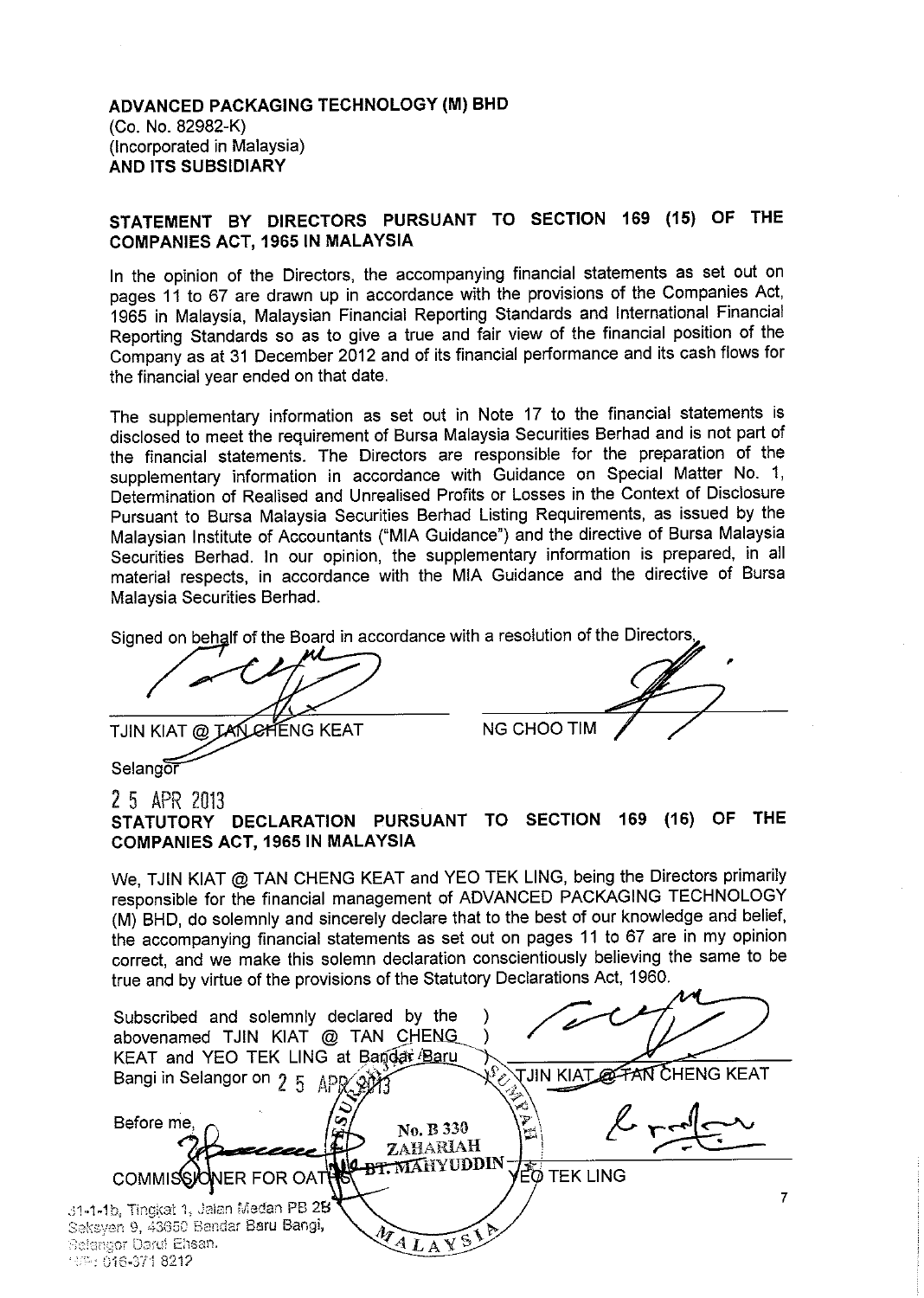

8

#### REPORT OF THE INDEPENDENT AUDITORS TO THE MEMBERS OF **ADVANCED PACKAGING TECHNOLOGY (M) BHD** (Co. No. 82982-K)

(Incorporated in Malaysia) **AND ITS SUBSIDIARY** 

## REPORT ON THE FINANCIAL STATEMENTS

We have audited the accompanying financial statements of ADVANCED PACKAGING TECHNOLOGY (M) BHD, which comprise the Statement of Financial Position as at 31 December 2012 of the Company, the Statements of Profit or Loss and Other Comprehensive Income, Statement of Changes in Equity and Statements of Cash Flows of the Company for the financial year then ended, and a summary of significant accounting policies and other explanatory notes, as set out on pages 11 to 67.

## **Directors' Responsibility for the Financial Statements**

The Directors of the Company are responsible for the preparation of the financial statements that give a true and fair view in accordance with Malaysian Financial Reporting Standards, International Financial Reporting Standards and the Companies Act, 1965 in Malaysia, and for such internal controls as the Directors determine are necessary to enable the preparation of the financial statements that are free from material misstatements, whether due to fraud or error.

#### **Auditors' Responsibility**

Our responsibility is to express an opinion on these financial statements based on our audit. We conducted our audit in accordance with approved standards on auditing in Malaysia. Those standards require that we comply with ethical requirements and plan and perform the audit to obtain reasonable assurance whether the financial statements are free from material misstatements.

An audit involves performing procedures to obtain audit evidence about the amounts and disclosures in the financial statements. The procedures selected depend on our judgement. including the assessment of risks of material misstatements of the financial statements, whether due to fraud or error. In making those risk assessments, we consider internal controls relevant to the entity's preparation of financial statements that give a true and fair view in order to design the audit procedures that are appropriate in the circumstances, but not for the purpose of expressing an opinion on the effectiveness of the entity's internal controls. An audit also includes evaluating the appropriateness of accounting policies used and the reasonableness of accounting estimates made by the Directors, as well as evaluating the overall presentation of the financial statements.

We believe that the audit evidence we have obtained is sufficient and appropriate to provide a basis for our audit opinion.

Tel +603-6203 1888 · Fax +603-6201 8880 · Email: general@pkfmalaysia.com · Web: www.pkfmalaysia.com Level 33 · Menara 1MK · Kompleks 1 Mont' Kiara · No. 1, Jalan Kiara · Mont' Kiara · 50480 Kuala Lumpur · Malaysia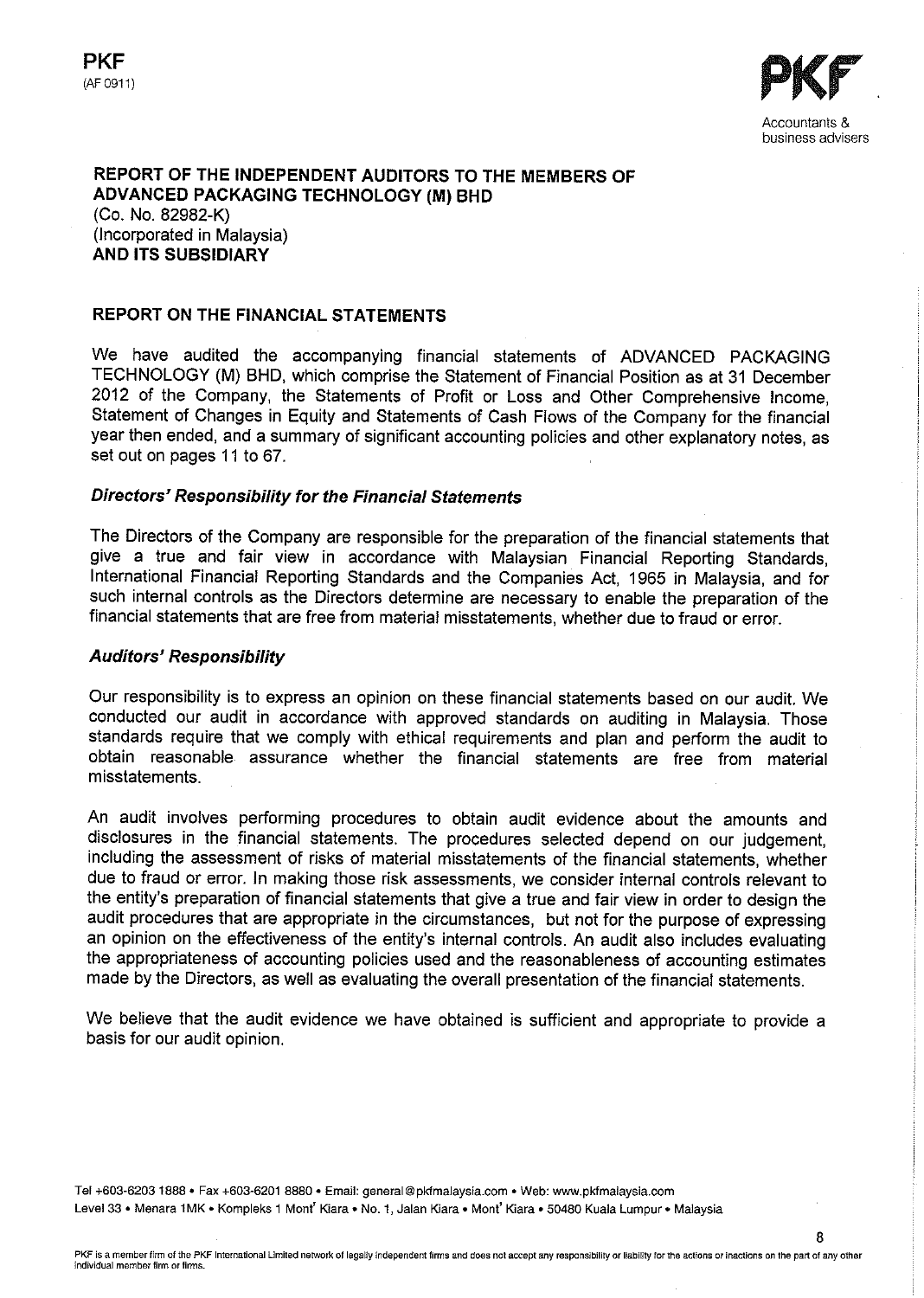

## **Opinion**

In our opinion, the financial statements have been properly drawn up in accordance with Malaysian Financial Reporting Standards, International Financial Reporting Standards and the Companies Act, 1965 in Malaysia, so as to give a true and fair view of the financial position of the Company as at 31 December 2012 and of its financial performance and its cash flows for the financial year then ended.

# REPORT ON OTHER LEGAL AND REGULATORY REQUIREMENTS

In accordance with the requirements of the Companies Act, 1965 in Malaysia, we also report that in our opinion, the accounting and other records and the registers required by the Act to be kept by the Company have been properly kept in accordance with the provisions of the Act.

## OTHER REPORTING RESPONSIBILITIES

The supplementary information as set out in Note 17 to the financial statements is disclosed to meet the requirement of Bursa Malaysia Securities Berhad and is not part of the financial statements. The Directors are responsible for the preparation of the supplementary information in accordance with Guidance on Special Matter No. 1, Determination of Realised and Unrealised Profits or Losses in the Context of Disclosure Pursuant to Bursa Malaysia Securities Berhad Listing Requirements, as issued by the Malaysian Institute of Accountants ("MIA Guidance") and the directive of Bursa Malaysia Securities Berhad. In our opinion, the supplementary information is prepared, in all material respects, in accordance with the MIA Guidance and the directive of Bursa Malaysia Securities Berhad.

## **OTHER MATTERS**

As stated in Note 1 to the financial statements, the Company adopted Malaysian Financial  $1<sub>1</sub>$ Reporting Standards on 1 January 2012 with a transition date of 1 January 2011. These standards were applied retrospectively by Directors to the comparative information in these financial statements, including the statement of financial position as at 31 December 2011 and 1 January 2011, and the statements of profit or loss and other comprehensive income, statement of changes in equity and statements of cash flows for the financial year ended 31 December 2011 and related disclosures. We were not engaged to report on the restated comparative information and it is unaudited. Our responsibilities as part of our audit of the financial statements of the Company for the financial year ended 31 December 2012 have, in these circumstances, included obtaining sufficient appropriate audit evidence that the opening balances as at 1 January 2012 do not contain misstatements that materially affect the financial position as at 31 December 2012 and financial performance and cash flows for the financial year then ended.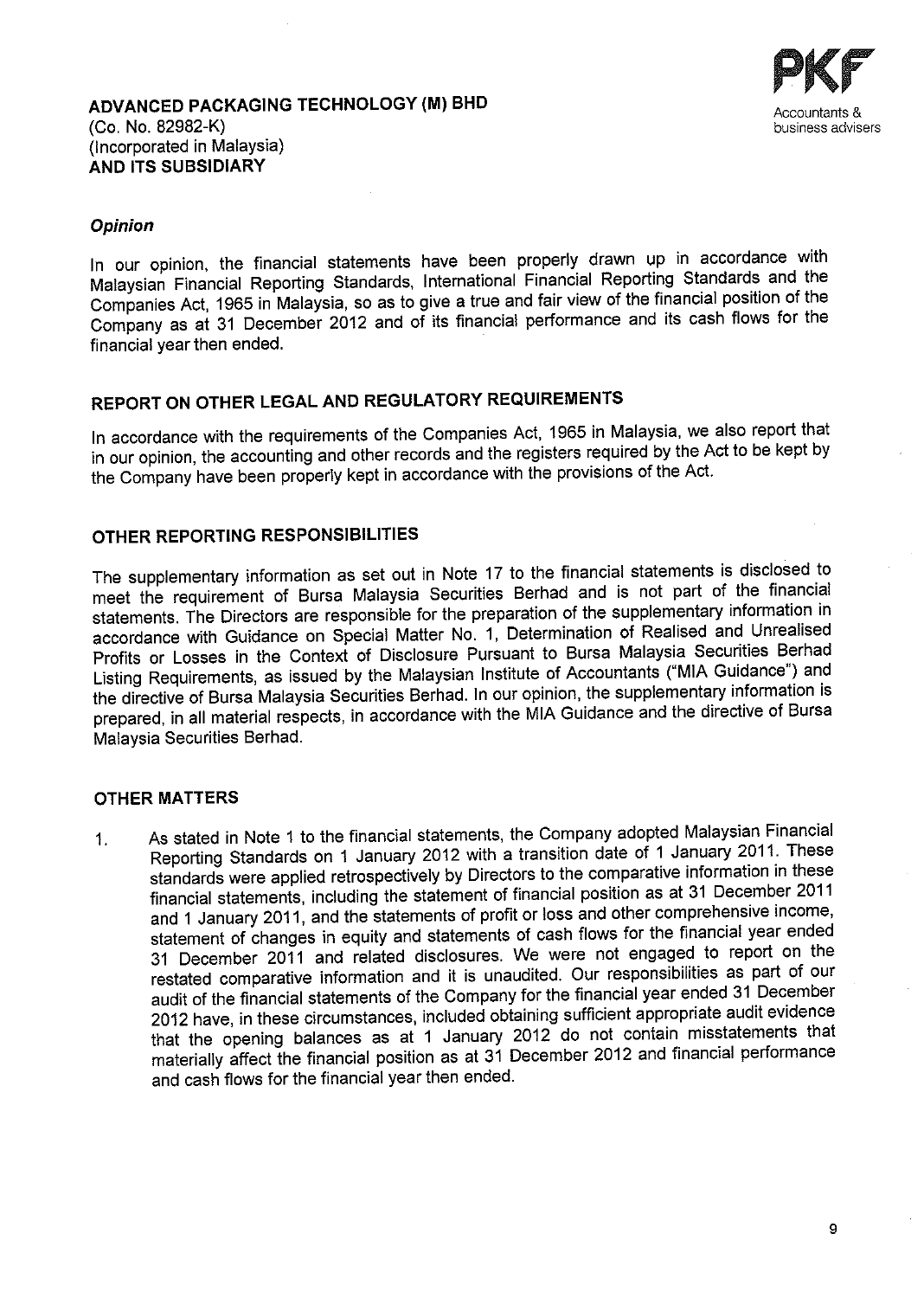



# **OTHER MATTERS (continued)**

This report is made solely to the members of the Company, as a body, in accordance with  $2.$ Section 174 of the Companies Act, 1965 in Malaysia and for no other purpose. We do not assume responsibility to any other person for the content of this report.

prop

**PKF** AF 0911 CHARTERED ACCOUNTANTS  $\infty$ CHAU MAN KIT 2525/03/14 (J)

CHARTERED ACCOUNTANT

Kuala Lumpur

25 April 2013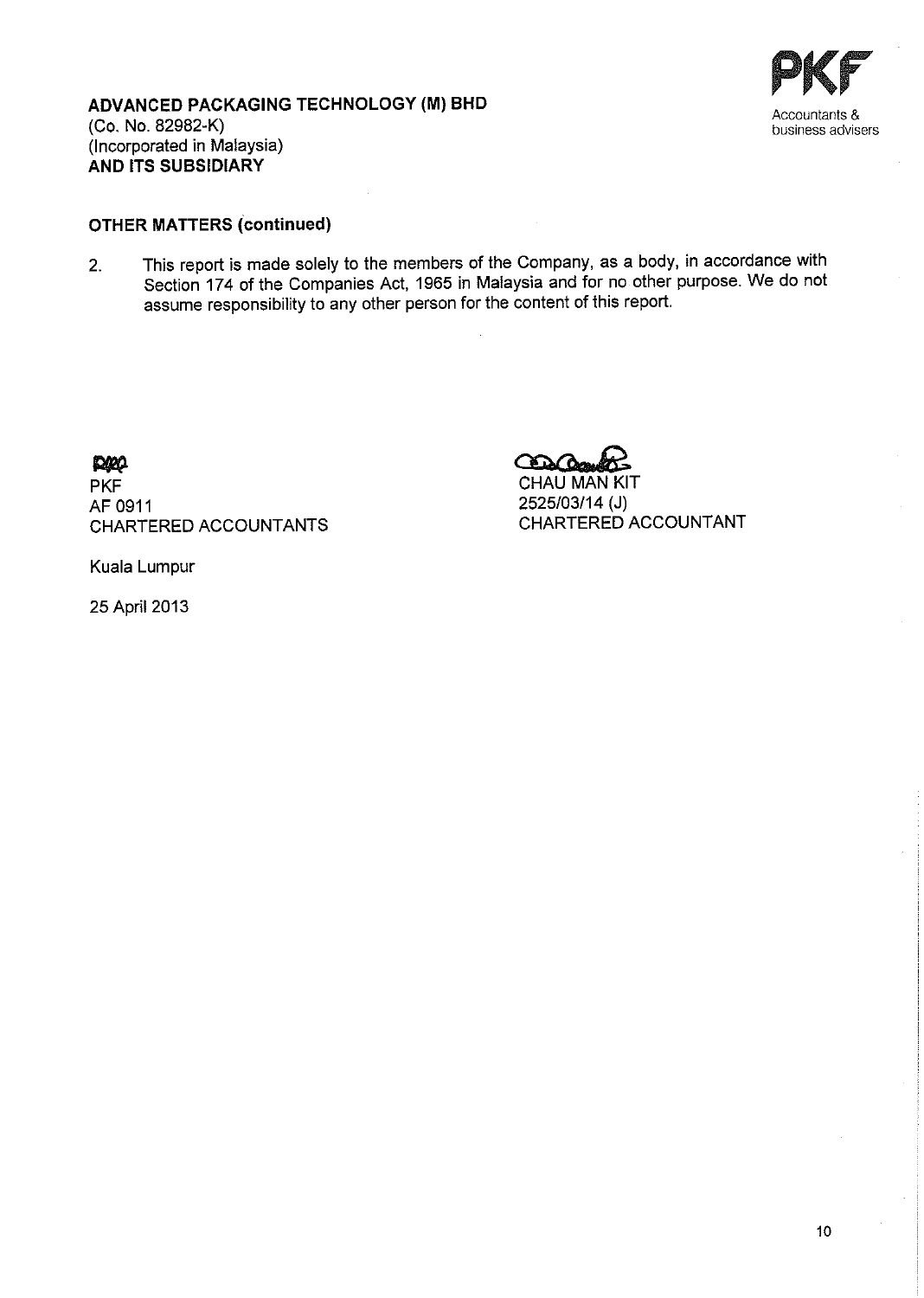## **STATEMENTS OF PROFIT OR LOSS AND OTHER COMPREHENSIVE INCOME FOR THE FINANCIAL YEAR ENDED 31 DECEMBER 2012**

|                                                                                                                                           |                | <b>Group</b>                                                                           |                                                                            | Company                                                                              |  |
|-------------------------------------------------------------------------------------------------------------------------------------------|----------------|----------------------------------------------------------------------------------------|----------------------------------------------------------------------------|--------------------------------------------------------------------------------------|--|
|                                                                                                                                           | <b>Note</b>    | 2011<br><b>RM</b>                                                                      | 2012<br><b>RM</b>                                                          | 2011<br><b>RM</b>                                                                    |  |
| <b>Continuing operation:</b><br>Revenue                                                                                                   | 3              | 23,041,369                                                                             | 23,420,070                                                                 | 23,041,369                                                                           |  |
| Other income<br>Changes in inventories of finished<br>goods and                                                                           |                | 458,506                                                                                | 305,377                                                                    | 458,481                                                                              |  |
| work-in-progress<br>Raw materials used<br>Employee benefits expense<br>Gain on disposal of a subsidiary<br>Depreciation<br>Other expenses | 4              | (219, 704)<br>(13, 403, 192)<br>(2,997,744)<br>123,514<br>(1,539,605)<br>(2, 436, 375) | 230,198<br>(13, 552, 868)<br>(3, 109, 746)<br>(1,530,407)<br>(2, 497, 911) | (219, 704)<br>(13, 403, 192)<br>(2,997,744)<br>284,204<br>(1,539,605)<br>(2,486,739) |  |
| <b>Profit from operations</b><br>Interest income                                                                                          | 5              | 3,026,769<br>200,272                                                                   | 3,264,713<br>299,143                                                       | 3,137,070<br>200,272                                                                 |  |
| <b>Profit before tax</b><br>Tax expense                                                                                                   | 6              | 3,227,041<br>(809, 249)                                                                | 3,563,856<br>(920, 945)                                                    | 3,337,342<br>(809, 249)                                                              |  |
| Profit for the financial year from<br>continuing operation                                                                                |                | 2,417,792                                                                              | 2,642,911                                                                  | 2,528,093                                                                            |  |
| <b>Discontinued operations:</b><br>Loss for the financial year from<br>discontinued operations                                            | $\overline{7}$ | (23,004)                                                                               |                                                                            |                                                                                      |  |
| Profit and other comprehensive<br>income for the financial year                                                                           |                | 2,394,788                                                                              | 2,642,911                                                                  | 2,528,093                                                                            |  |
| Profit and other comprehensive<br>income for the financial year<br>attributable to:                                                       |                |                                                                                        |                                                                            |                                                                                      |  |
| Owners of the Company                                                                                                                     |                | 2,394,788                                                                              | 2,642,911                                                                  | 2,528,093                                                                            |  |
| <b>Earnings attributable to owners</b><br>of the Company per ordinary                                                                     |                |                                                                                        |                                                                            |                                                                                      |  |
| share (sen)                                                                                                                               | 8              | 12.37                                                                                  | 13.72                                                                      |                                                                                      |  |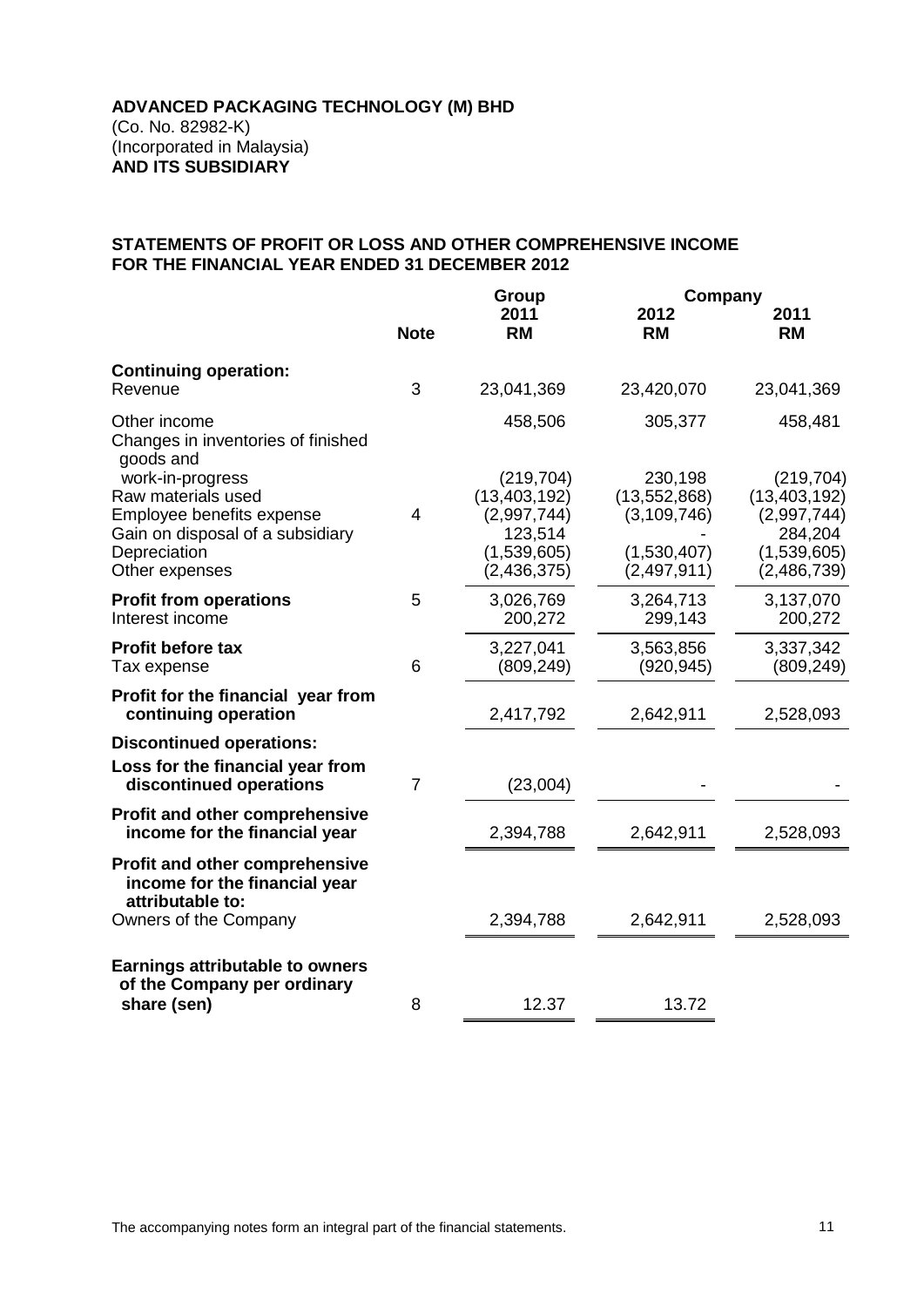## **STATEMENT OF FINANCIAL POSITION AS AT 31 DECEMBER 2012**

|                                      | <b>Note</b> | 2012<br><b>RM</b>    | 2011<br><b>RM</b> |
|--------------------------------------|-------------|----------------------|-------------------|
| <b>ASSETS</b>                        |             |                      |                   |
| <b>Non-current assets</b>            |             |                      |                   |
| Property, plant and equipment        | 9           | 10,567,106           | 11,806,156        |
| Other investment                     | 10          | 5,000,000            | 5,000,000         |
|                                      |             | 15,567,106           | 16,806,156        |
| <b>Current assets</b><br>Inventories | 11          | 4,007,427            | 4,336,366         |
| <b>Trade receivables</b>             | 12          | 3,453,389            | 4,752,413         |
| Non-trade receivables,               |             |                      |                   |
| deposits and prepayments             | 13          | 107,732              | 83,834            |
| Cash and cash equivalents            | 14          | 12,709,547           | 9,938,494         |
|                                      |             | 20,278,095           | 19,111,107        |
| <b>TOTAL ASSETS</b>                  |             | 35,845,201           | 35,917,263        |
| <b>EQUITY AND LIABILITIES</b>        |             |                      |                   |
| <b>Equity attributable to</b>        |             |                      |                   |
| owners of the Company                |             |                      |                   |
| Share capital                        | 15          | 20,504,250           | 20,504,250        |
| Treasury shares<br>Reserves          | 16<br>17    | (982, 249)           | (875,990)         |
|                                      |             | 10,442,555           | 9,815,594         |
| <b>Total equity</b>                  |             | 29,964,556           | 29,443,854        |
| <b>Non-current liabilities</b>       |             |                      |                   |
| Deferred tax liabilities             | 18          | 1,400,820            | 1,666,627         |
| Provision for staff gratuity         | 19          | 1,550,773            | 1,466,558         |
|                                      |             | 2,951,593            | 3,133,185         |
| <b>Current liabilities</b>           |             |                      |                   |
| Trade payables                       | 20          | 1,061,547            | 1,403,341         |
| Non-trade payables and accruals      | 21          | 996,740              | 973,889           |
| Amount due to Directors              | 22          | 162,000              | 162,000           |
| <b>Bills payable</b>                 | 23          |                      | 194,828           |
| Dividend payable<br>Tax payable      | 24          | 575,257              | 577,543<br>28,623 |
|                                      |             | 133,508<br>2,929,052 | 3,340,224         |
|                                      |             |                      |                   |
| <b>Total liabilities</b>             |             | 5,880,645            | 6,473,409         |
| <b>TOTAL EQUITY AND LIABILITIES</b>  |             | 35,845,201           | 35,917,263        |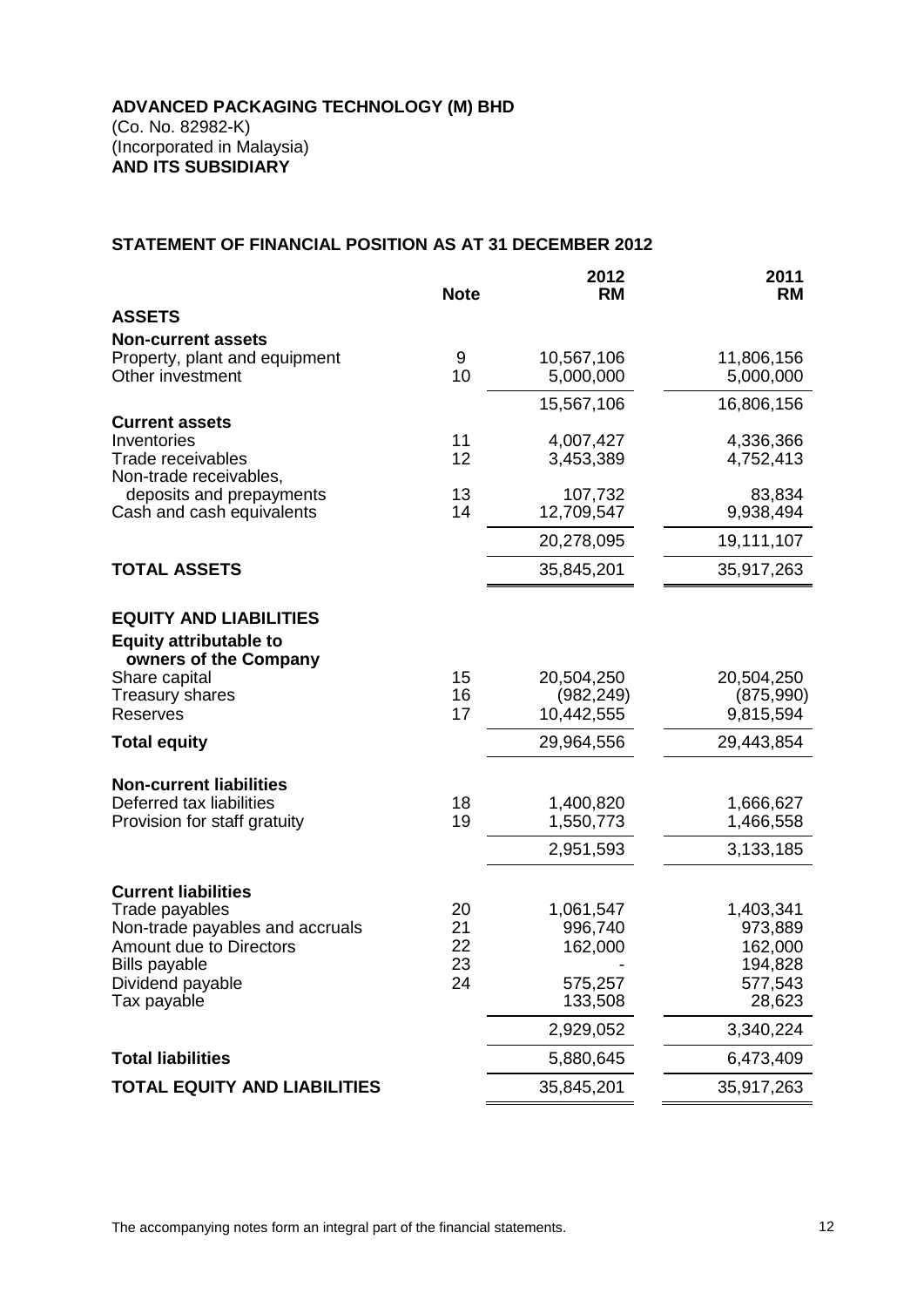## **STATEMENT OF CHANGES IN EQUITY FOR THE FINANCIAL YEAR ENDED 31 DECEMBER 2012**

|                                                               | <b>Note</b> | <b>Share</b><br><b>Capital</b><br><b>RM</b> | Non-<br>distributable<br><b>Treasury</b><br>shares<br><b>RM</b> | <b>Distributable</b><br><b>Retained</b><br>profits<br><b>RM</b> | Total<br><b>RM</b> |
|---------------------------------------------------------------|-------------|---------------------------------------------|-----------------------------------------------------------------|-----------------------------------------------------------------|--------------------|
| At 1 January 2011<br>Profit and other<br>comprehensive income |             | 20,504,250                                  | (530, 585)                                                      | 9,314,722                                                       | 29,288,387         |
| for the financial year<br>Purchase of treasury                |             |                                             |                                                                 | 2,528,093                                                       | 2,528,093          |
| shares                                                        |             |                                             | (345, 405)                                                      |                                                                 | (345, 405)         |
| <b>Dividends</b>                                              | 24          |                                             |                                                                 | (2,027,221)                                                     | (2,027,221)        |
| At 31 December 2011<br>Profit and other                       |             | 20,504,250                                  | (875,990)                                                       | 9,815,594                                                       | 29,443,854         |
| comprehensive income<br>Purchase of treasury                  |             |                                             |                                                                 | 2,642,911                                                       | 2,642,911          |
| shares                                                        |             |                                             | (106, 259)                                                      |                                                                 | (106, 259)         |
| <b>Dividends</b>                                              | 24          |                                             |                                                                 | (2,015,950)                                                     | (2,015,950)        |
| At 31 December 2012                                           |             | 20,504,250                                  | (982, 249)                                                      | 10,442,555                                                      | 29,964,556         |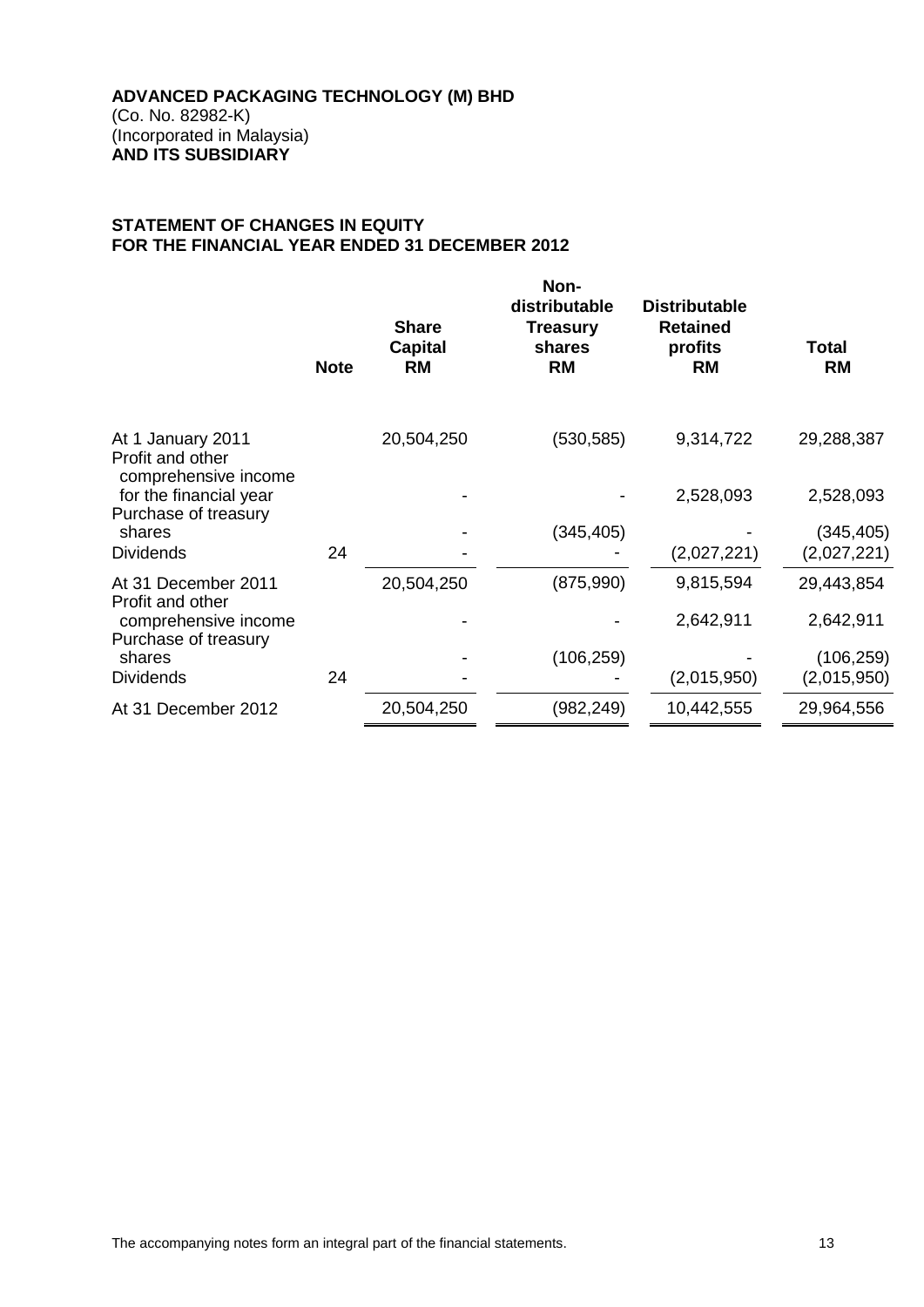## **ADVANCED PACKAGING TECHNOLOGY (M) BHD**

(Co. No. 82982-K) (Incorporated in Malaysia) **AND ITS SUBSIDIARY**

## **STATEMENTS OF CASH FLOWS FOR THE FINANCIAL YEAR ENDED 31 DECEMBER 2012**

|                                                | Group          |             |             | Company    |  |  |
|------------------------------------------------|----------------|-------------|-------------|------------|--|--|
|                                                |                | 2011        | 2012        | 2011       |  |  |
|                                                | <b>Note</b>    | <b>RM</b>   | <b>RM</b>   | <b>RM</b>  |  |  |
| <b>Cash flows from operating</b><br>activities |                |             |             |            |  |  |
|                                                |                |             |             |            |  |  |
| Profit/(Loss) before tax                       |                |             |             |            |  |  |
| - continuing operation                         |                | 3,227,041   | 3,563,856   | 3,337,342  |  |  |
| - discontinued operations<br>Adjustments for:  |                | (23,004)    |             |            |  |  |
| Bad debts written off                          |                |             |             |            |  |  |
| - trade receivables                            |                | 960         |             | 960        |  |  |
| - amount due from subsidiary                   |                |             |             | 50,390     |  |  |
| Depreciation                                   |                | 1,539,605   | 1,530,407   | 1,539,605  |  |  |
| Gain on disposal of a subsidiary               | $\overline{7}$ | (123, 514)  |             | (284, 204) |  |  |
| Gain on insurance claim                        |                | (1,675)     |             | (1,675)    |  |  |
| Impairment loss on financial assets            |                |             |             |            |  |  |
| - trade receivables                            |                | 7,648       |             | 7,648      |  |  |
| Interest income                                |                | (200, 272)  | (299, 143)  | (200, 272) |  |  |
| Inventories written off                        |                | 19,035      | 15,577      | 19,035     |  |  |
| Investment income                              |                | (139, 855)  | (140, 185)  | (139, 855) |  |  |
| Loss on disposal of property,                  |                |             |             |            |  |  |
| plant and equipment                            |                |             | 1,594       |            |  |  |
| Loss/(Gain) on unrealised                      |                |             |             |            |  |  |
| foreign exchange                               |                | 3,937       | (85)        | 3,937      |  |  |
| Property, plant and equipment                  |                |             |             |            |  |  |
| written off                                    |                | 4,161       | 1,237       | 4,161      |  |  |
| Provision for staff gratuity                   |                | 87,436      | 84,215      | 87,436     |  |  |
| Reversal of impairment loss on                 |                |             |             |            |  |  |
| trade receivables no longer                    |                |             |             |            |  |  |
| required                                       |                | (125, 231)  | (15, 439)   | (125, 231) |  |  |
| <b>Operating profit before</b>                 |                |             |             |            |  |  |
| working capital changes                        |                | 4,276,272   | 4,742,034   | 4,299,277  |  |  |
| Decrease in inventories                        |                | 756,063     | 313,362     | 756,063    |  |  |
| Decrease in receivables                        |                | 753,182     | 1,290,650   | 753,182    |  |  |
| Decrease in payables                           |                | (1,001,360) | (318, 943)  | (995, 796) |  |  |
| <b>Cash generated from operations</b>          |                | 4,784,157   | 6,027,103   | 4,812,726  |  |  |
| Insurance compensation received                |                | 3,088       |             | 3,088      |  |  |
| Income tax paid                                |                | (724, 004)  | (1,081,867) | (724, 004) |  |  |
| Staff gratuity paid                            |                | (5, 175)    |             | (5, 175)   |  |  |
| Net cash from operating                        |                |             |             |            |  |  |
| activities                                     |                | 4,058,066   | 4,945,236   | 4,086,635  |  |  |
|                                                |                |             |             |            |  |  |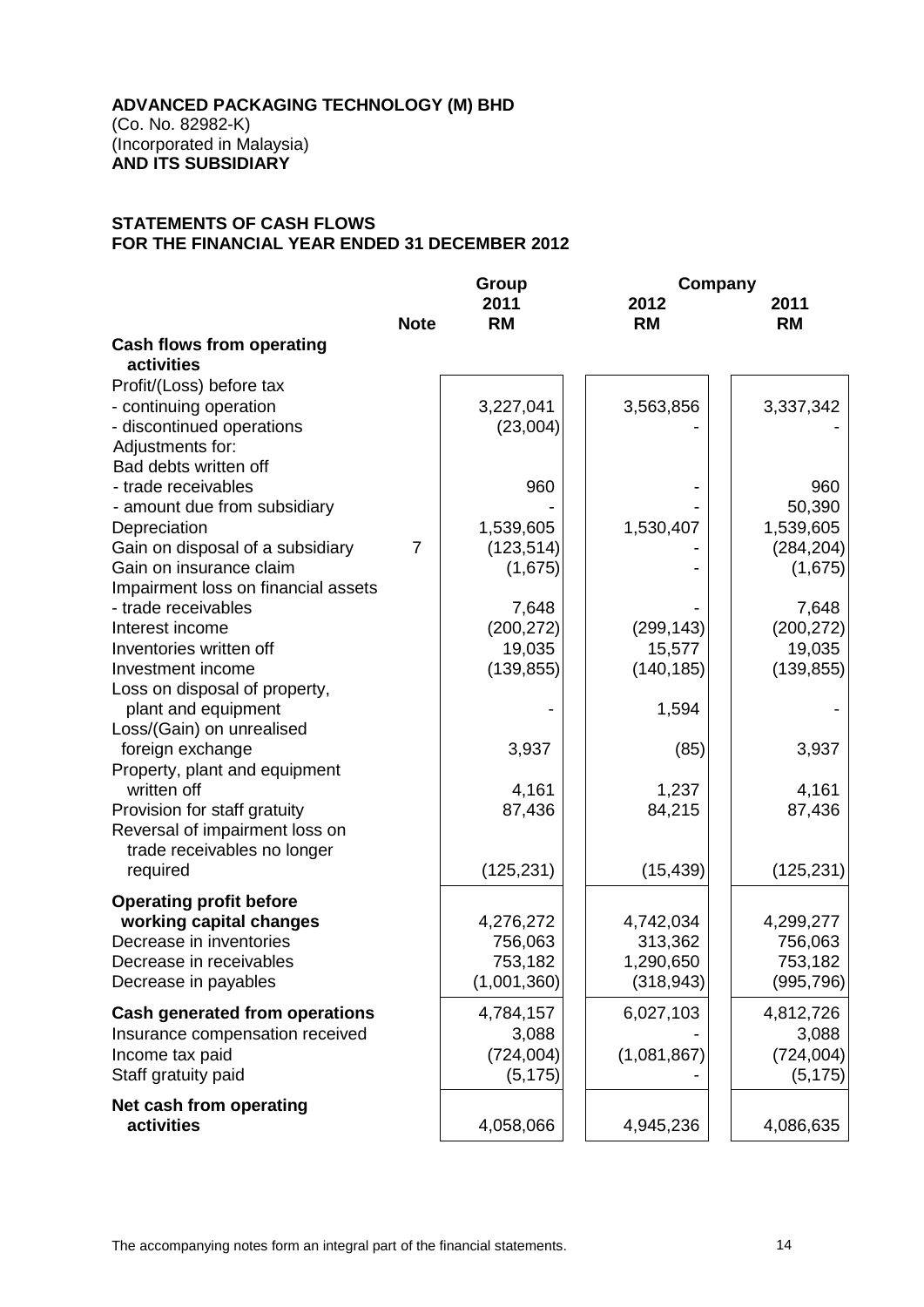## **STATEMENTS OF CASH FLOWS (continued) FOR THE FINANCIAL YEAR ENDED 31 DECEMBER 2012**

|                                                                                                                                                       | Group          |                               | Company                  |                                            |
|-------------------------------------------------------------------------------------------------------------------------------------------------------|----------------|-------------------------------|--------------------------|--------------------------------------------|
|                                                                                                                                                       | <b>Note</b>    | 2011<br><b>RM</b>             | 2012<br><b>RM</b>        | 2011<br><b>RM</b>                          |
| <b>Cash flows from investing</b><br>activities                                                                                                        |                |                               |                          |                                            |
| Advances to subsidiary<br>Investment income received<br>Interest income received<br>Proceeds from disposal of subsidiary<br>Proceeds from disposal of | $\overline{7}$ | 139,855<br>200,272<br>289,125 | 140,185<br>299,143       | (28, 569)<br>139,855<br>200,272<br>289,125 |
| property, plant and equipment<br>Acquisition of property, plant<br>and equipment                                                                      |                | (509, 918)                    | 6,050<br>(300, 238)      | (509, 918)                                 |
| Net cash from investing activities                                                                                                                    |                | 119,334                       | 145,140                  | 90,765                                     |
| <b>Cash flows from financing</b><br>activities                                                                                                        |                |                               |                          |                                            |
| Dividend paid<br>Draw down/(Repayment) of bill                                                                                                        |                | (2,035,195)                   | (2,018,236)              | (2,035,195)                                |
| payables<br>Purchase of treasury shares                                                                                                               |                | 194,828<br>(345, 405)         | (194, 828)<br>(106, 259) | 194,828<br>(345, 405)                      |
| Net cash used in financing<br>activities                                                                                                              |                | (2, 185, 772)                 | (2,319,323)              | (2, 185, 772)                              |
| Net increase in cash and<br>cash equivalents<br><b>Cash and cash equivalents</b>                                                                      |                | 1,991,628                     | 2,771,053                | 1,991,628                                  |
| at 1 January                                                                                                                                          |                | 7,946,866                     | 9,938,494                | 7,946,866                                  |
| <b>Cash and cash equivalents</b><br>at 31 December                                                                                                    | (i)            | 9,938,494                     | 12,709,547               | 9,938,494                                  |

## **Notes:**

## (i) *Cash and cash equivalents*

Cash and cash equivalents, included in the statements of cash flows comprise the following amounts:

|                              | Group             | Company           |                   |
|------------------------------|-------------------|-------------------|-------------------|
|                              | 2011<br><b>RM</b> | 2012<br><b>RM</b> | 2011<br><b>RM</b> |
| Cash and bank balances       | 2,438,494         | 2,709,547         | 2,438,494         |
| Deposits with licensed banks | 7,500,000         | 10,000,000        | 7,500,000         |
|                              | 9,938,494         | 12,709,547        | 9,938,494         |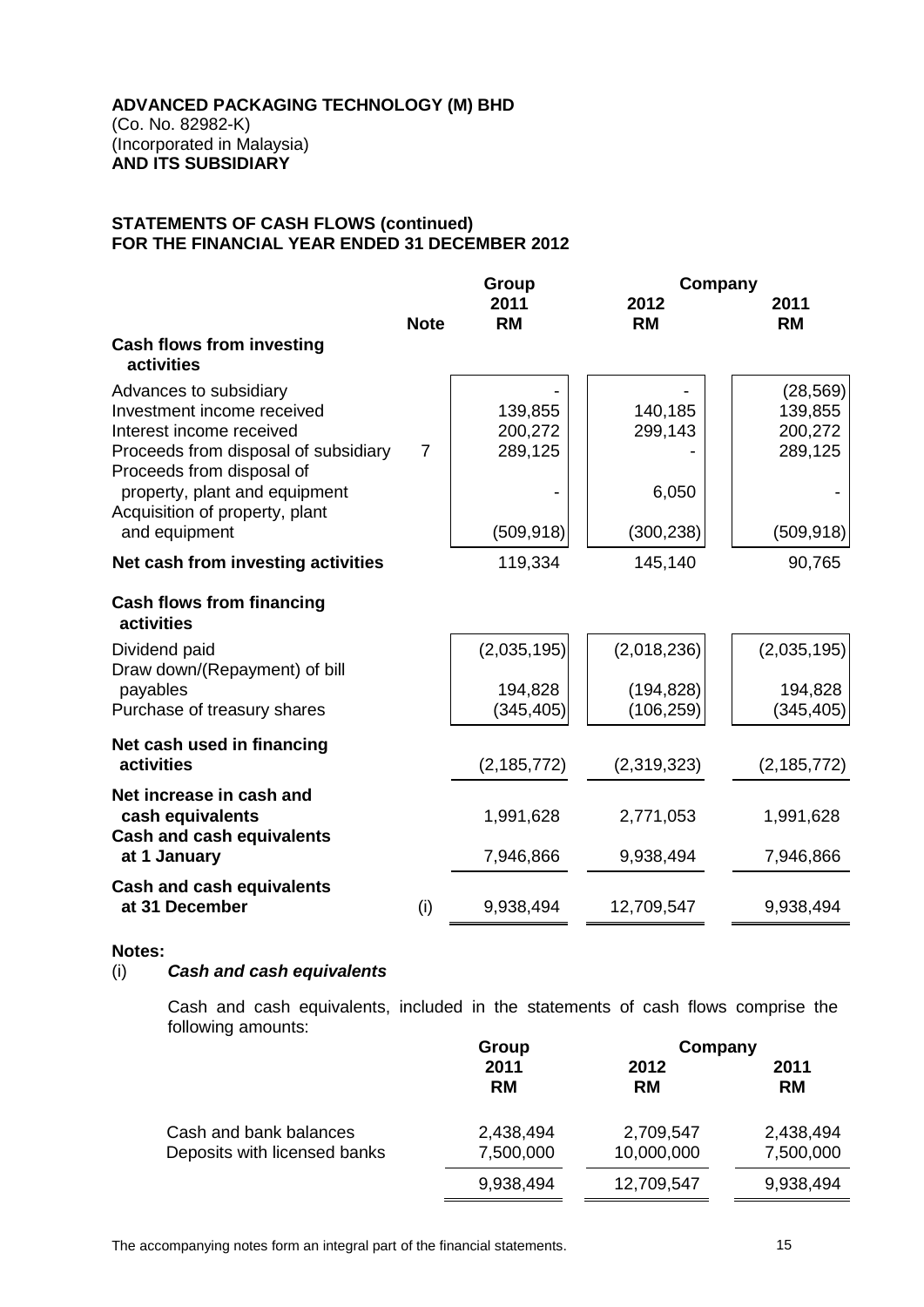## **NOTES TO THE FINANCIAL STATEMENTS AS AT 31 DECEMBER 2012**

#### **1. Basis of preparation**

The financial statements of the Company have been prepared in accordance with Malaysian Financial Reporting Standards ("MFRSs"), International Financial Reporting Standards and the Companies Act, 1965 in Malaysia. These are the Company's first financial statements prepared in accordance with MFRS and MFRS 1, First-time Adoption of Malaysian Financial Reporting Standards has been applied.

In the previous years, the financial statements of the Group and of the Company were prepared in accordance with Financial Reporting Standards ("FRSs"). The accounting policies set out in Note 2 to the financial statements have been applied in preparing the financial statements of the Group and of the Company for the financial year ended 31 December 2012, the comparative information presented in these financial statements for the financial year ended 31 December 2011 and in the preparation of the opening MFRS statement of financial position at 1 January 2011 (the Company's date of transition to MFRSs).

The transitions to MFRSs do not have financial impact to the financial statements of the Group and of the Company.

The Company has early adopted the amendments to MFRS 101, Presentation of Financial Statements which are effective for annual periods beginning on or after 1 July 2012. The early adoption of the amendments to MFRS 101 has no impact on the financial statements other than the presentation format of the statement of profit or loss and other comprehensive income.

The accompanying financial statements have been prepared assuming that the Company will continue as going concern which contemplates the realisation of assets and settlement of liabilities in the normal course of business.

#### **(a) Standards issued and effective**

On 1 January 2012, the following new and amended MFRS and IC Interpretations are mandatory for annual financial periods beginning on or after 1 January 2012.

| <b>Description</b>                                                                            | <b>Effective for</b><br>annual periods<br>beginning on or<br>after |
|-----------------------------------------------------------------------------------------------|--------------------------------------------------------------------|
| MFRS 1, First-time Adoption of Malaysian<br>$\bullet$<br><b>Financial Reporting Standards</b> | 1 January 2012                                                     |
| MFRS 2, Share-based Payment<br>$\bullet$                                                      | 1 January 2012                                                     |
| MFRS 3, Business Combinations<br>$\bullet$                                                    | 1 January 2012                                                     |
| <b>MFRS 4, Insurance Contracts</b><br>$\bullet$                                               | 1 January 2012                                                     |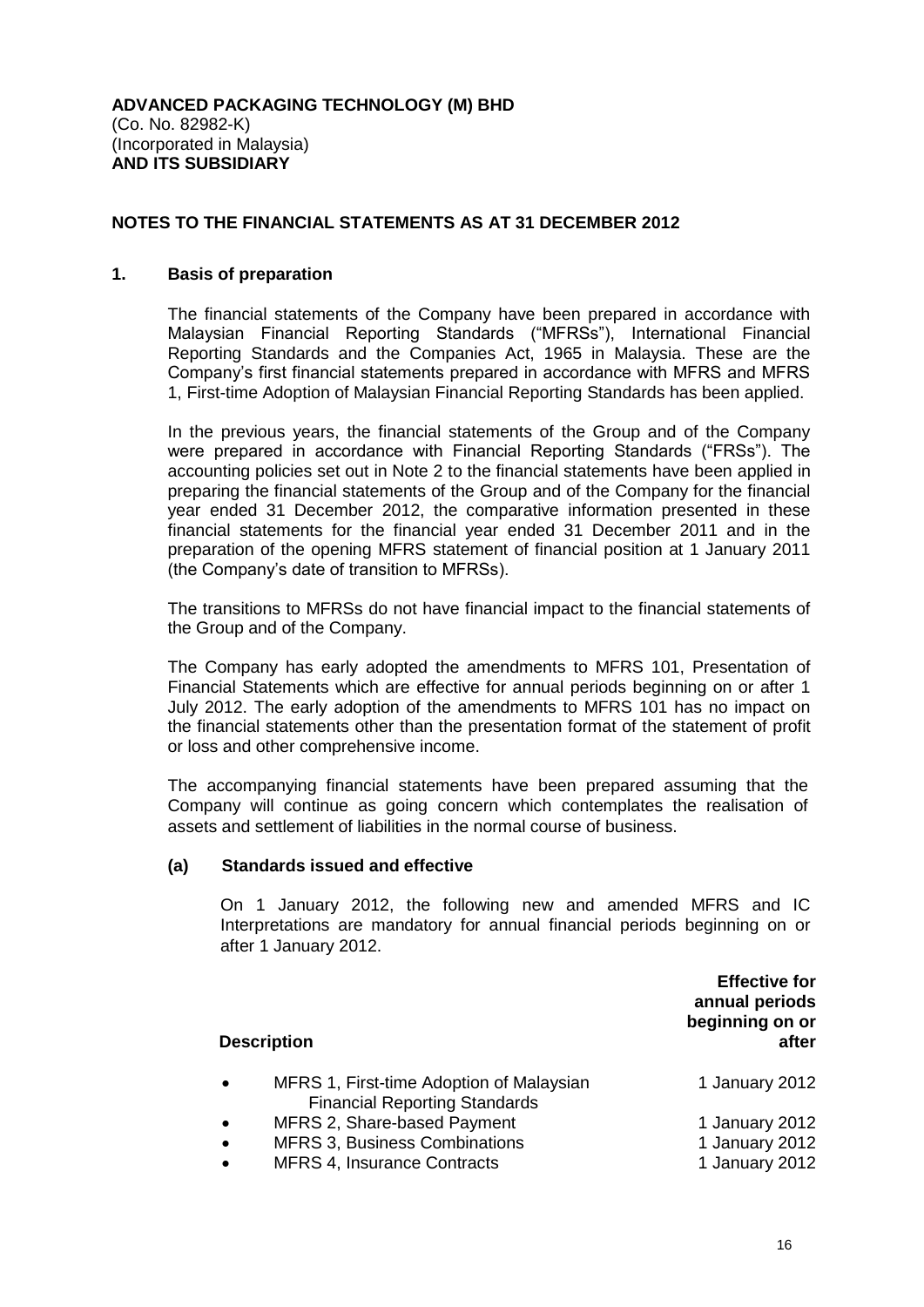## **1. Basis of preparation (continued)**

## **(a) Standards issued and effective (continued)**

|           | <b>Description</b>                                                                           | <b>Effective for</b><br>annual periods<br>beginning on<br>or after |
|-----------|----------------------------------------------------------------------------------------------|--------------------------------------------------------------------|
|           | MFRS 5, Non-current Assets Held for Sale and<br><b>Discontinued Operations</b>               | 1 January 2012                                                     |
|           | MFRS 6, Exploration for and Evaluation of Mineral<br><b>Resources</b>                        | 1 January 2012                                                     |
| ٠         | MFRS 7, Financial Instruments: Disclosures                                                   | 1 January 2012                                                     |
|           | <b>MFRS 8, Operating Segments</b>                                                            | 1 January 2012                                                     |
| $\bullet$ | <b>MFRS 101, Presentation of Financial Statements</b>                                        | 1 January 2012                                                     |
| $\bullet$ | MFRS 102, Inventories                                                                        | 1 January 2012                                                     |
|           | MFRS 107, Statement of Cash Flows                                                            | 1 January 2012                                                     |
|           | MFRS 108, Accounting Policies, Changes in<br><b>Accounting Estimates and Errors</b>          | 1 January 2012                                                     |
| ٠         | MFRS 110, Events After the Reporting Period                                                  | 1 January 2012                                                     |
| $\bullet$ | <b>MFRS 111, Construction Contracts</b>                                                      | 1 January 2012                                                     |
| $\bullet$ | MFRS 112, Income Taxes                                                                       | 1 January 2012                                                     |
| ٠         | MFRS 116, Property, Plant and Equipment                                                      | 1 January 2012                                                     |
| $\bullet$ | MFRS 117, Leases                                                                             | 1 January 2012                                                     |
| $\bullet$ | MFRS 118, Revenue                                                                            | 1 January 2012                                                     |
| $\bullet$ | MFRS 119, Employee Benefits                                                                  | 1 January 2012                                                     |
| $\bullet$ | MFRS 120, Accounting for Government Grants and<br><b>Disclosure of Government Assistance</b> | 1 January 2012                                                     |
|           | MFRS 121, The Effects of Changes in Foreign<br><b>Exchange Rates</b>                         | 1 January 2012                                                     |
| ٠         | MFRS 123, Borrowing Costs                                                                    | 1 January 2012                                                     |
| $\bullet$ | <b>MFRS 124, Related Party Disclosures</b>                                                   | 1 January 2012                                                     |
| $\bullet$ | MFRS 126, Accounting and Reporting by<br><b>Retirement Benefit Plans</b>                     | 1 January 2012                                                     |
|           | MFRS 127, Consolidated and Separate Financial<br><b>Statements</b>                           | 1 January 2012                                                     |
|           | MFRS 128, Investment in Associates                                                           | 1 January 2012                                                     |
|           | MFRS 129, Financial Reporting in Hyperinflationary<br>Economies                              | 1 January 2012                                                     |
|           | MFRS 131, Interest in Joint Ventures                                                         | 1 January 2012                                                     |
|           | MFRS 132, Financial Instruments: Presentation                                                | 1 January 2012                                                     |
|           | MFRS 133, Earnings Per Share                                                                 | 1 January 2012                                                     |
|           | MFRS 134, Interim Financial Reporting                                                        | 1 January 2012                                                     |
|           | MFRS 136, Impairment of Assets                                                               | 1 January 2012                                                     |
|           | MFRS 137, Provisions, Contingent Liabilities and<br><b>Contingent Assets</b>                 | 1 January 2012                                                     |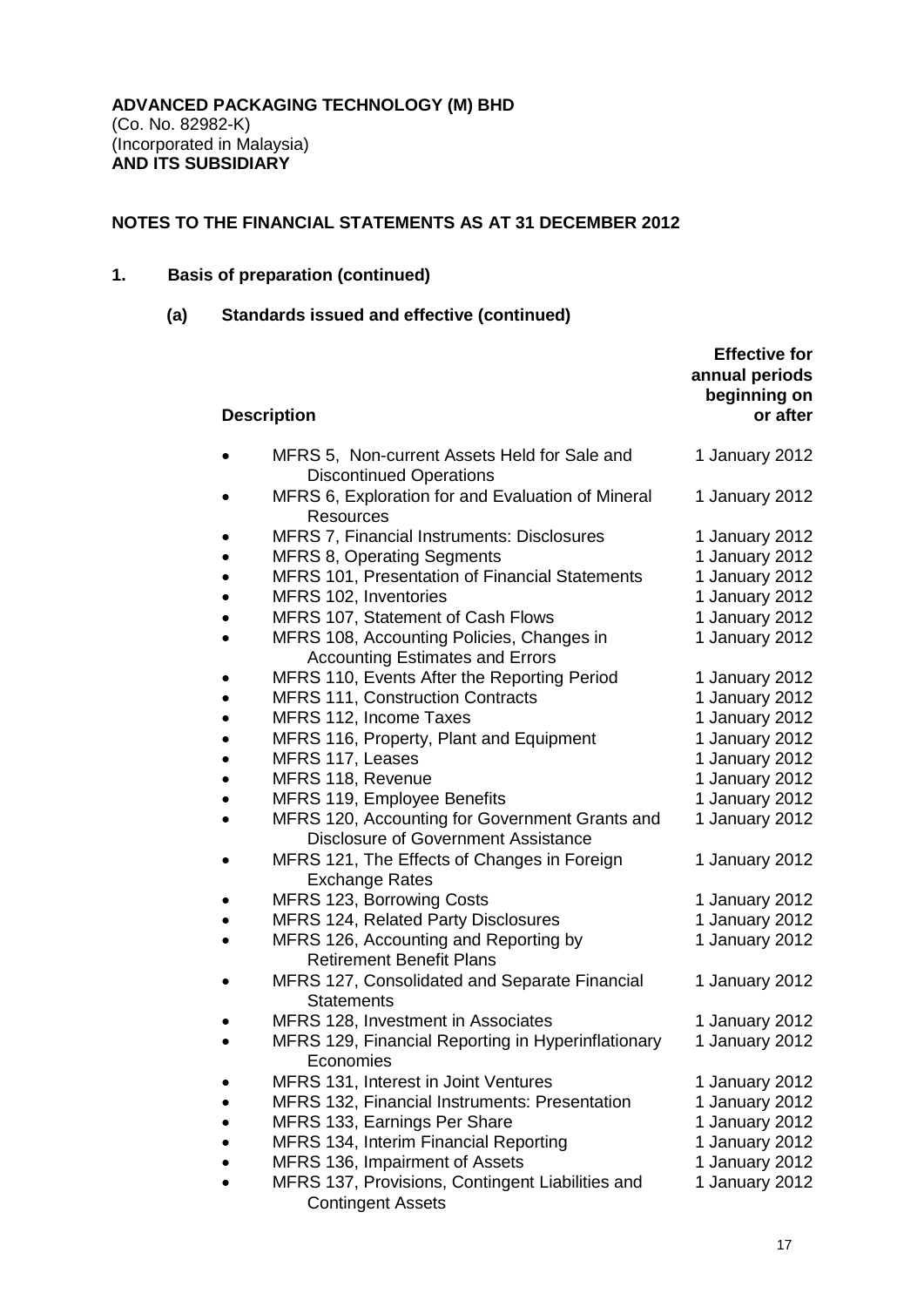## **1. Basis of preparation (continued)**

## **(a) Standards issued and effective (continued)**

| <b>Description</b>                                                                                                                           | <b>Effective for</b><br>annual periods<br>beginning on or<br>after |
|----------------------------------------------------------------------------------------------------------------------------------------------|--------------------------------------------------------------------|
| MFRS 138, Intangible Assets<br>MFRS 139, Financial Instruments: Recognition and                                                              | 1 January 2012<br>1 January 2012                                   |
| Measurement<br>MFRS 140, Investment Property<br>MFRS 141, Agriculture<br><b>Amendment to MFRSs:</b>                                          | 1 January 2012<br>1 January 2012                                   |
| MFRS 7, Mandatory Effective Date of MFRS 9<br>-<br>and Transition Disclosures                                                                | Effective<br>immediately on<br>1 March 2012<br>Effective           |
| MFRS 9, Mandatory Effective Date of MFRS 9<br>and Transition Disclosures<br>MFRS 101, Presentation of Items of Other<br>Comprehensive Income | immediately on<br>1 March 2012<br>1 July 2012                      |
| IC Interpretation 1, Changes in Existing<br>Decommissioning, Restoration and Similar<br>Liabilities                                          | 1 January 2012                                                     |
| IC Interpretation 2, Members' Shares in Co-<br>operative Entities and Similar Instruments                                                    | 1 January 2012                                                     |
| IC Interpretation 4, Determining Whether an<br>Arrangement contains a Lease                                                                  | 1 January 2012                                                     |
| IC Interpretation 5, Rights to Interests arising from<br>Decommissioning, Restoration and<br><b>Environmental Rehabilitation Funds</b>       | 1 January 2012                                                     |
| IC Interpretation 6, Liabilities arising from<br>Participating in a Specific Market - Waste<br><b>Electrical and Electronic Equipment</b>    | 1 January 2012                                                     |
| IC Interpretation 7, Applying the Restatement<br>Approach under MFRS 129 Financial<br>Reporting in Hyperinflationary Economies               | 1 January 2012                                                     |
| IC Interpretation 9, Reassessment of Embedded<br><b>Derivatives</b>                                                                          | 1 January 2012                                                     |
| IC Interpretation 10, Interim Financial Reporting<br>and Impairment                                                                          | 1 January 2012                                                     |
| IC Interpretation 12, Service Concession<br>Arrangements                                                                                     | 1 January 2012                                                     |
| IC Interpretation 13, Customer Loyalty Programmes                                                                                            | 1 January 2012                                                     |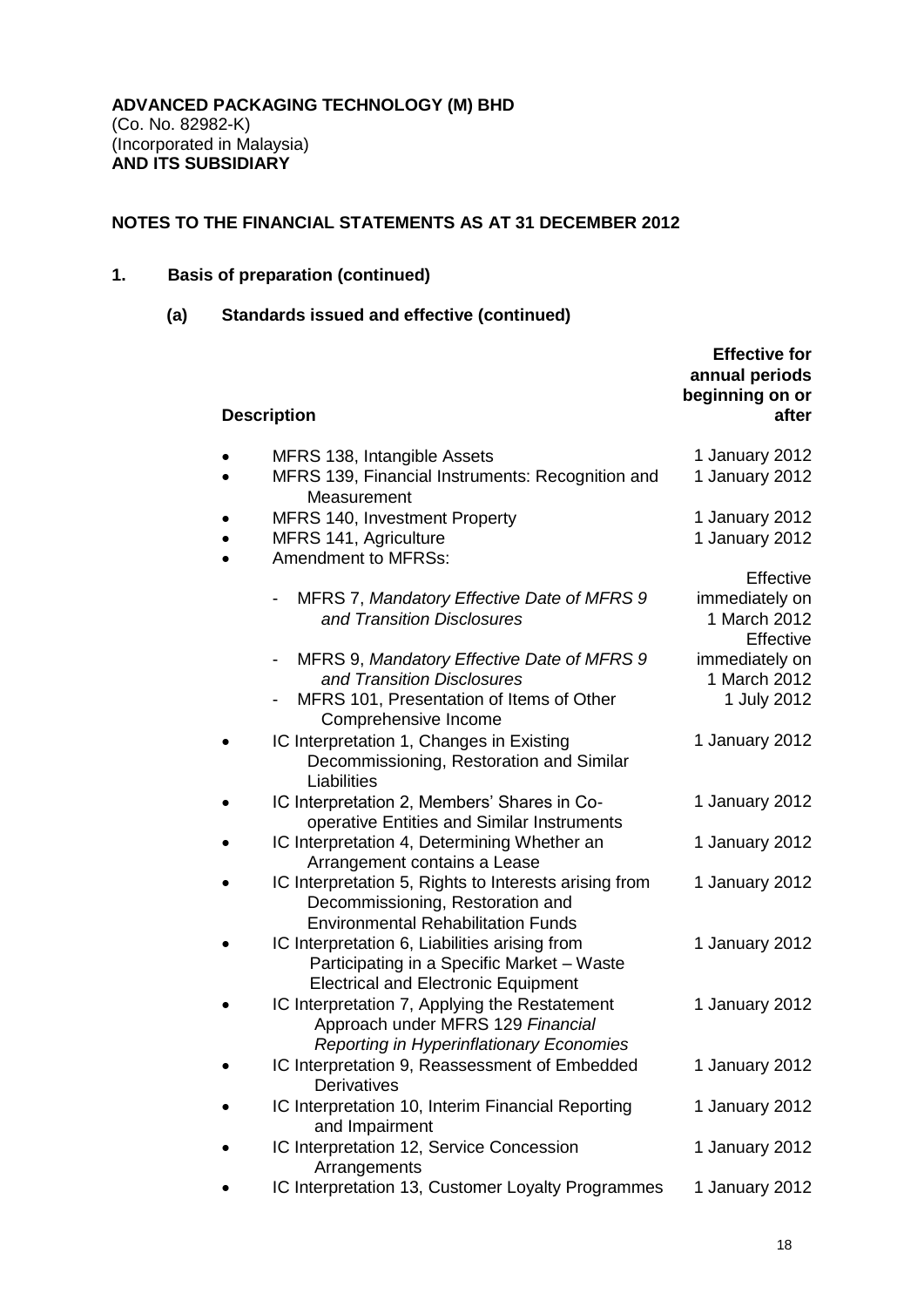## **1. Basis of preparation (continued)**

**(a) Standards issued and effective (continued)**

| <b>Description</b> |                                                                                                                                                             | <b>Effective for</b><br>annual periods<br>beginning on<br>or after |
|--------------------|-------------------------------------------------------------------------------------------------------------------------------------------------------------|--------------------------------------------------------------------|
|                    | IC Interpretation 14, MFRS 119 - The Limit on a<br>Defined Benefit Asset, Minimum Funding<br>Requirements and their Interaction                             | 1 January 2012                                                     |
|                    | IC Interpretation 15, Agreements for the<br><b>Construction of Real Estate</b>                                                                              | 1 January 2012                                                     |
|                    | IC Interpretation 16, Hedges of a Net Investment in<br>a Foreign Operation                                                                                  | 1 January 2012                                                     |
|                    | IC Interpretation 17, Distributions of Non-cash<br><b>Assets to Owners</b>                                                                                  | 1 January 2012                                                     |
|                    | IC Interpretation 18, Transfers of Assets from<br><b>Customers</b>                                                                                          | 1 January 2012                                                     |
|                    | IC Interpretation 19, Extinguishing Financial<br>Liabilities with Equity Instruments                                                                        | 1 January 2012                                                     |
|                    | IC Interpretation 107, Introduction of the Euro<br>IC Interpretation 110, Government Assistance - No<br><b>Specific Relation to Operating Activities</b>    | 1 January 2012<br>1 January 2012                                   |
|                    | IC Interpretation 112, Consolidation - Special<br><b>Purpose Entities</b>                                                                                   | 1 January 2012                                                     |
|                    | IC Interpretation 113, Jointly Controlled Entities -<br>Non-Monetary Contributions by Venturers                                                             | 1 January 2012                                                     |
|                    | IC Interpretation 115, Operating Leases - Incentives<br>IC Interpretation 125, Income Taxes - Changes in<br>the Tax Status of an Entity or its Shareholders | 1 January 2012<br>1 January 2012                                   |
|                    | IC Interpretation 127, Evaluating the Substance of<br>Transactions Involving the Legal Form of a<br>Lease                                                   | 1 January 2012                                                     |
|                    | IC Interpretation 129, Service Concession<br>Arrangements: Disclosures                                                                                      | 1 January 2012                                                     |
|                    | IC Interpretation 131, Revenue - Barter<br><b>Transactions Involving Advertising Services</b>                                                               | 1 January 2012                                                     |
|                    | IC Interpretation 132, Intangible Assets - Web Site<br>Costs                                                                                                | 1 January 2012                                                     |

The Directors expect that the adoption of the standards and interpretations above will have no material impact on the financial statements in the period of initial application.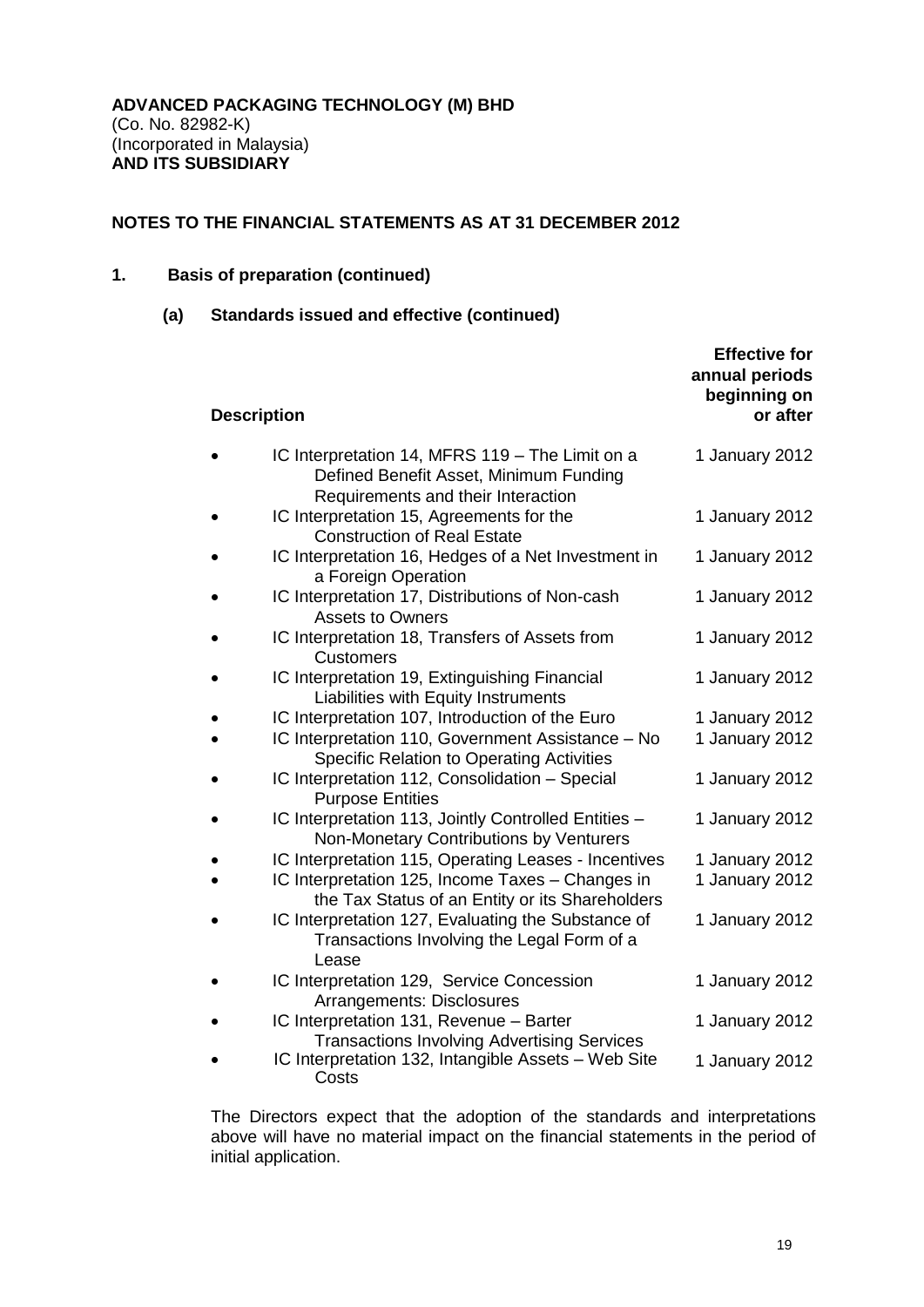## **1. Basis of preparation (continued)**

## **(b) Standards issued but not yet effective**

The Company has not adopted the following standards and interpretations that have been issued but not yet effective:

| <b>Description</b>                                                                                                                                                                | <b>Effective for annual</b><br>periods beginning<br>on or after |
|-----------------------------------------------------------------------------------------------------------------------------------------------------------------------------------|-----------------------------------------------------------------|
| MFRS 3, Business Combinations (IFRS 3 Business<br>Combinations issued by IASB in March 2004)                                                                                      | 1 January 2013                                                  |
| MFRS 9, Financial Instruments (IFRS 9 issued by<br>IASB in November 2009)                                                                                                         | 1 January 2015                                                  |
| MFRS 9, Financial Instruments (IFRS 9 issued by<br>IASB in October 2010)                                                                                                          | 1 January 2015                                                  |
| MFRS 10, Consolidated Financial Statements                                                                                                                                        | 1 January 2013                                                  |
| MFRS 11, Joint Arrangements                                                                                                                                                       | 1 January 2013                                                  |
| MFRS 12, Disclosure of Interests in Other Entities                                                                                                                                | 1 January 2013                                                  |
| <b>MFRS 13, Fair Value Measurement</b>                                                                                                                                            | 1 January 2013                                                  |
| MFRS 119, Employee Benefits (IAS 19 as<br>amended by IASB in June 2011)                                                                                                           | 1 January 2013                                                  |
| MFRS 127, Consolidated and Separate Financial<br>Statements (IAS 27 as revised by IASB in<br>December 2004)                                                                       | 1 January 2013                                                  |
| MFRS 127, Separate Financial Statements (IAS 27<br>as amended by IASB in May 2011)                                                                                                | 1 January 2013                                                  |
| MFRS 128, Investment in Associates and Joint<br>Ventures (IAS 28 as amended by IASB in May<br>2011)                                                                               | 1 January 2013                                                  |
| <b>Amendment to MFRSs:</b>                                                                                                                                                        |                                                                 |
| MFRS 1, Government Loans                                                                                                                                                          | 1 January 2013                                                  |
| MFRS 1, Annual Improvements 2009 - 2011<br>$\qquad \qquad \blacksquare$<br>Cycle                                                                                                  | 1 January 2013                                                  |
| MFRS 7, Disclosures - Offsetting Financial<br>$\overline{\phantom{a}}$<br><b>Assets and Financial Liabilities</b>                                                                 | 1 January 2013                                                  |
| MFRS 10, Consolidated Financial Statements,<br>$\qquad \qquad \blacksquare$<br>Joint Arrangements and Disclosure of<br><b>Interests in Other Entities: Transition</b><br>Guidance | 1 January 2013                                                  |
| MFRS 11, Consolidated Financial Statements,<br>Joint Arrangements and Disclosure of<br><b>Interests in Other Entities: Transition</b><br>Guidance                                 | 1 January 2013                                                  |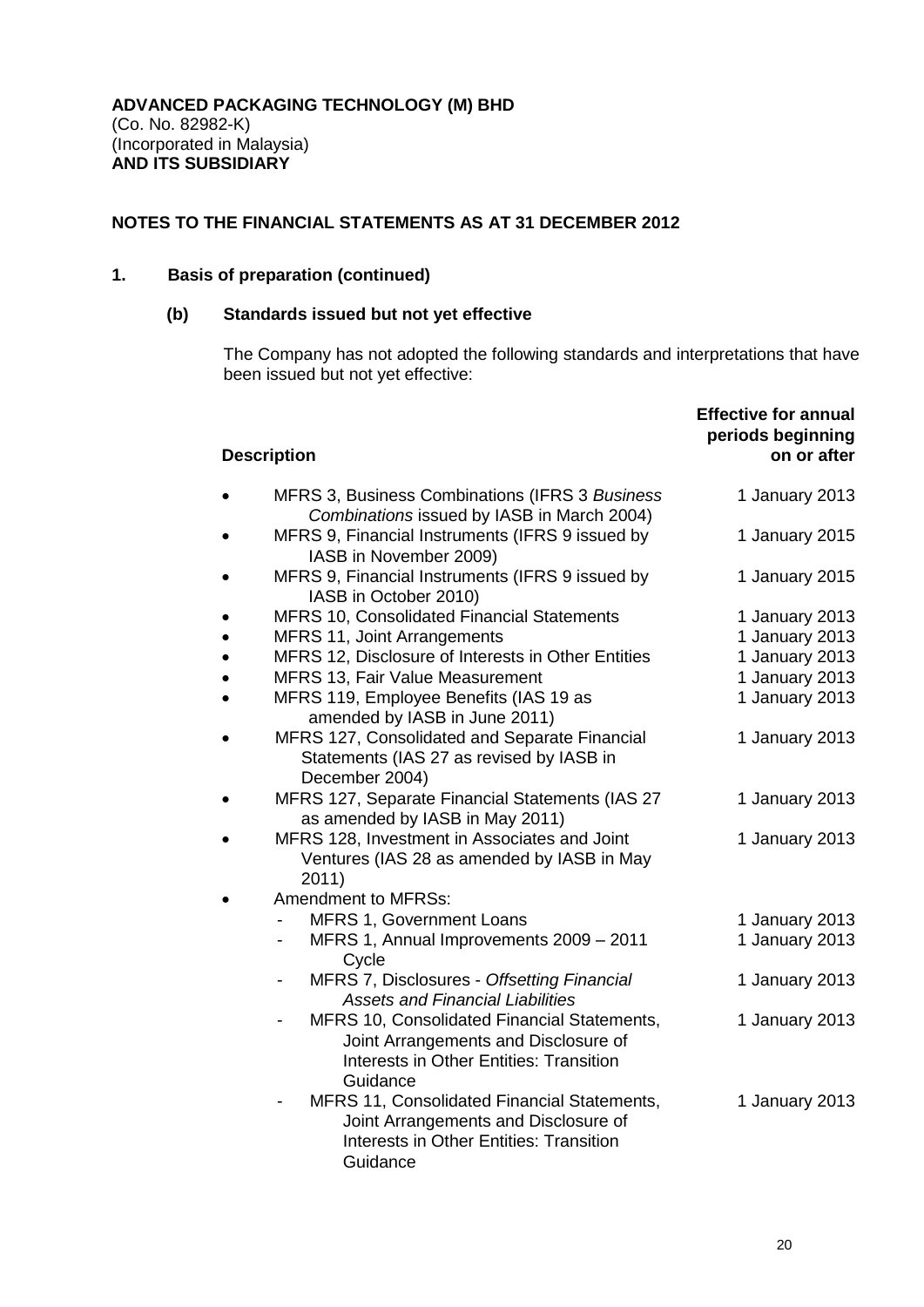## **1. Basis of preparation (continued)**

## **(b) Standards issued but not yet effective (continued)**

| <b>Description</b>                                                                                                                                                              | <b>Effective for annual</b><br>periods beginning<br>on or after |
|---------------------------------------------------------------------------------------------------------------------------------------------------------------------------------|-----------------------------------------------------------------|
| <b>Amendment to MFRSs:</b><br>MFRS 12, Consolidated Financial<br>Statements, Joint Arrangements and<br>Disclosure of Interests in Other Entities:<br><b>Transition Guidance</b> | 1 January 2013                                                  |
| - MFRS 101, Annual Improvements 2009 -<br>2011 Cycle                                                                                                                            | 1 January 2013                                                  |
| - MFRS 116, Annual Improvements 2009 -<br>2011 Cycle                                                                                                                            | 1 January 2013                                                  |
| - MFRS 132, Annual Improvements 2009 -<br>2011 Cycle                                                                                                                            | 1 January 2013                                                  |
| MFRS 132, Offsetting Financial Assets and<br>$\overline{\phantom{a}}$<br><b>Financial Liabilities</b>                                                                           | 1 January 2014                                                  |
| MFRS 134, Annual Improvements 2009 -<br>$\blacksquare$<br>2011 Cycle                                                                                                            | 1 January 2013                                                  |
| IC Interpretation 20, Stripping Costs in the<br>Production Phase of a Surface Mine                                                                                              | 1 January 2013                                                  |
| Amendment to IC Interpretations:<br>IC Interpretation 2, Annual Improvements<br>2009 - 2011 Cycle                                                                               | 1 January 2013                                                  |

The Directors expect that the adoption of the above standards and interpretations will have no material impact on the financial statements in the period of initial application.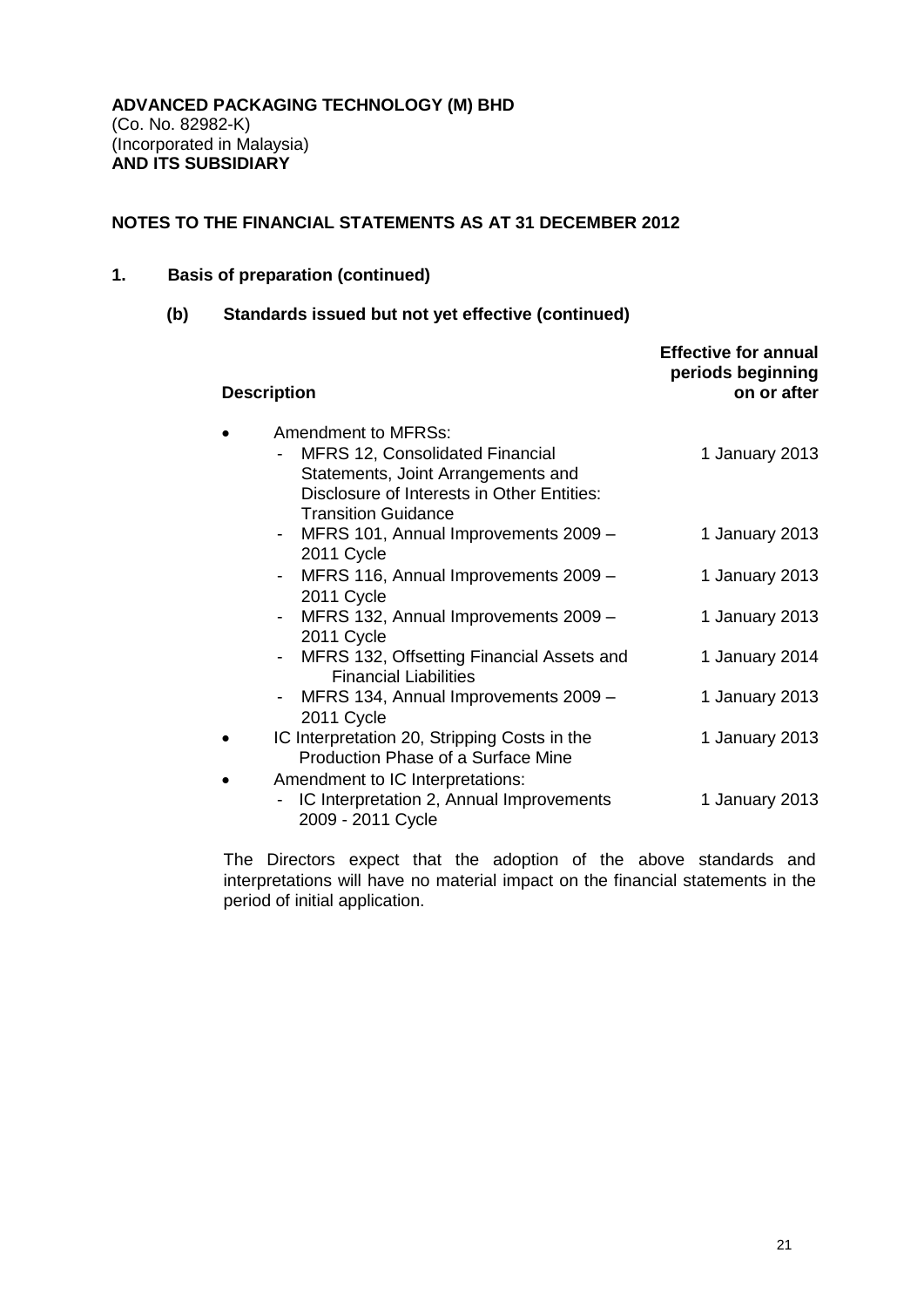## **1. Basis of preparation (continued)**

#### **(c) Basis of measurement**

The financial statements have been prepared on the historical cost basis other than as disclosed in Note 2 to the financial statements.

## **(d) Critical accounting estimates and judgements**

Estimates and judgements are continually evaluated by the Directors and management and are based on historical experience and other factors, including expectations of future events that are believed to be reasonable under the circumstances. The estimates and judgements that affect the application of the Company's accounting policies and disclosures, and have a significant risk of causing a material adjustment to the carrying amounts of assets, liabilities, income and expenses are discussed below:

## *(i) Income Taxes*

There are certain transactions and computations for which the ultimate tax determination may be different from the initial estimate. The Company recognises tax liabilities based on its understanding of the prevailing tax laws and estimates of whether such taxes will be due in the ordinary course of business. Where the final outcome of these matters is different from the amounts that were initially recognised, such difference will impact the income tax and deferred tax provisions in the year in which such determination is made.

#### *(ii) Depreciation of Property, Plant and Equipment*

The estimates for the residual values, useful lives and related depreciation charges for the property, plant and equipment are based on commercial and production factors which could change significantly as a result of technical innovations and competitors' actions in response to the market conditions.

The Company anticipates that the residual values of its property, plant and equipment will be insignificant. As a result, residual values are not being taken into consideration for the computation of the depreciable amount.

Changes in the expected level of usage and technological development could impact the economic useful lives and the residual values of these assets, therefore future depreciation charges could be revised.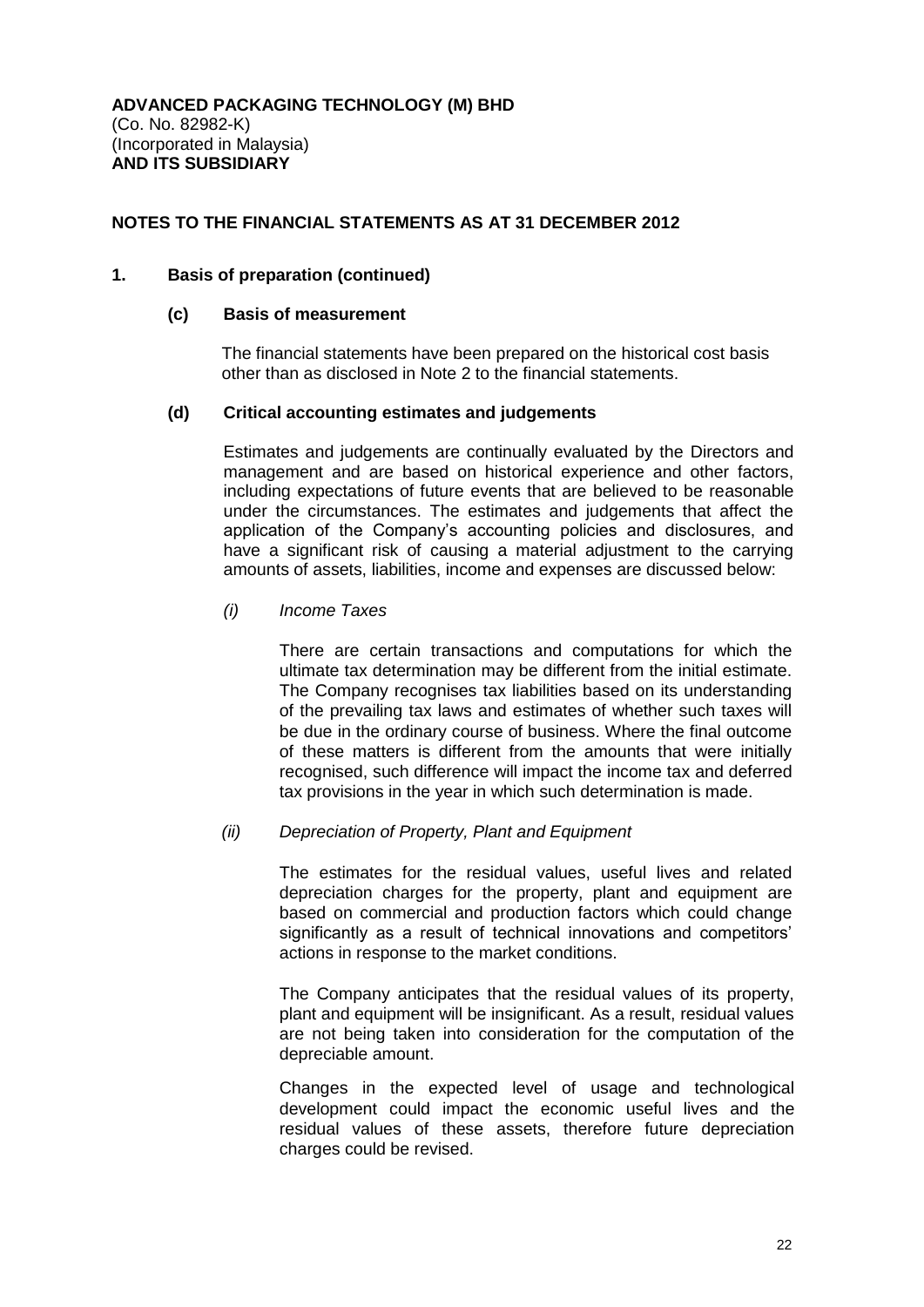## **1. Basis of preparation (continued)**

## **(d) Critical accounting estimates and judgements (continued)**

## *(iii) Impairment of Non-financial Assets*

When the recoverable amount of an asset is determined based on the estimate of the value in use of the cash-generating unit to which the asset is allocated, the management is required to make an estimate of the expected future cash flows from the cashgenerating unit and also to apply a suitable discount rate in order to determine the present value of those cash flows.

## *(iv) Allowance for Inventories*

Reviews are made periodically by management on damaged, obsolete and slow moving inventories. These reviews require judgement and estimates. Possible changes in these estimates could result in revisions to the valuation of inventories.

## *(v) Fair Value Estimates for Certain Financial Assets and Liabilities*

The Company carries certain financial assets and liabilities at fair value, which requires extensive use of accounting estimates and judgement. While significant components of fair value measurement were determined using verifiable objective evidence, the amount of changes in fair value would differ if the Company uses different valuation methodologies. Any changes in fair value of these assets and liabilities would affect profit and/or equity.

#### *(vi) Impairment of Trade and Non-trade Receivables*

An impairment loss is recognised when there is objective evidence that a financial asset is impaired. Management specifically reviews its loan and receivables financial assets and analyses historical bad debts, customer concentrations, customer creditworthiness, current economic trends and changes in the customer payment terms when making a judgment to evaluate the adequacy of the allowance for impairment losses. Where there is objective evidence of impairment, the amount and timing of future cash flows are estimated based on historical loss experience for assets with similar credit risk characteristics. If the expectation is different from the estimation, such difference will impact the carrying value of receivables.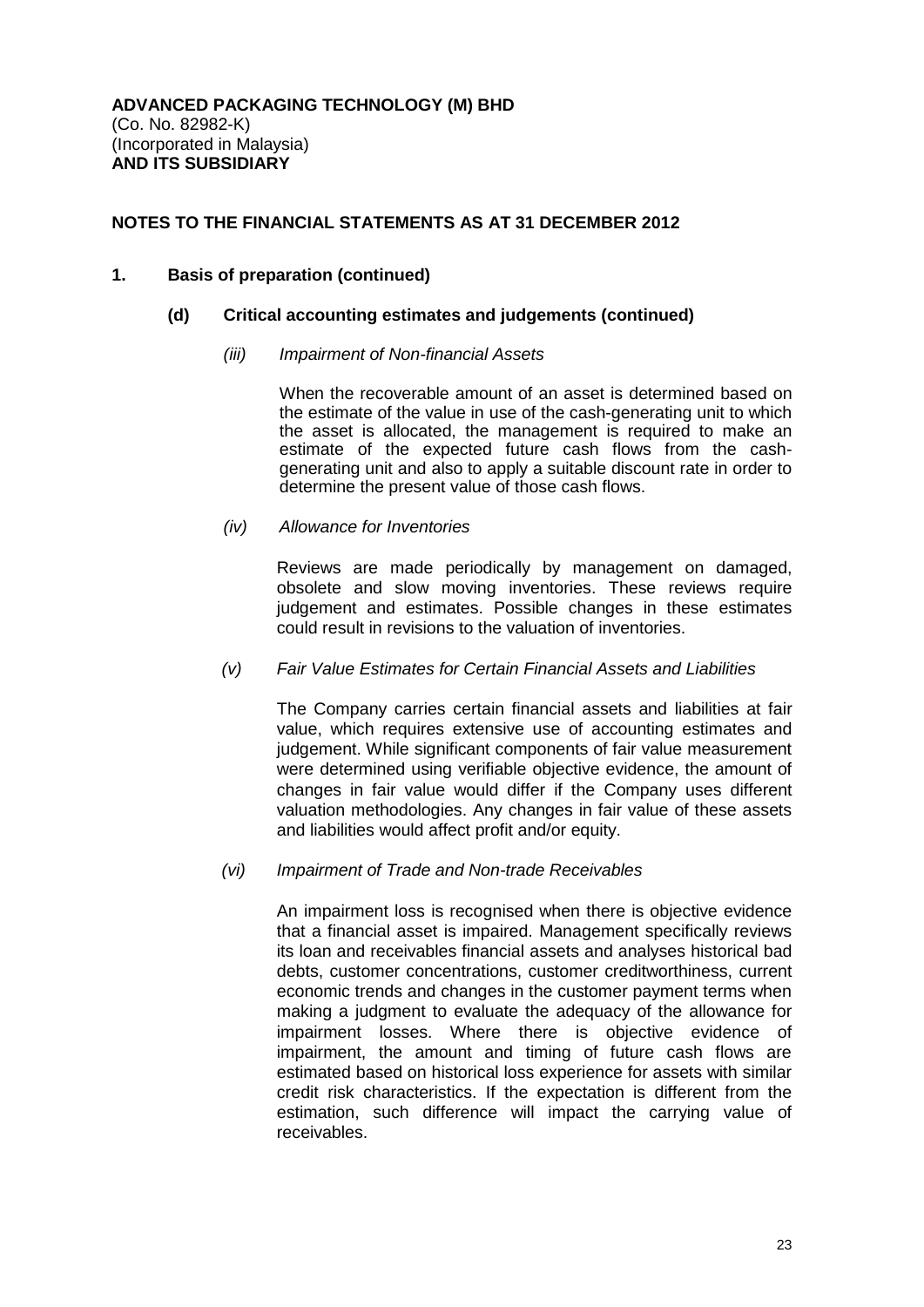#### **1. Basis of preparation (continued)**

## **(d) Critical accounting estimates and judgements (continued)**

## *(vii) Classification of Leasehold Land*

The classification of leasehold land as a finance lease or an operating lease requires the use of judgement in determining the extent to which risks and rewards incidental to its ownership lie. Despite the fact that there will be no transfer of ownership by the end of the lease term and that the lease term does not constitute the major part of the indefinite economic life of the land, management considered that the present value of the minimum lease payments approximated to the fair value of the land at the inception of the lease. Accordingly, management judged that the Company has acquired substantially all the risks and rewards incidental to the ownership of the land through a finance lease.

## *(viii) Deferred tax assets and liabilities*

Deferred tax implications arising from the changes in corporate income tax rates are measured with reference to the estimated realisation and settlement of temporary differences in the future periods in which the tax rates are expected to apply, based on the tax rates enacted or substantively enacted at the reporting date. While management's estimates on the realisation and settlement of temporary differences are based on the available information at the reporting date, changes in business strategy, future operating performance and other factors could potentially impact on the actual timing and amount of temporary differences realised and settled. Any difference between the actual amount and the estimated amount would be recognised in the profit or loss in the period in which actual realisation and settlement occurs.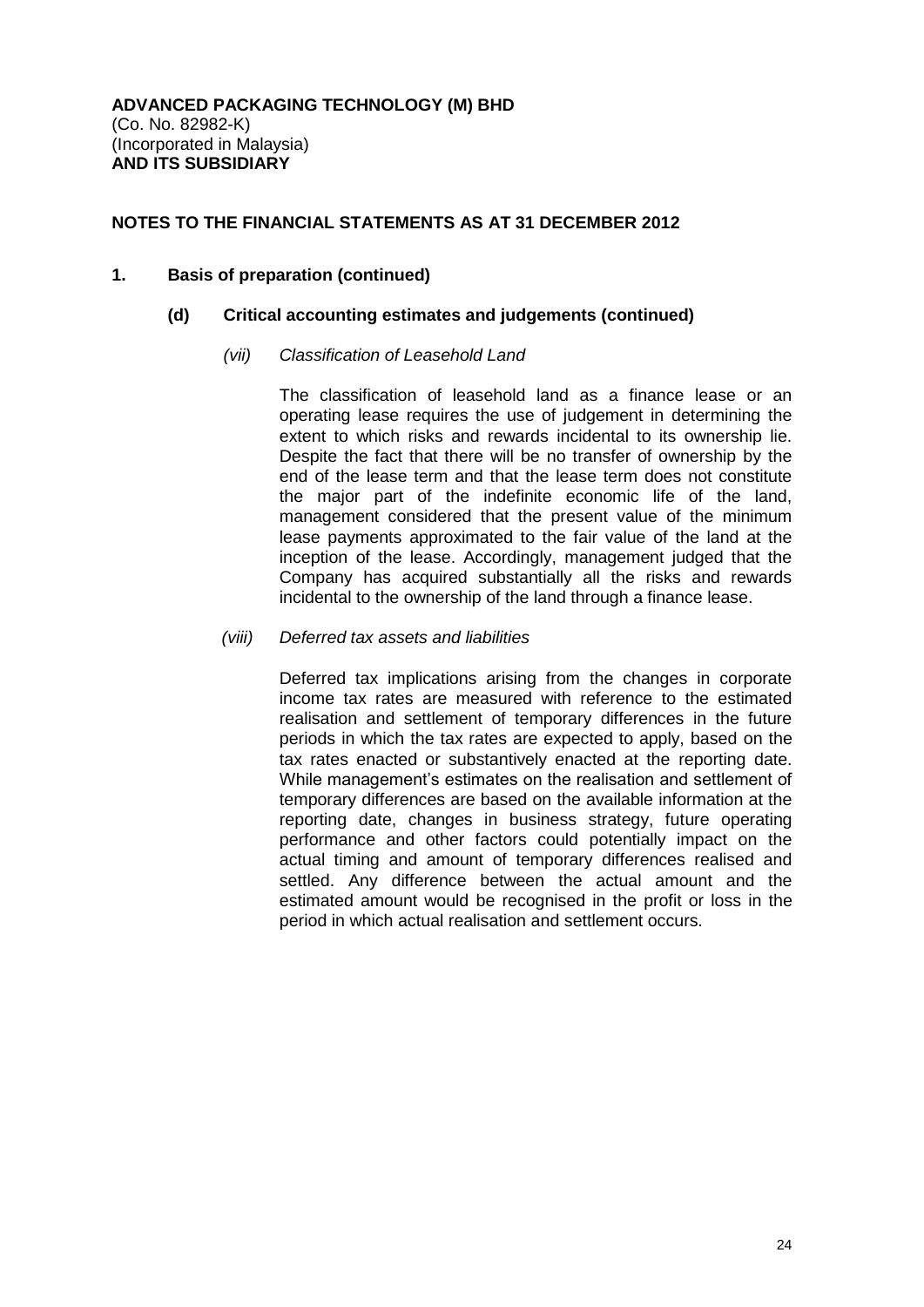#### **2. Summary of significant accounting policies**

## **(a) Basis of consolidation**

*(i) Subsidiary*

A subsidiary is an entity over which the Group has the power to govern the financial and operating policies so as to obtain benefits from its activities.

In the Company's separate financial statements, investments in subsidiary are measured in the Company's statement of financial position at cost less any impairment losses.

The accounting policies of subsidiary is changed when necessary to align them with the policies adopted by the Group.

#### *(ii) Accounting for business combinations*

The consolidated financial statements comprise the financial statements of the Company and its subsidiary as at the reporting date. Subsidiary is consolidated from the date of acquisition, being the date on which the Company obtains control, and continues to be consolidated until the date that such control ceases

The financial statements of the subsidiary used in the preparation of the consolidated financial statements are prepared for the same reporting date as the Company. Consistent accounting policies are applied to like transactions and events in similar circumstances.

Acquisitions of subsidiary are accounted for by applying the acquisition method.

#### Acquisitions on or after 1 January 2011

For acquisitions on or after 1 January 2011, the Group measures goodwill at the acquisition date as:

- The fair value of the consideration transferred; plus
- $\checkmark$  The recognised amount of any non-controlling interests in the acquiree; plus
- If the business combination is achieved in stages, the fair value of the existing equity interest in the acquiree; less
- The net recognised amount (generally fair value) of the identifiable assets acquired and liabilities assumed.

When the excess is negative, a bargain purchase gain is recognised immediately in profit or loss.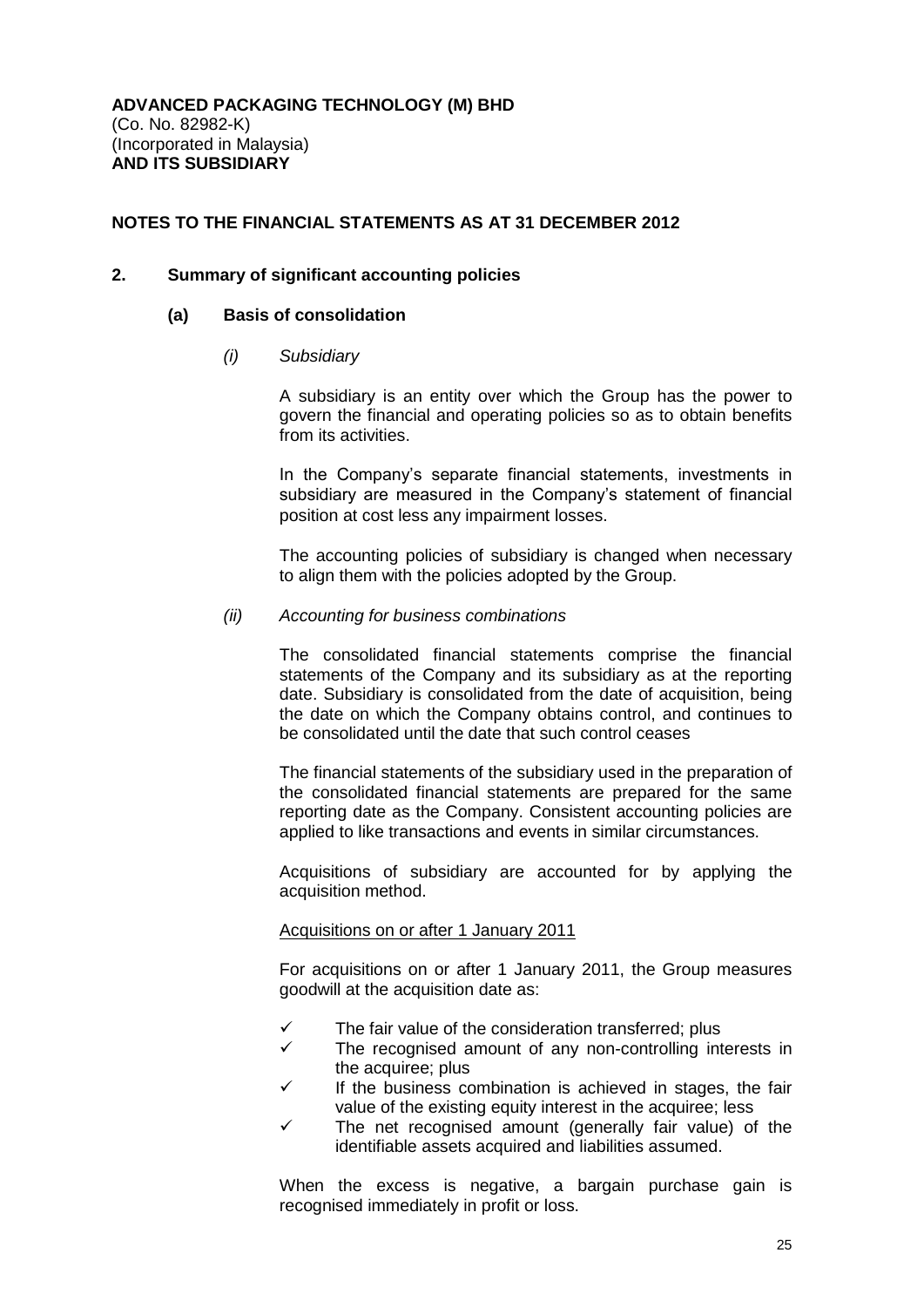#### **2. Summary of significant accounting policies (continued)**

#### **(a) Basis of consolidation (continued)**

#### *(ii) Accounting for business combinations (continued)*

The consideration transferred does not include amounts related to the settlement of pre-existing relationships. Such amounts are generally recognised in profit or loss.

Cost related to the acquisition, other than those associated with the issue of debt or equity securities, that the Group incurs in connection with a business combination are expensed as incurred.

Any contingent consideration payable is recognised at fair value at the acquisition date. If the contingent consideration is classified as equity, it is not remeasured and settlement is accounted for within equity. Otherwise, subsequent changes to the fair value of the contingent consideration are recognised in profit or loss.

When share-based payment awards (replacement awards) are required to be exchanged for awards held by the acquiree's employees (acquiree's awards) and relate to past services, then all or a portion of the amount of the acquirer's replacement awards is included in measuring the consideration transferred in the business combination. This determination is based on the market-based value of the replacement awards compared with the market-based value of the acquiree's awards and the extent to which the replacement awards relate to past and / or future service.

#### Acquisitions before 1 January 2011

As part of its transition to MFRS, the Group elected not to restate those business combinations that occurred before the date of transition to MFRSs, i.e. 1 January 2011. Goodwill arising from acquisitions before 1 January 2011 has been carried forward from the previous FRS framework as at the date of transition.

#### $\checkmark$  Acquisitions between 1 January 2006 to 1 January 2011

Identifiable assets acquired and liabilities and contingent liabilities assumed in a business combination are measured initially at their fair values at the acquisition date. Adjustments to those fair values relating to previously held interests are treated as a revaluation and recognised in other comprehensive income.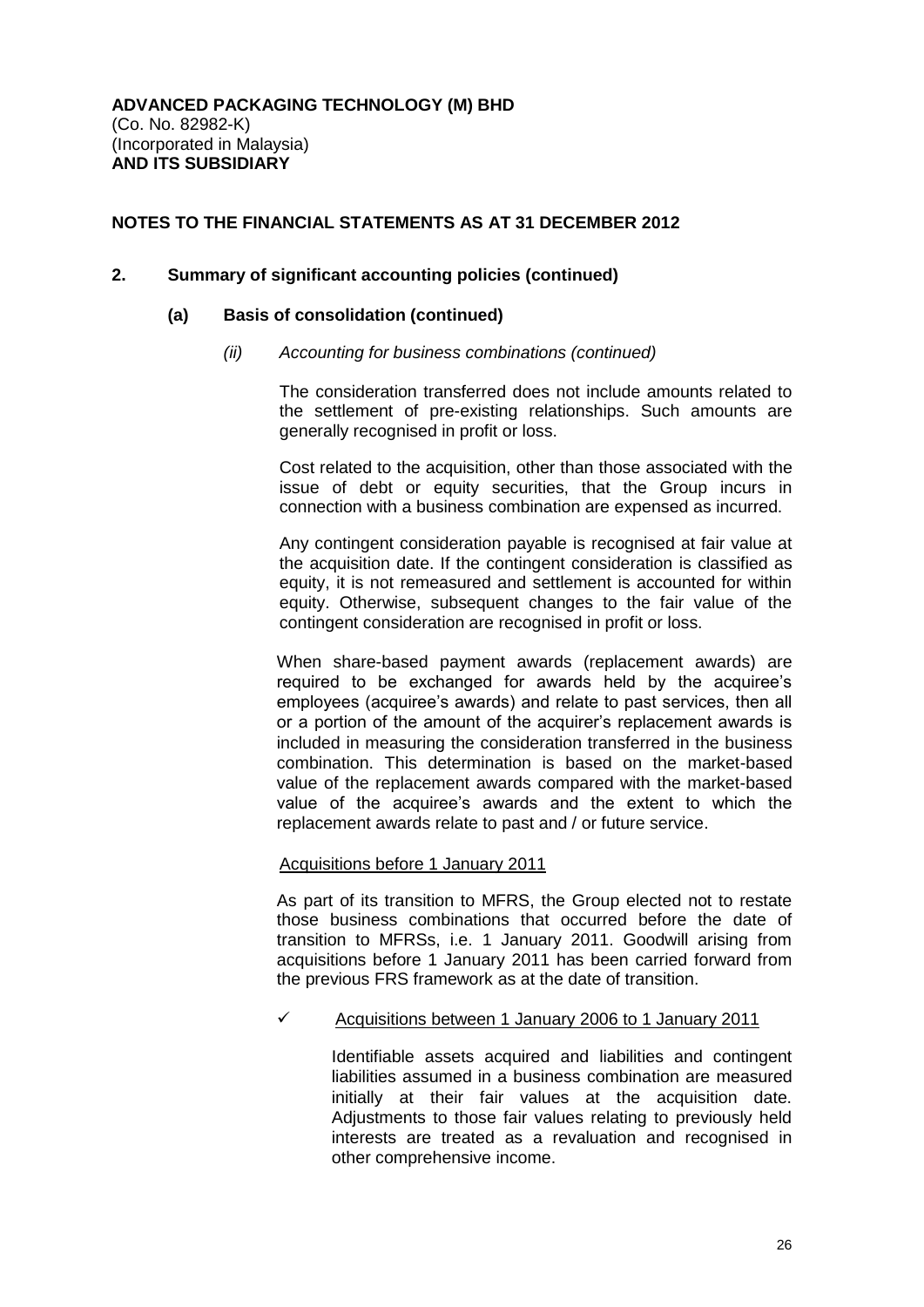## **2. Summary of significant accounting policies (continued)**

#### **(a) Basis of consolidation (continued)**

*(ii) Accounting for business combinations (continued)*

## $\checkmark$  Acquisitions between 1 January 2006 to 1 January 2011 (continued)

The cost of a business combination is measured as the aggregate of the fair values, at the date of exchange, of the assets given, liabilities incurred or assumed, and equity instruments issued, plus any costs directly attributable to the business combination.

Any excess of the cost of business combination over the Group's share in the net fair value of the acquired subsidiary's identifiable assets, liabilities and contingent liabilities is recorded as goodwill on the statement of financial position. Any excess of the Group's share in the net fair value of the acquired subsidiary's identifiable assets, liabilities and contingent liabilities over the cost of business combination is recognised as income in the profit or loss on the date of acquisition.

When the Group acquires a business, embedded derivatives separated from the host contract by the acquiree are reassessed on acquisition unless the business combination results in a change in the terms of the contract that significantly modifies the cash flows that would otherwise be required under the contract.

*(iii) Loss of control*

Upon the loss of control of a subsidiary, the Group derecognises the assets and liabilities of the subsidiary, any non-controlling interests and the other components of equity related to the subsidiary. Any surplus or deficit arising on the loss of control is recognised in the profit or loss. If the Group retains any interest in the previous subsidiary, then such interest is measured at fair value at the date that control is lost. Subsequently it is accounted for as an equity accounted investee or as an available-for-sale financial asset depending on the level of influence retained.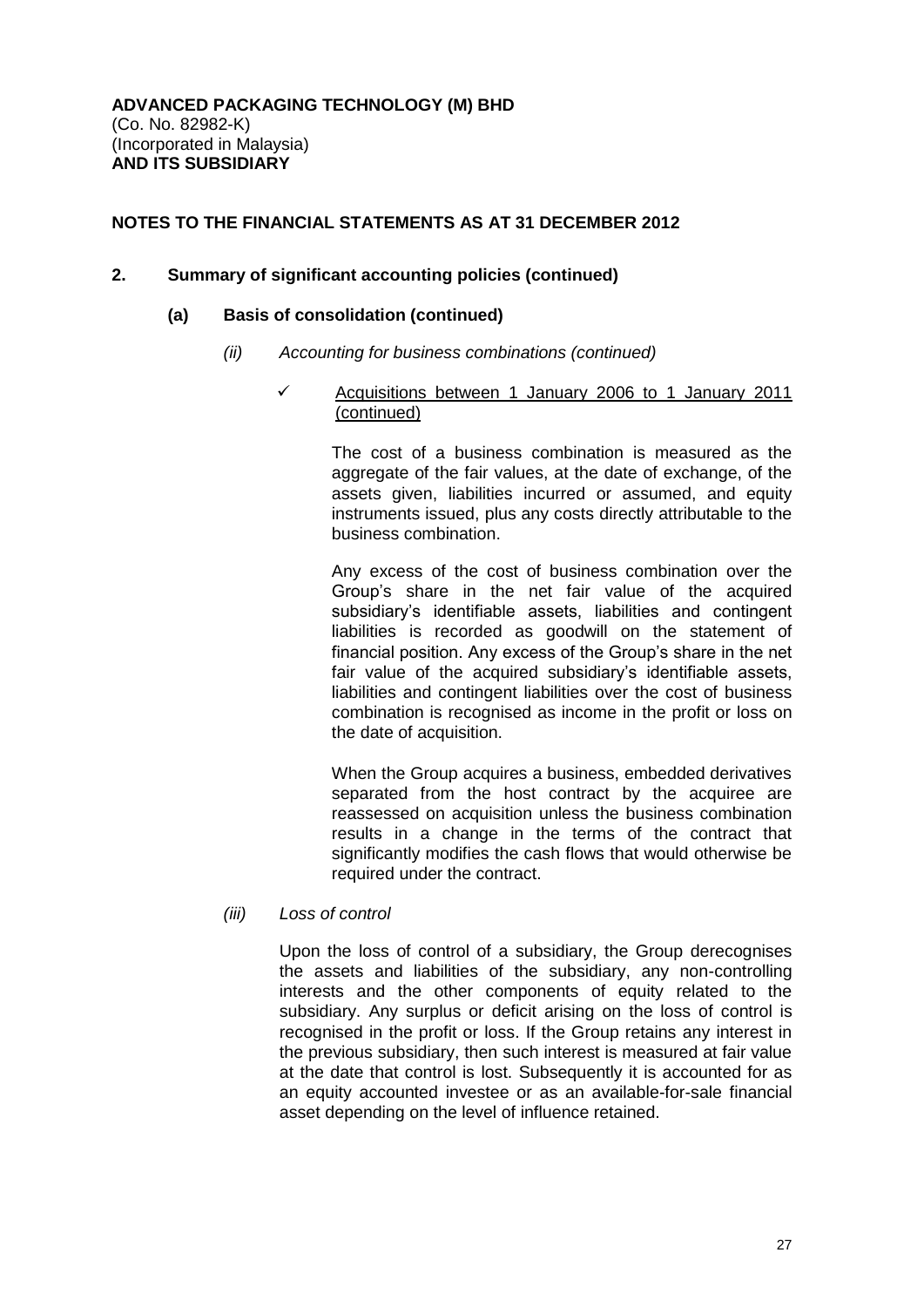## **2. Summary of significant accounting policies (continued)**

#### **(a) Basis of consolidation (continued)**

#### *(iv) Jointly-controlled entity*

A jointly controlled entity is a contractual arrangement whereby two or more parties undertake an economic activity that is subject to joint control, where the strategic financial and operating decisions relating to the activity require the unanimous consent of the parties sharing control.

The Group recognises its interest in jointly controlled entity using the equity method. Under the equity method, the investment in the jointly controlled entity is measured in the statement of financial position at cost plus post-acquisition changes in the Group's share of net assets of the jointly controlled entity.

When the Group's share of losses in a jointly controlled entity equals or exceeds its interest in the jointly controlled entity, the Group does not recognise further losses.

The financial statements of the jointly controlled entity are prepared as of the same reporting date as the Company. Where necessary, adjustments are made to bring the accounting policies to be in line with those of the Group.

In the Company's separate financial statements, its investment in jointly controlled entity is stated at cost less any impairment losses. On disposal of such investment, the difference between net disposal proceeds and the carrying amount is included in profit or loss.

#### *(v) Transactions eliminated on consolidation*

Intra-group balances and transactions, and any unrealised income and expenses arising from intra-group transactions, are eliminated in preparing the consolidated financial statements.

Unrealised gains arising from transactions with equity accounted associates are eliminated against the investment to the extent of the Group's interest in the associates and jointly controlled entities. Unrealised losses are eliminated in the same way as unrealised gains, but only to the extent that there is no evidence of impairment.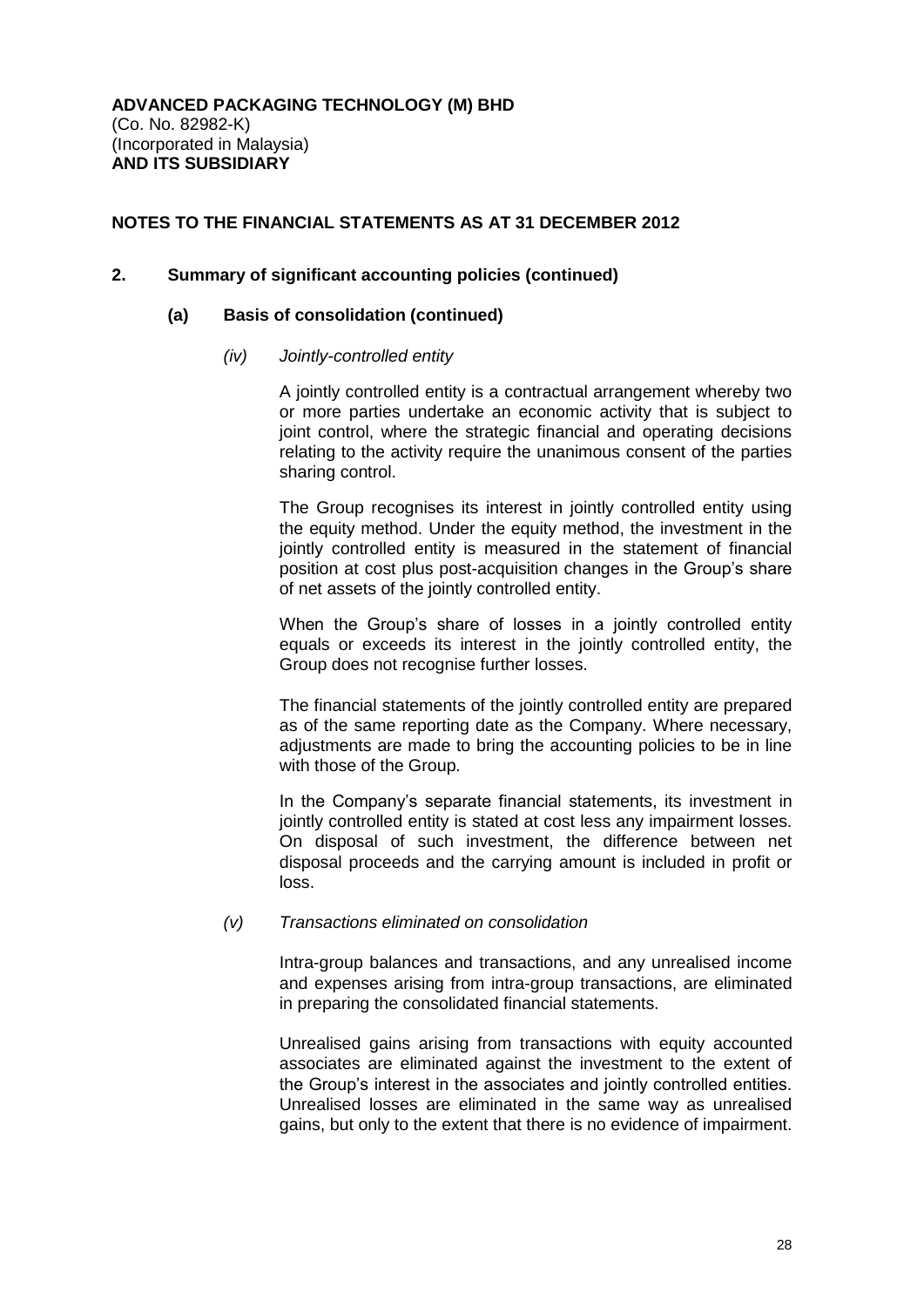#### **2. Summary of significant accounting policies (continued)**

#### **(b) Foreign currencies**

#### *(i) Functional and presentation currency*

The individual financial statements of the Company are measured using the currency of the primary economic environment in which the entity operates ("the functional currency"). The consolidated financial statements are presented in Ringgit Malaysia (RM), which is also the Company's functional currency.

Transactions in foreign currencies are measured in the respective functional currencies of the Company and its subsidiary and are recorded on initial recognition in the functional currencies at exchange rates approximating those ruling at the transaction dates.

#### *(ii) Foreign currency transactions*

Monetary assets and liabilities denominated in foreign currencies are translated at the rate of exchange ruling at the reporting date. Non-monetary items denominated in foreign currencies that are measured at historical cost are translated using the exchange rates as at the dates of the initial transactions. Non-monetary items denominated in foreign currencies measured at fair value are translated using the exchange rates at the date when the fair value was determined.

Exchange differences arising on the settlement of monetary items or on translating monetary items at the reporting date are recognised in profit or loss except for exchange differences arising on monetary items that form part of the Company's net investment in foreign operations, which are recognised initially in other comprehensive income and accumulated under foreign currency translation reserve in equity. The foreign currency translation reserve is reclassified from equity to profit or loss of the Company on disposal of the foreign operation.

Exchange differences arising on the translation of non-monetary items carried at fair value are included in profit or loss for the period except for the differences arising on the translation of non-monetary items in respect of which gains and losses are recognised directly in equity. Exchange differences arising from such non-monetary items are also recognised directly in equity.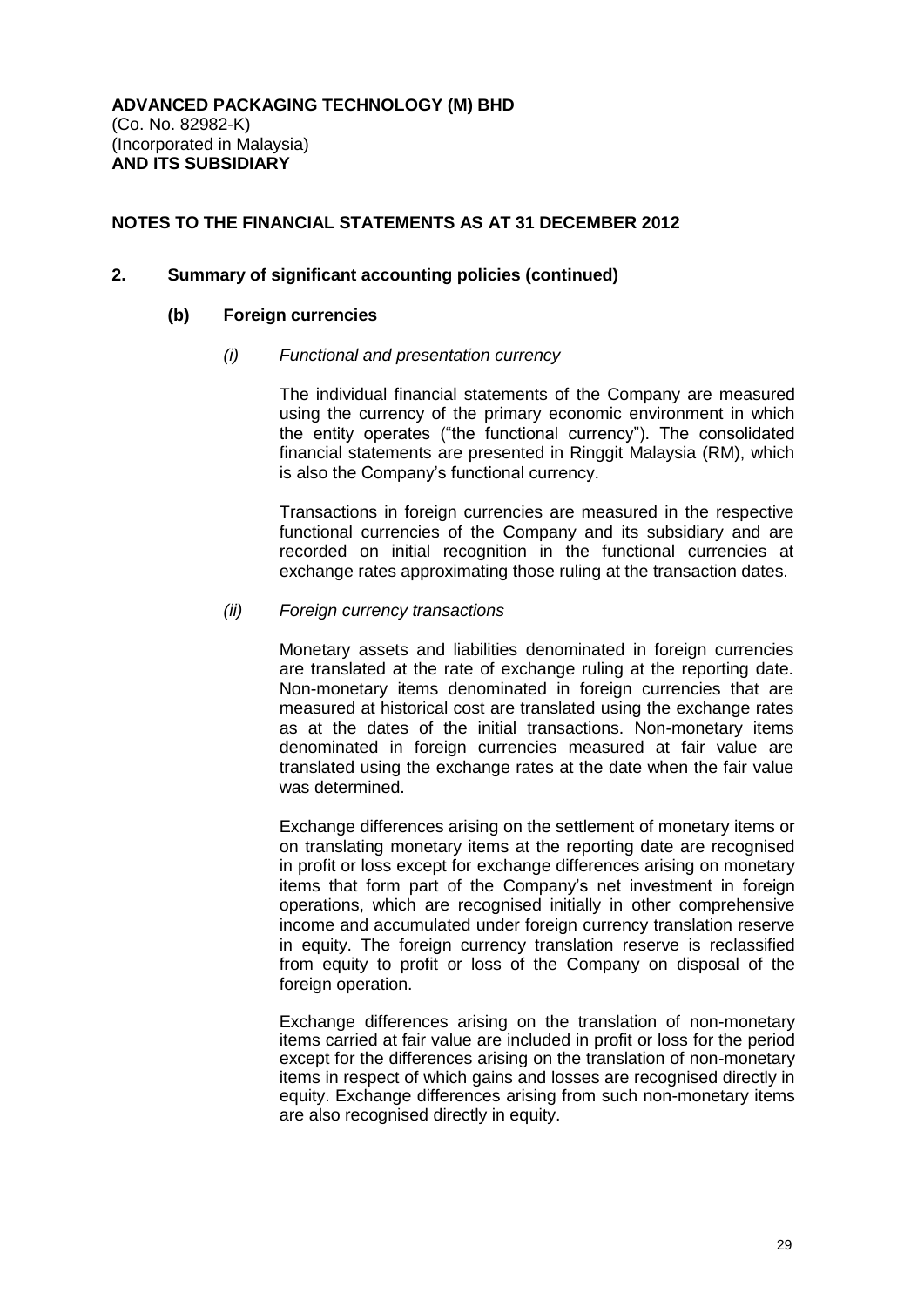## **2. Summary of significant accounting policies (continued)**

#### **(b) Foreign currencies (continued)**

#### *(iii) Foreign operation*

The results and financial position of foreign operations that have a functional currency that are different from the presentation currency (RM) of the consolidated financial statements are translated into RM as follows:

The assets and liabilities of foreign operations are translated into RM at the rate of exchange ruling at the reporting date and income and expenses are translated at average exchange rates for the year, which approximates the exchange rate at the dates of the transactions. The exchange differences arising on the translation are taken directly to profit or loss. On disposal of a foreign operation, the cumulative amount recognised in other comprehensive income and accumulated in equity under foreign currency translation reserve relating to that particular foreign operation is recognised in the profit or loss.

Goodwill and fair value adjustments arising on the acquisition of foreign operations are treated as assets and liabilities of the foreign operations and are recorded in the functional currency of the foreign operations and translated at the closing rate at the reporting date.

The principal exchange rates for every unit of foreign currency ruling used at reporting date are as follows:

|                        | 2012      | 2011      |
|------------------------|-----------|-----------|
|                        | <b>RM</b> | <b>RM</b> |
| 1 Singapore Dollar     | 2.503     | 2.435     |
| 1 United States Dollar | 3.058     | 3.167     |
| 1 Brunei Dollar        | 2.503     | 2.439     |
| 1 Renminbi             | 0.491     | 0.503     |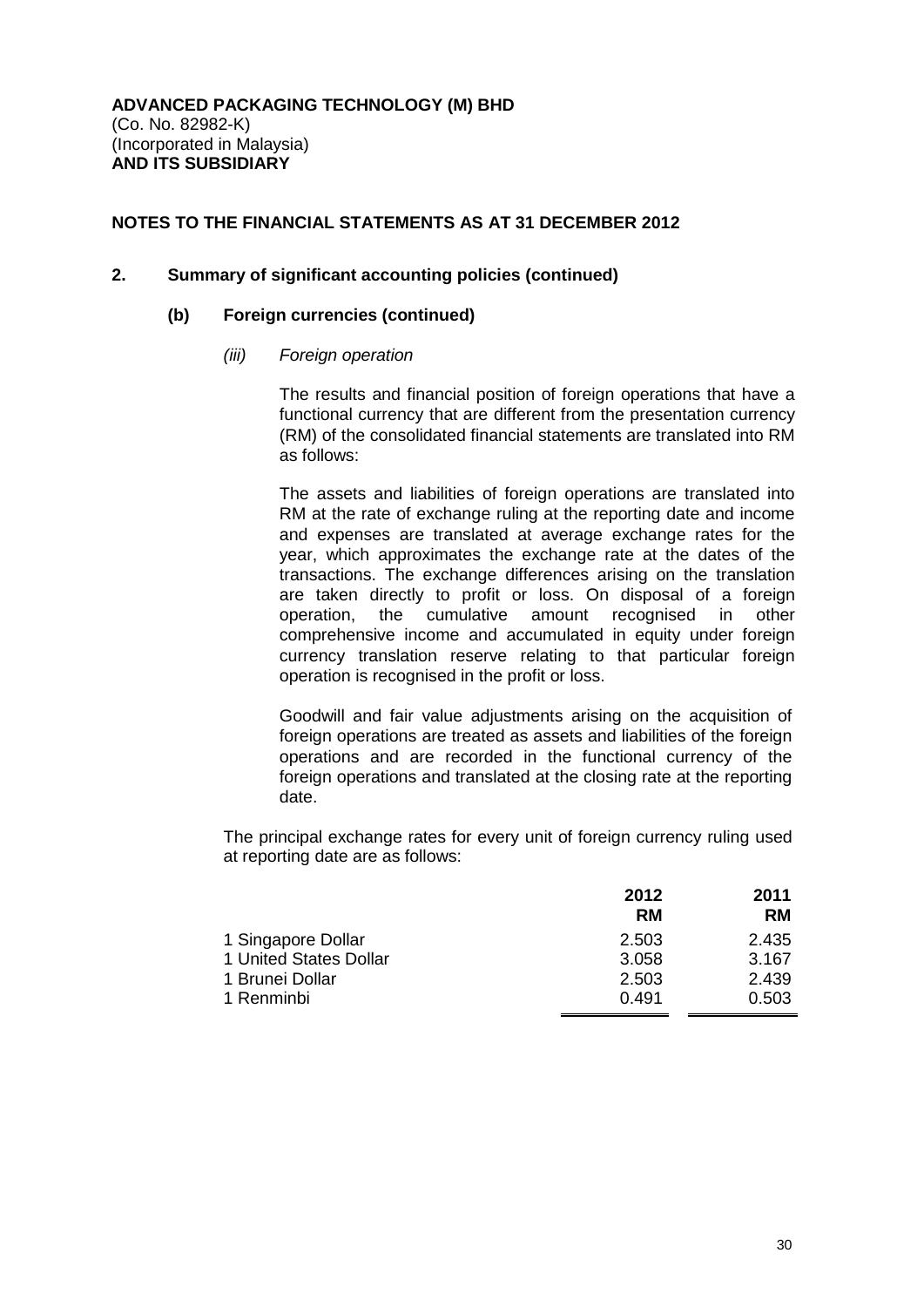## **2. Summary of significant accounting policies (continued)**

#### **(c) Revenue**

Revenue is recognised to the extent that it is probable that the economic benefits will flow to the Company and the revenue can be reliably measured.

*(i) Sale of goods*

Revenue from sale of goods is measured at the fair value of the consideration received or receivable, net of returns and provisions, trade discounts and rebates.

Revenue is recognised when the significant risks and rewards of ownership have been transferred to the buyer, recovery of the consideration is probable, the associated costs and possible return of goods can be reliably estimated, and there is no continuing measurement involvement with the goods.

Revenue is not recognised to the extent where there are significant uncertainties regarding recovery of the considerations.

#### *(ii) Interest income*

Interest income is recognised on an accrual basis, based on effective yield on the investment.

## **(d) Employee benefits expense**

## (i) *Short term benefits*

Wages, salaries, bonuses and social security contributions are recognised as an expense in the financial year in which the associated services are rendered by employees of the Company. Short term accumulating compensated absences such as paid annual leave are recognised when services are rendered by employees that increase their entitlement to future compensated absences, and short term non-accumulating compensated absences such as sick leave are recognised when the absences occur.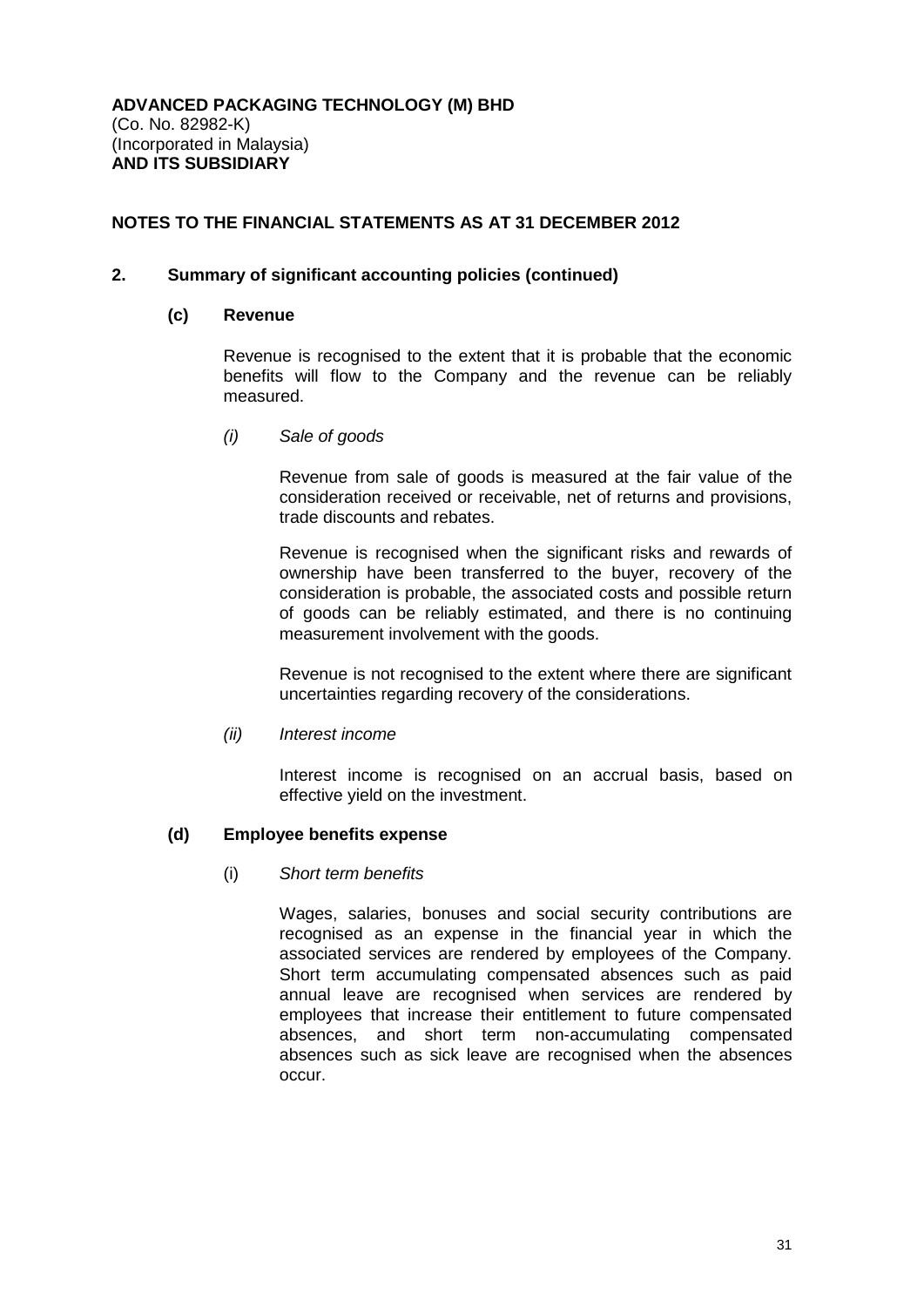## **2. Summary of significant accounting policies (continued)**

#### **(d) Employee benefits expense (continued)**

## (ii) *Defined contribution plans*

The Company's contribution to defined contribution plans is charged to the profit or loss in the period to which they relate. Once the contributions have been paid, the Company has no further liability in respect of the defined contribution plans.

## **(e) Borrowing costs**

Borrowings are stated at cost with any difference between cost and redemption value being recognised in the profit or loss over the period of the loans and borrowings using the effective interest method.

Borrowings are classified as current liabilities unless the Company has an unconditional right to defer settlement of the liability for at least 12 months after the reporting date.

## **(f) Tax expense**

#### *(i) Current tax*

Current tax assets and liabilities are measured at the amount expected to be recovered from or paid to the taxation authorities. The tax rates and tax laws used to compute the amount are those that are enacted or substantively enacted at the reporting date.

Current taxes are recognised in profit or loss except to the extent that the tax relates to items recognised outside profit or loss, either in other comprehensive income or directly in equity.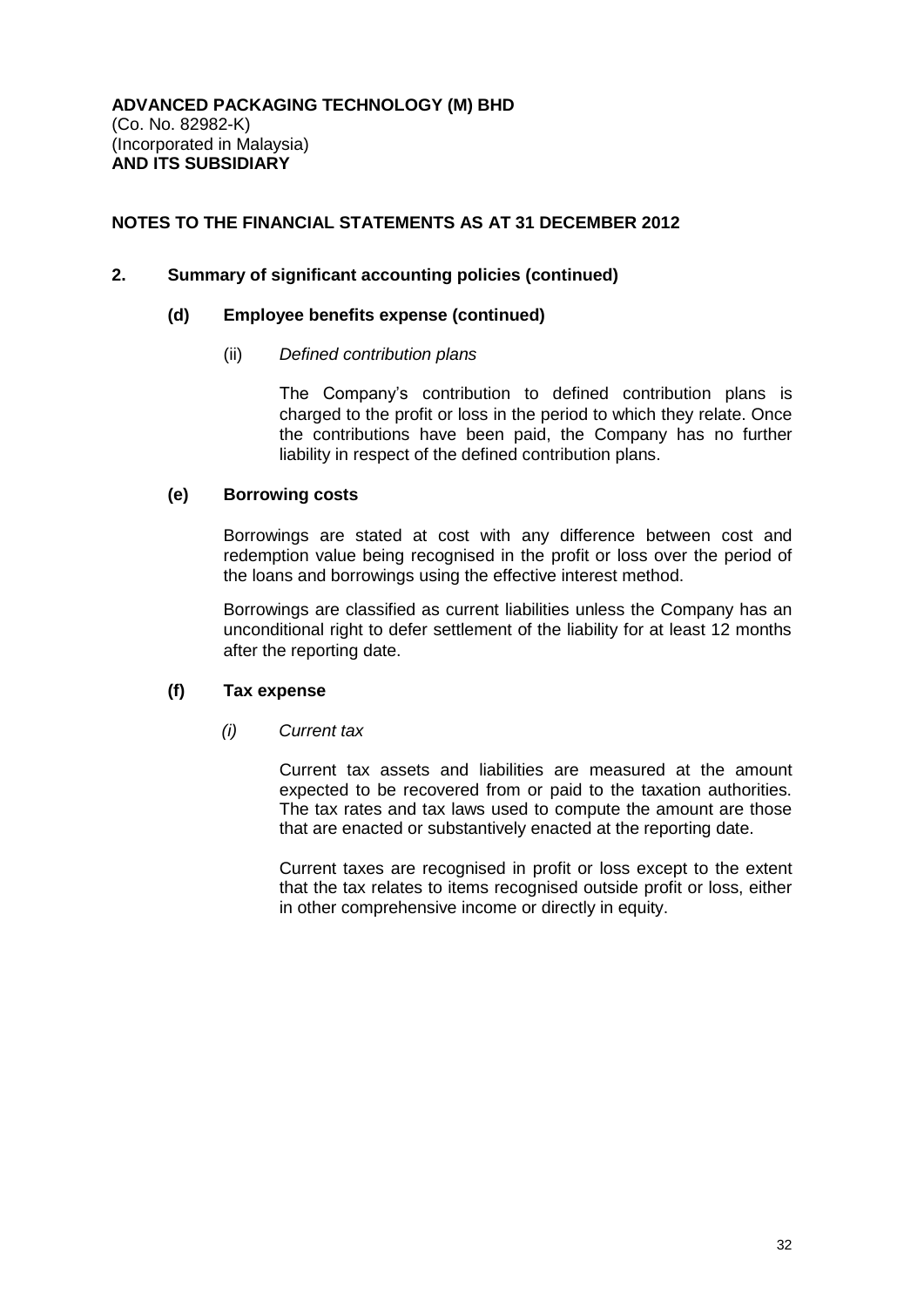#### **2. Summary of significant accounting policies (continued)**

#### **(f) Tax expense (continued)**

#### *(ii) Deferred tax*

Deferred tax is provided in full, using the liability method, on temporary differences arising between the tax bases of assets and liabilities and their carrying amounts in the financial statements.

Deferred tax liabilities are recognised for all taxable temporary differences other than those that arise from goodwill or excess of the acquirer's interest in the net fair value of the acquiree's identifiable assets, liabilities and contingent liabilities over the business combination costs or from the initial recognition of an asset or liability in a transaction which is not a business combination and at the time of the transaction, affects neither accounting profit nor taxable profit.

Deferred tax assets are recognised for all deductible temporary differences, unused tax losses and unused tax credits to the extent that it is probable that future taxable profits will be available against which the deductible temporary differences, unused tax losses and unused tax credits can be utilised.

The carrying amounts of deferred tax assets are reviewed at the end of each reporting period and reduced to the extent that it is no longer probable that sufficient future taxable profits will be available to allow all or part of the deferred tax assets to be utilised.

Deferred tax assets and liabilities are measured at the tax rates that are expected to apply in the period when the asset is realised or the liability is settled, based on the tax rates that have been enacted or substantively enacted at the end of the reporting period.

Deferred tax relating to items recognised outside profit or loss is recognised outside profit or loss. Deferred tax items are recognised in correlation to the underlying transactions either in other comprehensive income or directly in equity and deferred tax arising from a business combination is included in the resulting goodwill or excess of the acquirer's interest in the net fair value of the acquiree's identifiable assets, liabilities and contingent liabilities over the business combination cost.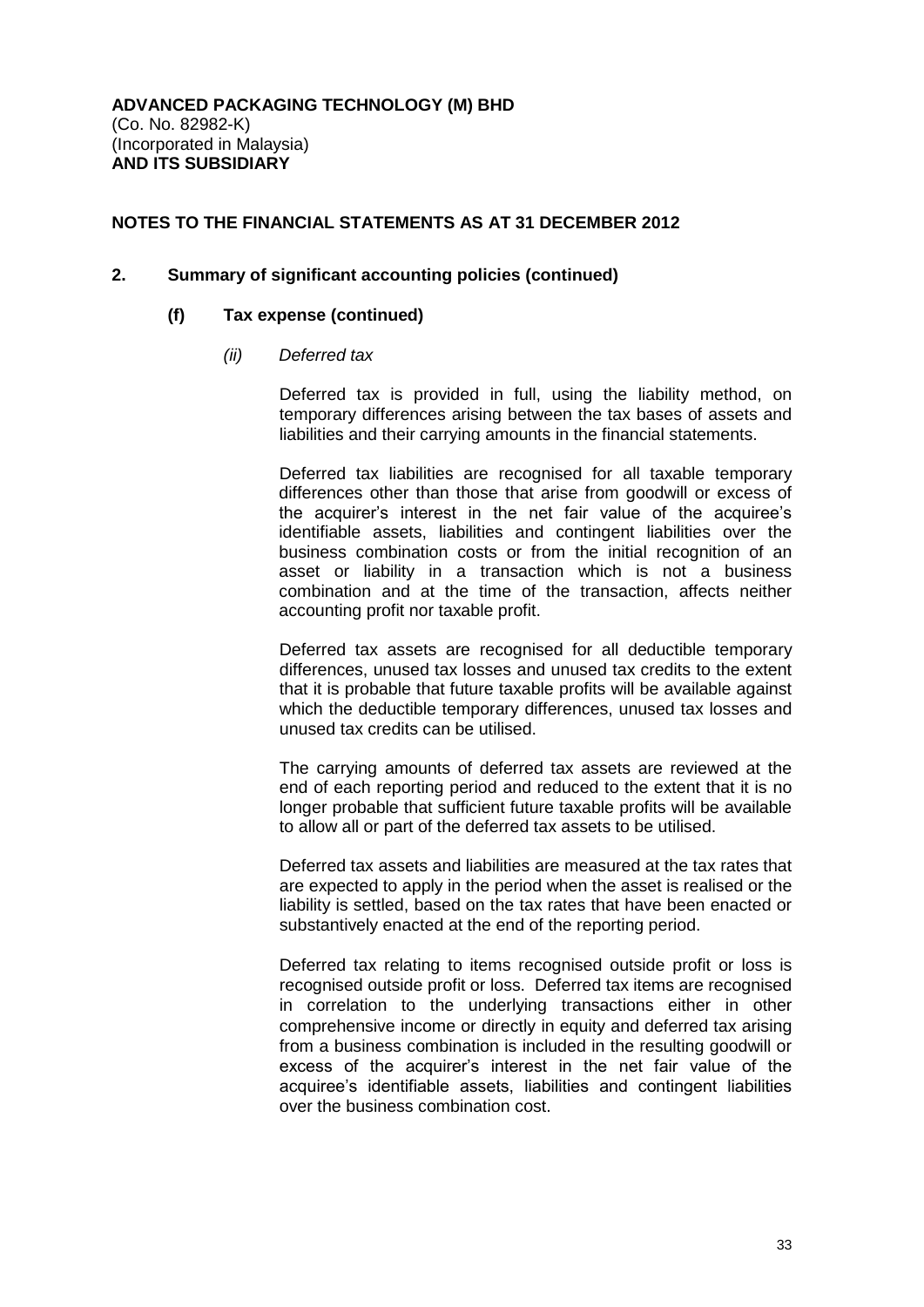## **2. Summary of significant accounting policies (continued)**

#### **(f) Tax expense (continued)**

*(iii) Sales tax*

Revenues, expenses and assets are recognised net of the amount of sales tax except:

- Where the sales tax incurred in a purchase of assets or services is not recoverable from the taxation authority, in which case the sales tax is recognised as part of the cost of acquisition of the asset or as part of the expense item as applicable; and
- Receivables and payables that are stated with the amount of sales tax included.

The net amount of sales tax recoverable from, or payable to, the taxation authority is included as part of receivables or payables in the statement of financial position.

#### **(g) Impairment**

(i) *Impairment of financial assets*

The Company assesses at each reporting date whether there is any objective evidence that a financial asset is impaired.

*Trade and non-trade receivables and other financial assets carried at amortised cost*

To determine whether there is objective evidence that an impairment loss on financial assets has been incurred, the Company considers factors such as the probability of insolvency or significant financial difficulties of the debtor and default or significant delay in payments.

For certain categories of financial assets, such as trade receivables, assets that are assessed not to be impaired individually are subsequently assessed for impairment on a collective basis based on similar risk characteristics. Objective evidence of impairment for a portfolio of receivables could include the Company's past experience of collecting payments, an increase in the number of delayed payments in the portfolio past the average credit period and observable changes in national or local economic conditions that correlate with default on receivables.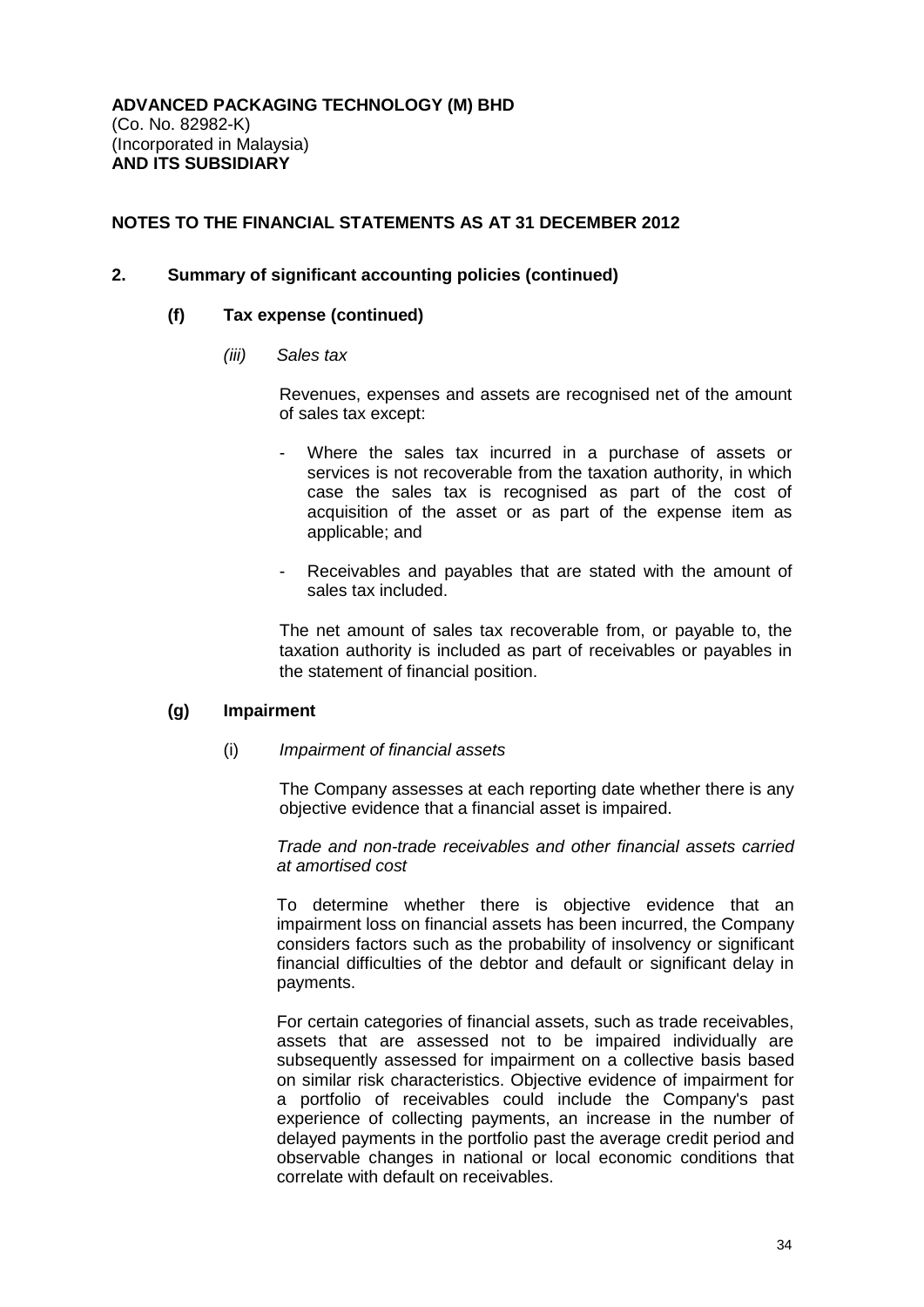#### **2. Summary of significant accounting policies (continued)**

#### **(g) Impairment (continued)**

(i) *Impairment of financial assets (continued)*

*Trade and non-trade receivables and other financial assets carried at amortised cost (continued)*

If any such evidence exists, the amount of impairment loss is measured as the difference between the asset's carrying amount and the present value of estimated future cash flows discounted at the financial asset's original effective interest rate. The impairment loss is recognised in profit or loss.

The carrying amount of the financial asset is reduced by the impairment loss directly for all financial assets with the exception of trade receivables, where the carrying amount is reduced through the use of an allowance account. When a trade receivable becomes uncollectible, it is written off against the allowance account.

If in a subsequent period, the amount of the impairment loss decreases and the decrease can be related objectively to an event occurring after the impairment was recognised, the previously recognised impairment loss is reversed to the extent that the carrying amount of the asset does not exceed its amortised cost at the reversal date. The amount of reversal is recognised in profit or loss.

#### *(ii) Impairment of non-financial assets*

The Company assesses at each reporting date whether there is an indication that an asset may be impaired. If any such indication exists, or when an annual impairment assessment for an asset is required, the Company makes an estimate of the asset's recoverable amount.

An asset's recoverable amount is the higher of an asset's fair value less costs to sell and its value in use. For the purpose of assessing impairment, assets are grouped at the lowest levels for which there are separately identifiable cash flows (cash-generating units ("CGU")).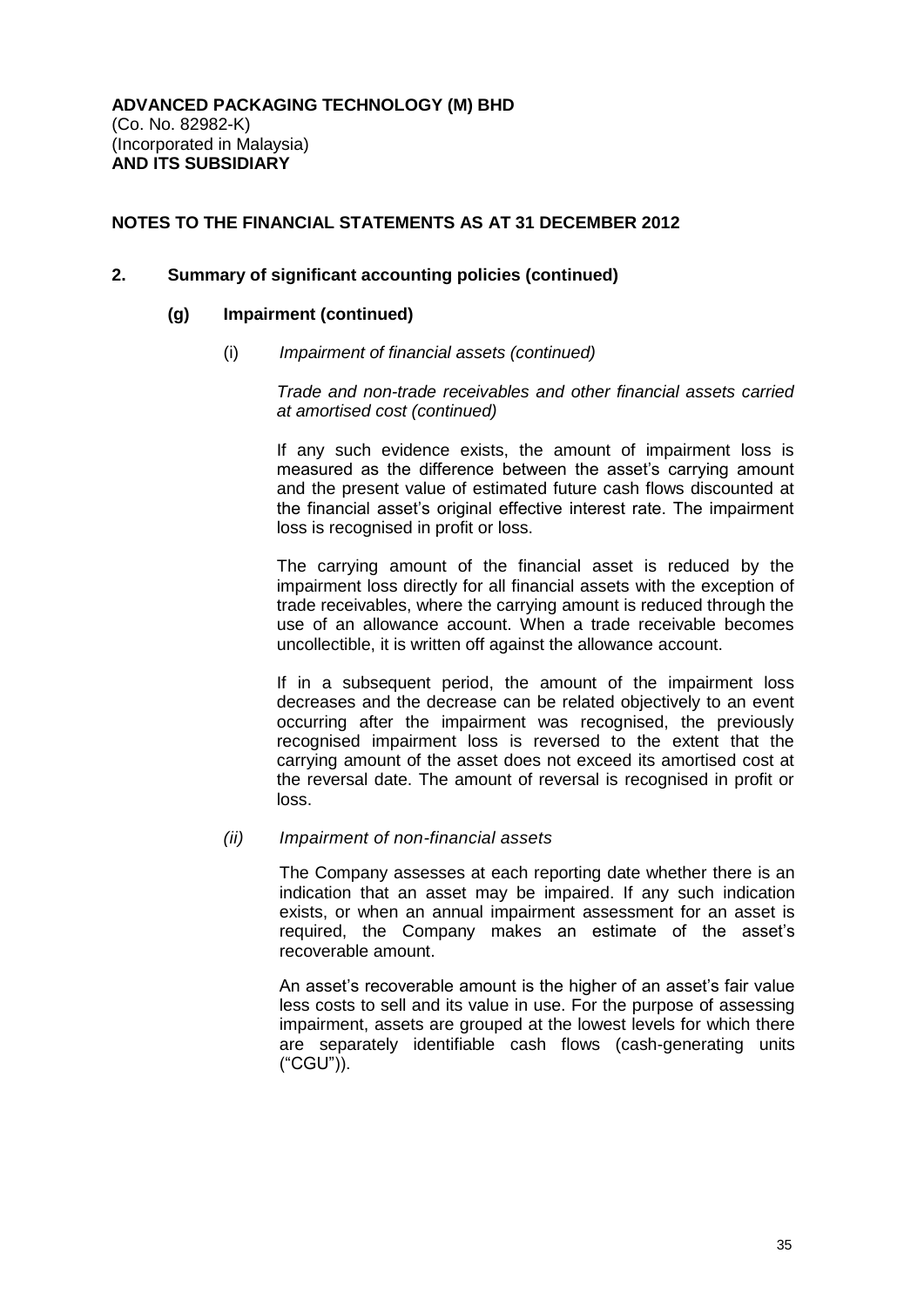## **2. Summary of significant accounting policies (continued)**

#### **(g) Impairment (continued)**

## *(ii) Impairment of non-financial assets (continued)*

In assessing value in use, the estimated future cash flows expected to be generated by the asset are discounted to their present value using a pre-tax discount rate that reflects current market assessments of the time value of money and the risks specific to the asset. Where the carrying amount of an asset exceeds its recoverable amount, the asset is written down to its recoverable amount. Impairment losses recognised in respect of a CGU or groups of CGUs are allocated first to reduce the carrying amount of any goodwill allocated to those units or groups of units and then, to reduce the carrying amount of the other assets in the unit or groups of units on a pro-rata basis.

Impairment losses are recognised in profit or loss except for assets that are previously revalued where the revaluation was taken to other comprehensive income. In this case the impairment is also recognised in other comprehensive income up to the amount of any previous revaluation.

An assessment is made at each reporting date as to whether there is any indication that previously recognised impairment losses may no longer exist or may have decreased. A previously recognised impairment loss is reversed only if there has been a change in the estimates used to determine the asset's recoverable amount since the last impairment loss was recognised. If that is the case, the carrying amount of the asset is increased to its recoverable amount. That increase cannot exceed the carrying amount that would have been determined, net of depreciation, had no impairment loss been recognised previously. Such reversal is recognised in profit or loss unless the asset is measured at revalued amount, in which case the reversal is treated as a revaluation increase. Impairment loss on goodwill is not reversed in a subsequent period.

## **(h) Property, plant and equipment**

All items of property, plant and equipment are initially recorded at cost. The cost of an item of property, plant and equipment is recognised as an asset if, and only if, it is probable that future economic benefits associated with the item will flow to the Company and the cost of the item can be measured reliably.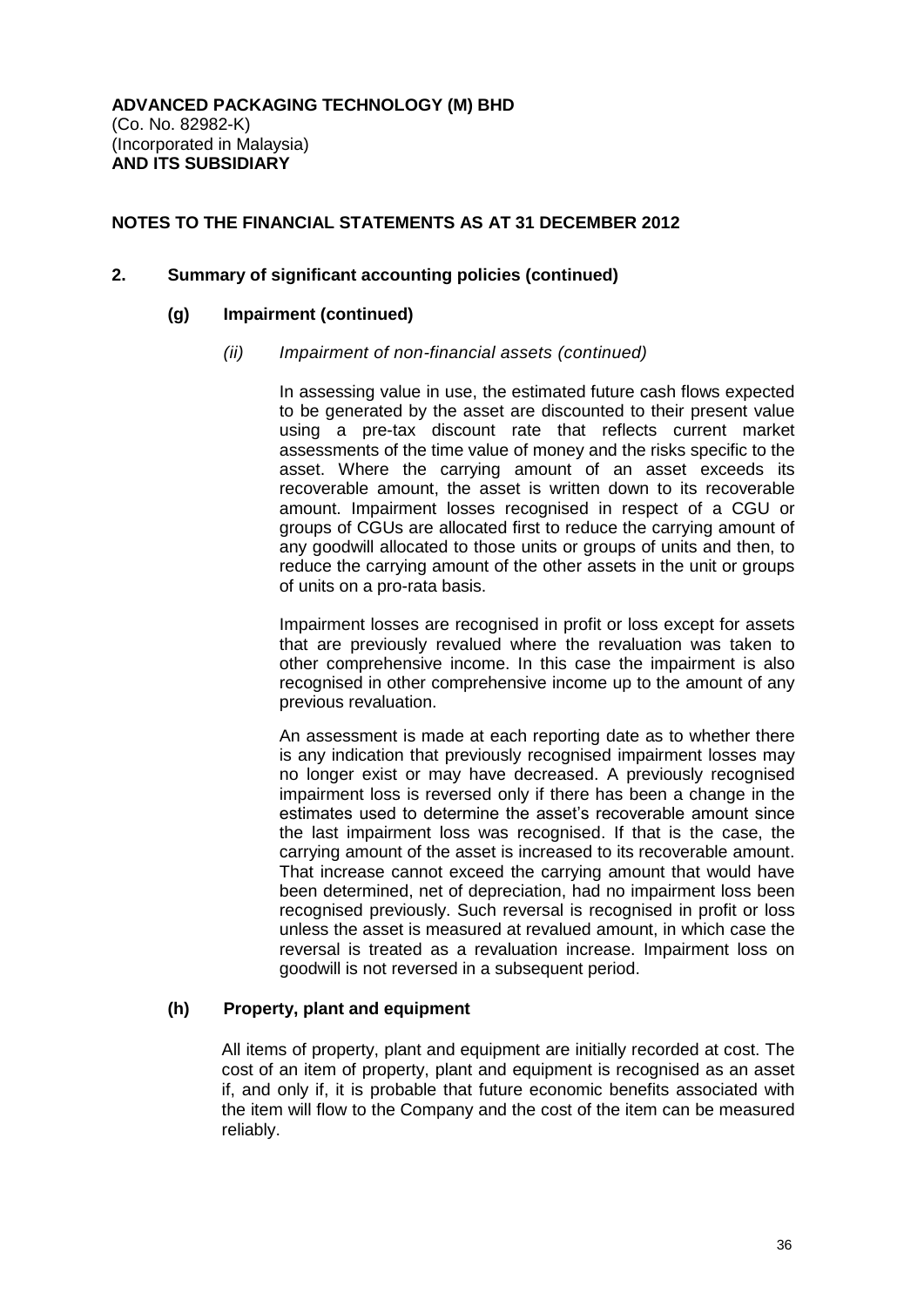#### **2. Summary of significant accounting policies (continued)**

## **(h) Property, plant and equipment (continued)**

Subsequent to recognition, property, plant and equipment are measured at cost less accumulated depreciation and accumulated impairment losses. When significant parts of property, plant and equipment are required to be replaced in intervals, the Company recognises such parts as individual assets with specific useful lives and depreciation, respectively. Likewise, when a major inspection is performed, its cost is recognised in the carrying amount of the property, plant and equipment as a replacement if the recognition criteria are satisfied. All other repair and maintenance costs are recognised in profit or loss as incurred.

Depreciation is computed on a straight-line basis over the estimated useful lives of the assets as follows:

| Leasehold land                    | $1\%$     |
|-----------------------------------|-----------|
| <b>Building</b>                   | 2% - 10%  |
| Plant, machinery and tools        | 7½% - 10% |
| Furniture, fittings and equipment | 10% - 20% |
| Motor vehicles                    | 20%       |

The carrying values of property, plant and equipment are reviewed for impairment when events or changes in circumstances indicate that the carrying values may not be recoverable.

The residual value, useful life and depreciation method are reviewed at each financial year end, and adjusted prospectively, if appropriate.

An item of property, plant and equipment is derecognised upon disposal or when no future economic benefits are expected from its use or disposal. Any gain or loss on derecognition of the asset is included in the profit or loss in the year the asset is derecognised.

#### **(i) Financial assets**

Financial assets are recognised in the statement of financial position when, and only when, the Company becomes a party to the contractual provisions of the financial instrument.

When financial assets are recognised initially, they are measured at fair value, plus, in the case of financial assets not at fair value through profit or loss, directly attributable transaction costs.

The Company determines the classification of their financial assets at initial recognition, and the categories include financial assets at fair value through profit or loss, loans and receivables, held-to-maturity investments and available-for-sale financial assets.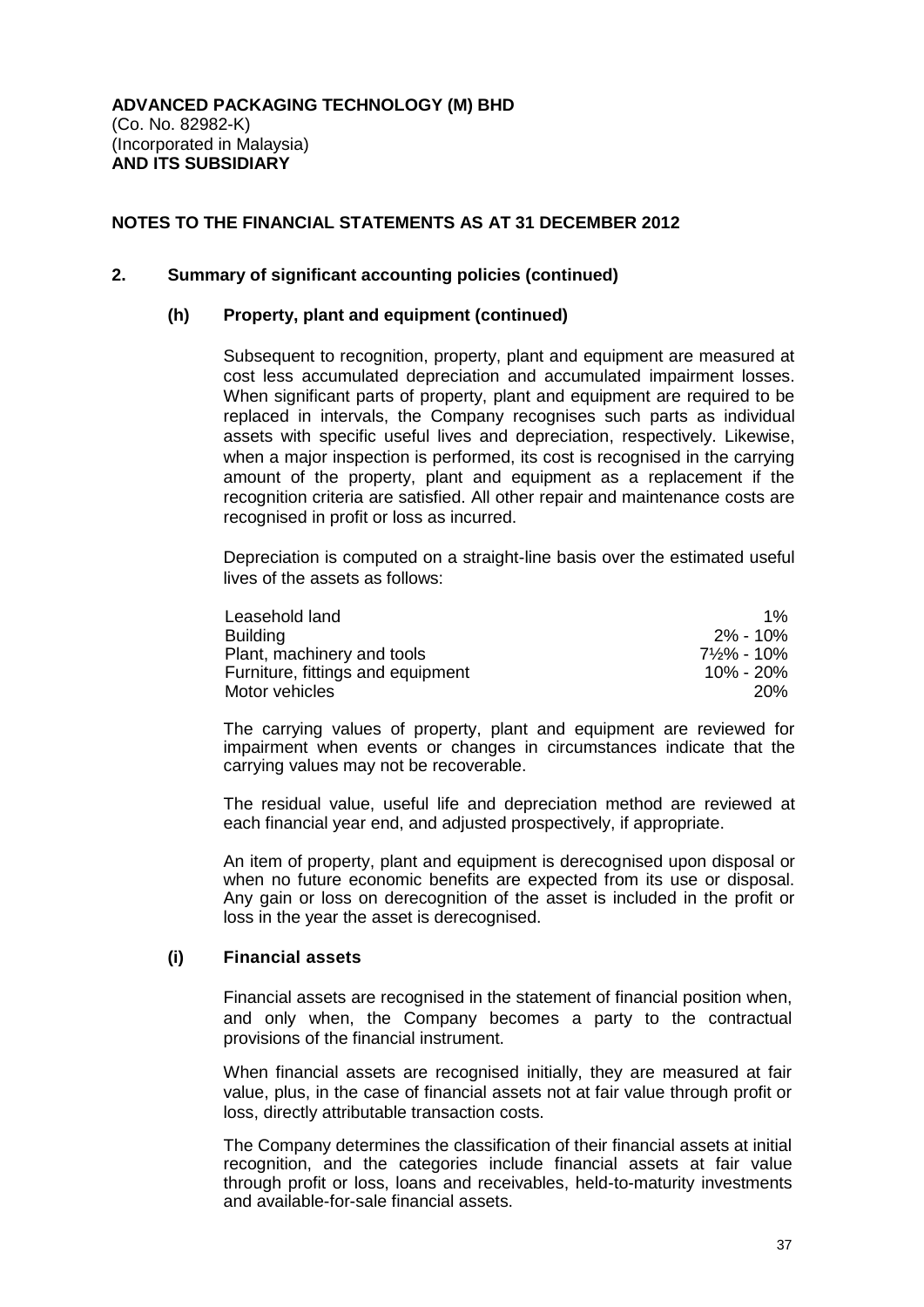#### **2. Summary of significant accounting policies (continued)**

#### **(i) Financial assets (continued)**

(i) Financial assets at fair value through profit or loss

Financial assets are classified as financial assets at fair value through profit or loss if they are held for trading or are designated as such upon initial recognition. Financial assets held for trading are derivatives (including separated embedded derivatives) or financial assets acquired principally for the purpose of selling in the near term.

Subsequent to initial recognition, financial assets at fair value through profit or loss are measured at fair value. Any gains or losses arising from changes in fair value are recognised in profit or loss.

Net gains or net losses on financial assets at fair value through profit or loss do not include exchange differences, interest and dividend income. Exchange differences, interest and dividend income on financial assets at fair value through profit or loss are recognised separately in profit or loss as part of other losses or other income.

Financial assets at fair value through profit or loss could be presented as current or non-current. Financial assets that are held primarily for trading purposes are presented as current whereas financial assets that are not held primarily for trading purposes are presented as current or non-current based on the settlement date.

(ii) Loans and receivables

Financial assets with fixed or determinable payments that are not quoted in an active market are classified as loans and receivables.

Subsequent to initial recognition, loans and receivables are measured at amortised cost using the effective interest method. Gains and losses are recognised in profit or loss when the loans and receivables are derecognised or impaired, and through the amortisation process.

Loans and receivables are classified as current assets, except for those having maturity dates later than 12 months after the reporting date which are classified as non-current.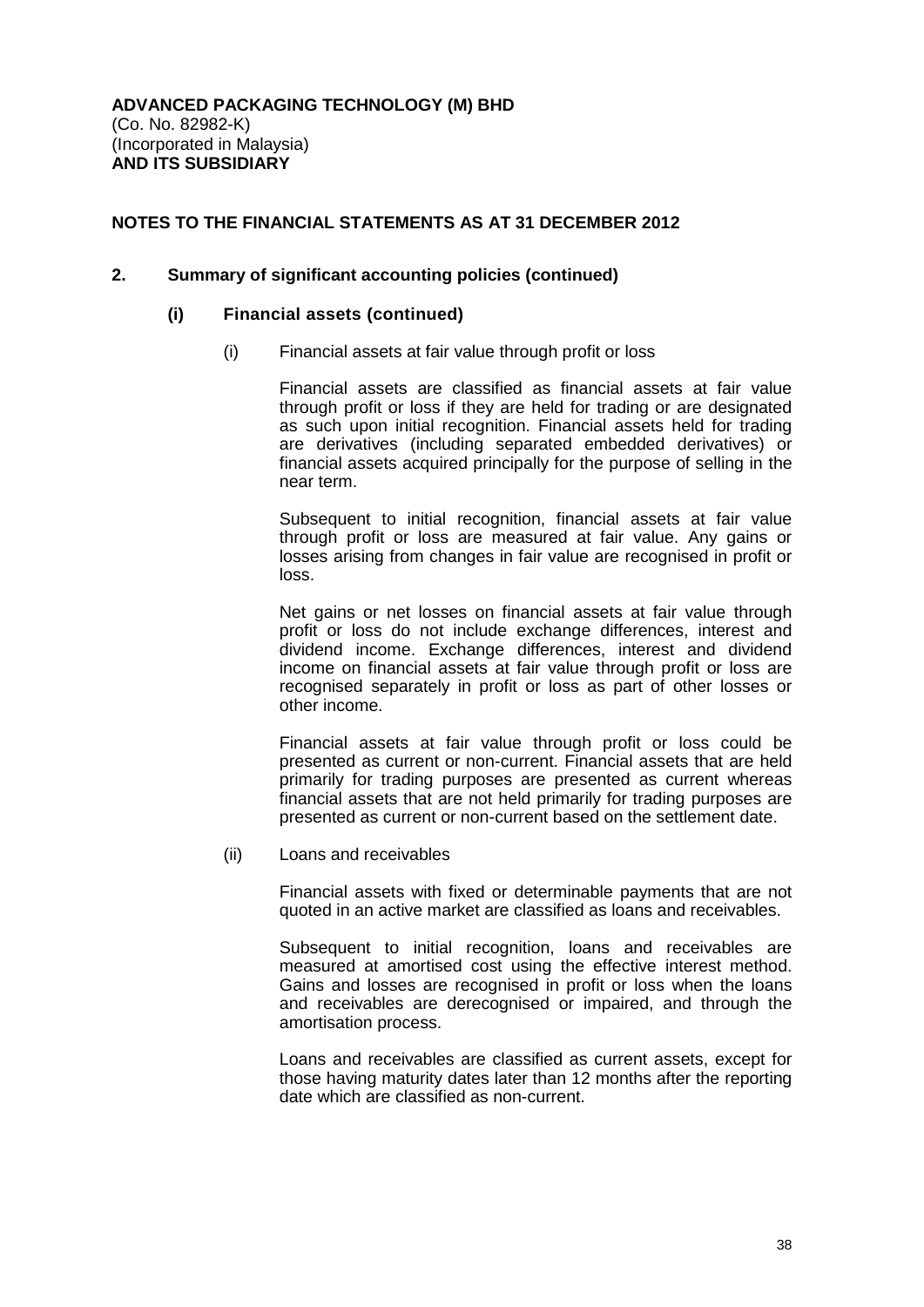#### **2. Summary of significant accounting policies (continued)**

#### **(i) Financial assets (continued)**

(iii) Held-to-maturity investments

Financial assets with fixed or determinable payments and fixed maturity are classified as held-to-maturity when the Company has the positive intention and ability to hold the investment to maturity.

Subsequent to initial recognition, held-to-maturity investments are measured at amortised cost using the effective interest method.

Gains and losses are recognised in profit or loss when the held-tomaturity investments are derecognised or impaired, and through the amortisation process.

Held-to-maturity investments are classified as non-current assets, except for those having maturity within 12 months after the reporting date which are classified as current.

(iv) Available-for-sale financial assets

Available-for-sale financial assets are financial assets that are designated as available for sale or are not classified in any of the three preceding categories.

After initial recognition, available-for-sale financial assets are measured at fair value. Any gains or losses from changes in fair value of the financial assets are recognised in other comprehensive income, except that impairment losses, foreign exchange gains and losses on monetary instruments and interest calculated using the effective interest method are recognised in profit or loss. The cumulative gain or loss previously recognised in other comprehensive income is reclassified from equity to profit or loss as a reclassification adjustment when the financial asset is derecognised. Interest income calculated using the effective interest method is recognised in profit or loss. Dividends on an available-for-sale equity instrument are recognised in profit or loss when the Company's right to receive payment is established.

Investments in equity instruments whose fair value cannot be reliably measured are measured at cost less impairment loss.

Available-for-sale financial assets are classified as non-current assets unless they are expected to be realised within 12 months after the reporting date.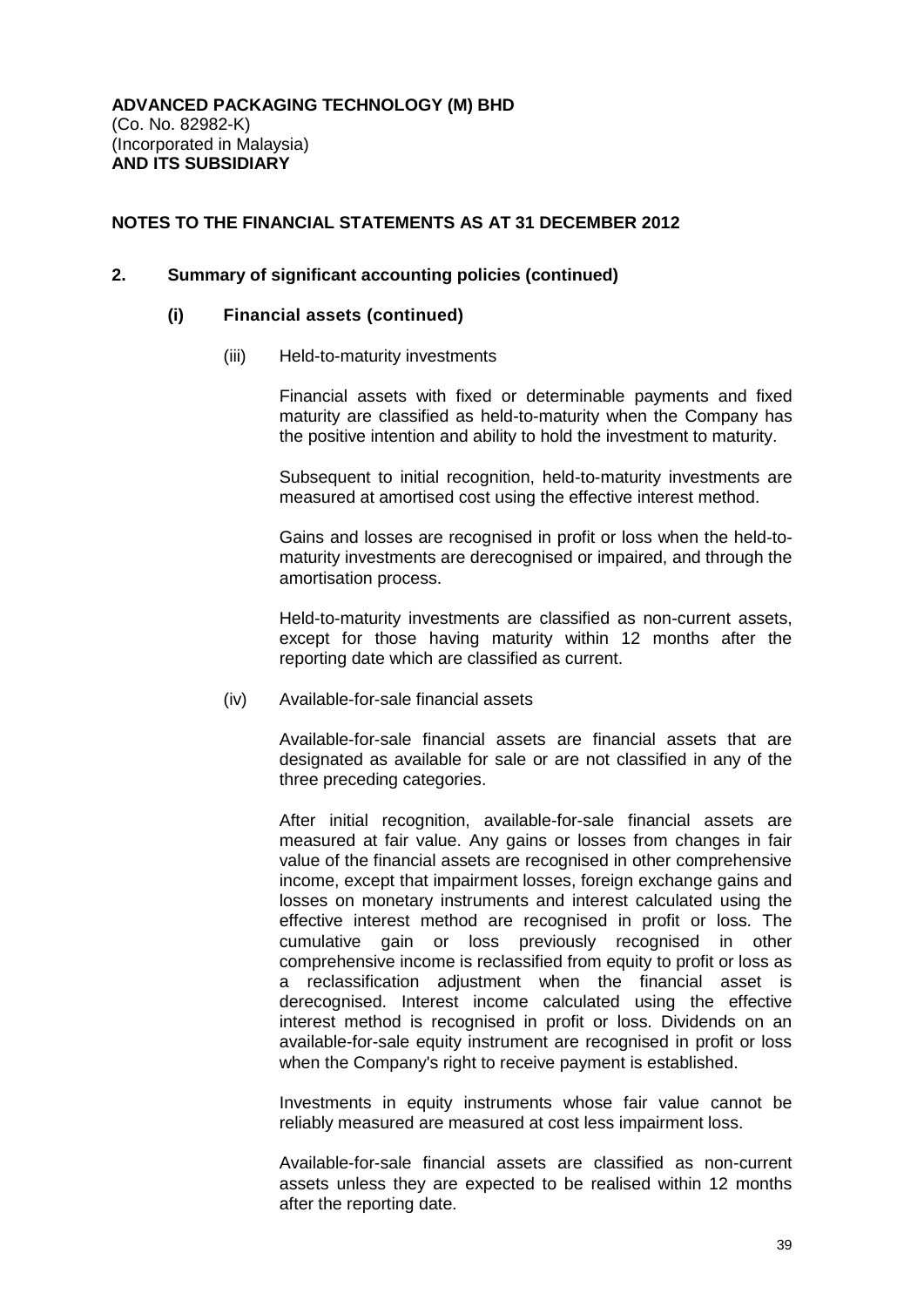## **2. Summary of significant accounting policies (continued)**

## **(i) Financial assets (continued)**

A financial asset is derecognised when the contractual right to receive cash flows from the asset has expired. On derecognition of a financial asset in its entirety, the difference between the carrying amount and the sum of the consideration received and any cumulative gain or loss that had been recognised in other comprehensive income is recognised in profit or loss.

Regular way purchases or sales are purchases or sales of financial assets that require delivery of assets within the period generally established by regulation or convention in the marketplace concerned. All regular way purchases and sales of financial assets are recognised or derecognised on the trade date i.e., the date that the Company commits to purchase or sell the asset.

## **(j) Inventories**

Inventories, comprising raw materials, work-in-progress, finished goods and consumables, are stated at the lower of cost and net realisable value.

Cost is determined using first-in-first-out basis. Cost of raw materials and consumables, includes all cost incurred in bringing them to their present location and condition.

Cost of work-in-progress and finished goods include the cost of raw materials, direct labour and an appropriate proportion of the fixed and variable production overheads.

## **(k) Cash and cash equivalents**

Cash and cash equivalents comprise cash at bank and on hand, demand deposits, short term and highly liquid investments that are readily convertible to known amount of cash and which are subject to an insignificant risk of changes in value. These also include bank overdrafts that form an integral part of the Company's cash management.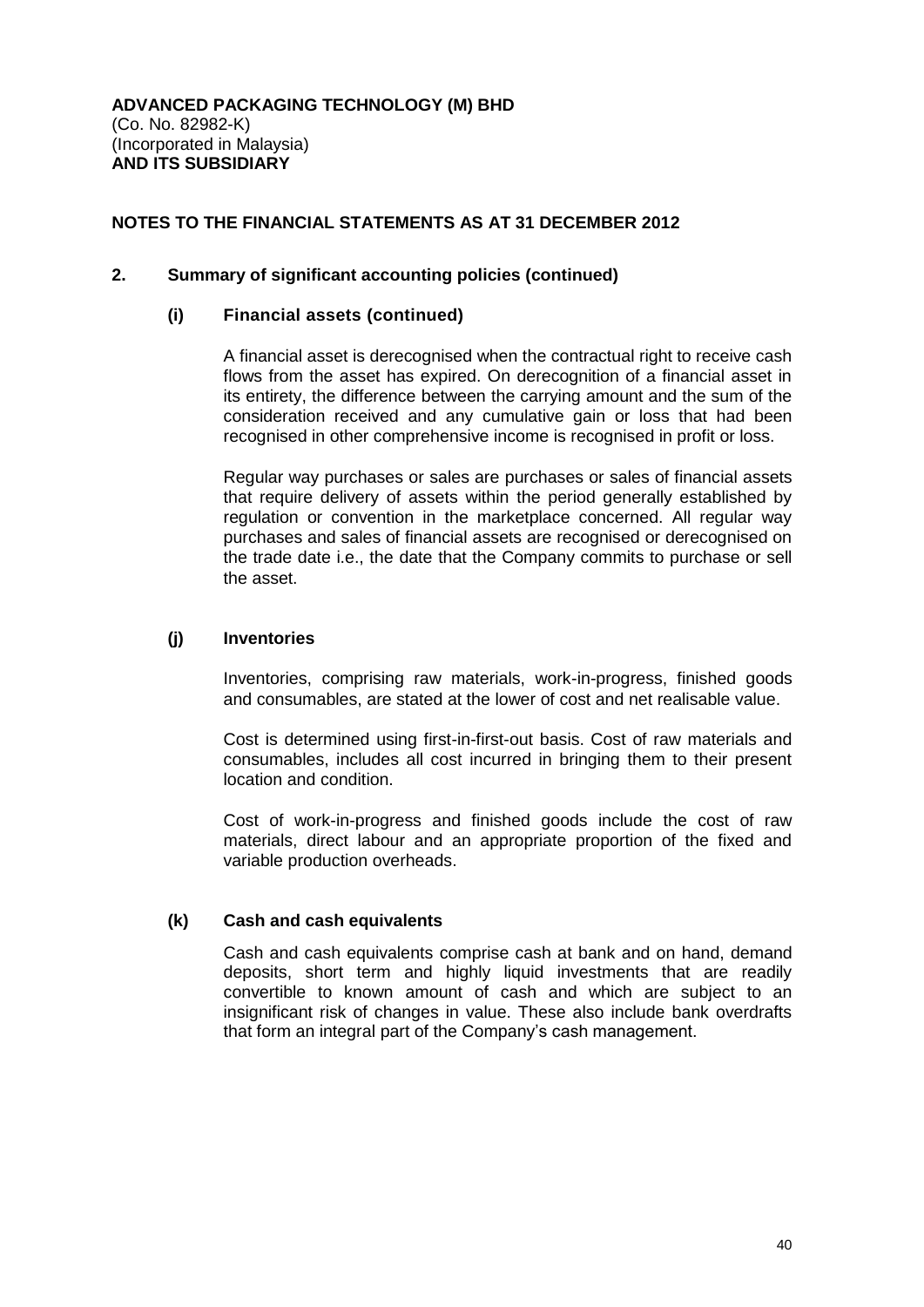## **2. Summary of significant accounting policies (continued)**

## **(l) Non-current assets (or Disposal Group) classified as held for sale/discontinued operation**

Non-current assets (or disposal group) are classified as held for sale if their carrying amount will be recovered principally through a sale transaction rather than through continuing use. This condition is regarded as met only when the sale is highly probable and the asset (disposal group) is available for immediate sale in its present condition subject only to terms that are usual and customary.

Immediately before classification as held for sale, the measurement of the non-current assets (or all the assets and liabilities in a disposal group) is brought up-to-date in accordance with applicable MFRS. Then, on initial classification as held for sale, non-current assets or disposal group (other than investment properties, deferred tax assets, employee benefits assets, financial assets and inventories) are measured in accordance with MFRS 5 that is at the lower of carrying amount and fair value less costs to sell. Any differences are included in profit or loss.

A component of the Company is classified as a discontinued operation when the criteria to be classified as held for sale have been met or it has been disposed off and such a component represents a separate major line of business or geographical area of operations, is part of a single coordinated major line of business or geographical operations or is a subsidiary acquired exclusively with a view to resale.

The Company re-presents the comparative figures in the statements of profit or loss and other comprehensive income and statements of cash flows so that the disclosures relate to all operations that have been discontinued as at the reporting date as disclosed in Note 7 to the financial statements.

## **(m) Treasury shares**

When shares of the Company, that have not been cancelled, recognised as equity are reacquired, the amount of consideration paid is recognised directly in equity. Reacquired shares are classified as treasury shares and presented as a deduction from total equity. No gain or loss is recognised in profit or loss on the purchase, sale, issue or cancellation of treasury shares. When treasury shares are reissued by resale, the difference between the sales consideration and the carrying amount is recognised in equity.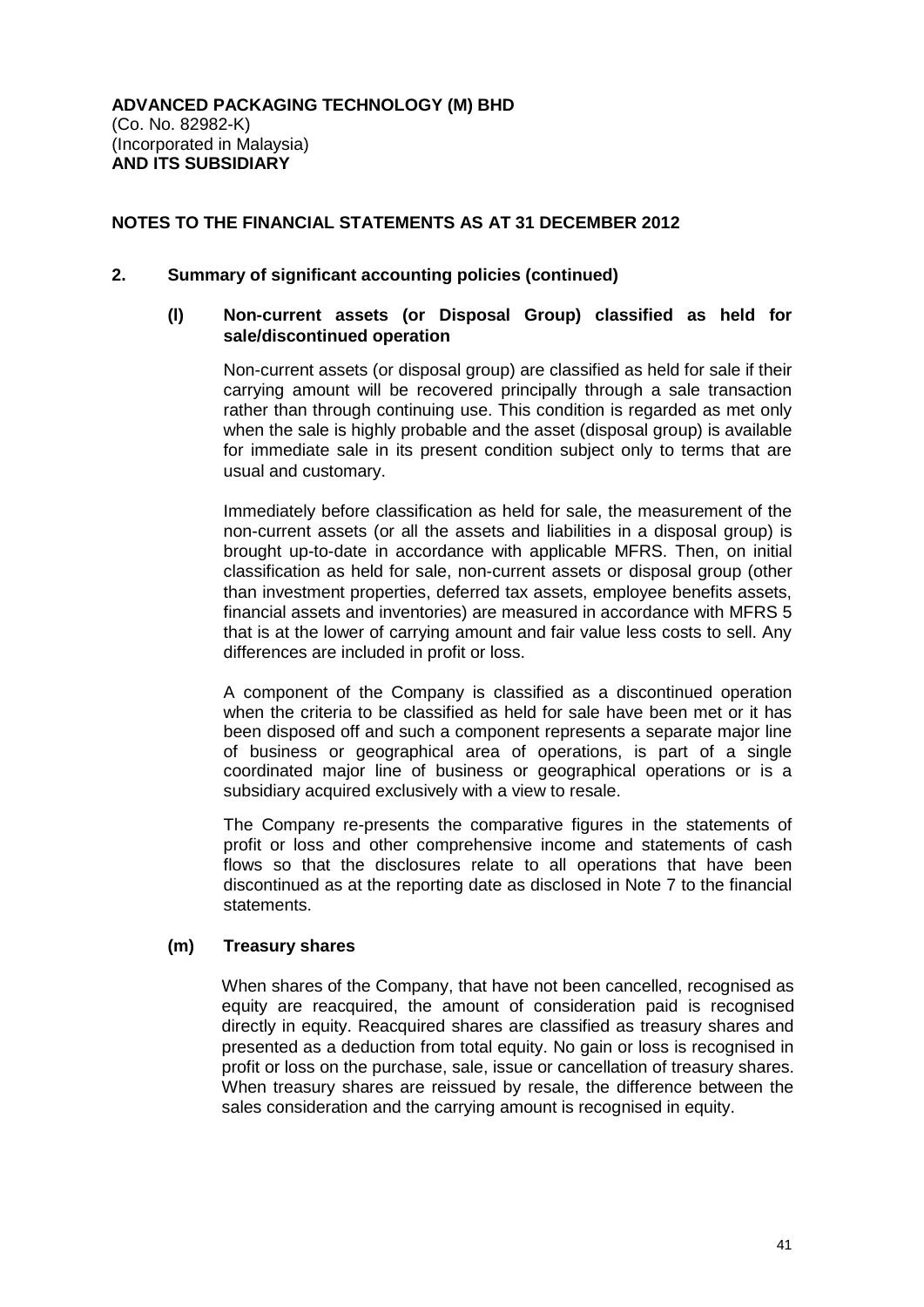#### **2. Summary of significant accounting policies (continued)**

#### **(n) Financial liabilities**

Financial liabilities are classified according to the substance of the contractual arrangements entered into and the definitions of a financial liability.

Financial liabilities are recognised in the statement of financial position when, and only when, the Company becomes a party to the contractual provisions of the financial instrument. Financial liabilities are classified as either financial liabilities at fair value through profit or loss or other financial liabilities.

(i) Financial liabilities at fair value through profit or loss

Financial liabilities at fair value through profit or loss include financial liabilities held for trading and financial liabilities designated upon initial recognition as at fair value through profit or loss.

Financial liabilities held for trading include derivatives entered into by the Company that do not meet the hedge accounting criteria. Derivative liabilities are initially measured at fair value and subsequently stated at fair value, with any resultant gains or losses recognised in profit or loss. Net gains or losses on derivatives include exchange differences.

The Company has not designated any financial liabilities as at fair value through profit or loss.

(ii) Other financial liabilities

The Company's other financial liabilities include trade payables and non-trade payables.

Trade and non-trade payables are recognised initially at fair value plus directly attributable transaction costs and subsequently measured at amortised cost using the effective interest method.

For other financial liabilities, gains and losses are recognised in profit or loss when the liabilities are derecognised, and through the amortisation process.

A financial liability is derecognised when the obligation under the liability is extinguished. When an existing financial liability is replaced by another from the same lender on substantially different terms, or the terms of an existing liability are substantially modified, such an exchange or modification is treated as a derecognition of the original liability and the recognition of a new liability, and the difference in the respective carrying amounts is recognised in profit or loss.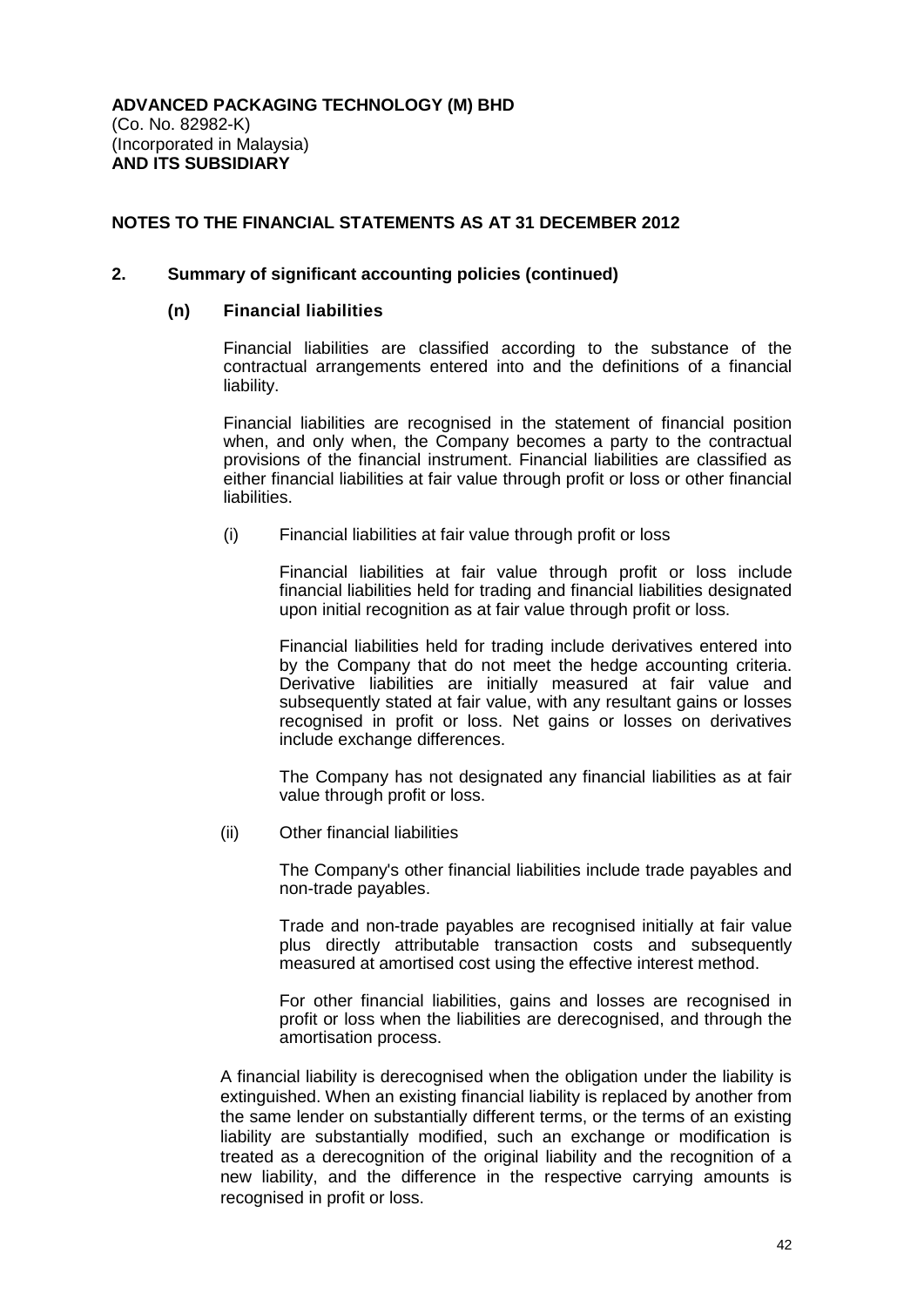## **2. Summary of significant accounting policies (continued)**

#### **(o) Financial guarantee contracts**

A financial guarantee contract is a contract that requires the issuer to make specified payments to reimburse the holder for a loss it incurs because a specified debtor fails to make payment when due.

A financial guarantee contract is considered a contingent liability in accordance with MFRS 4 *Insurance Contracts*.

## **(p) Provisions**

Provisions are recognised when the Company has a present obligation (legal or constructive) as a result of a past event, it is probable that an outflow of economic resources will be required to settle the obligation and the amount of the obligation can be estimated reliably.

Provisions are reviewed at each reporting date and adjusted to reflect the current best estimate. If it is no longer probable that an outflow of economic resources will be required to settle the obligation, the provision is reversed. Where the effect of the time value of money is material, provisions are discounted using a current pre-tax rate that reflects, where appropriate, the risk specific to the liability and the present value of the expenditure expected to be required to settle the obligation.

## **(q) Contingencies**

A contingent liability or asset is a possible obligation or asset that arises from past events and whose existence will be confirmed only by the occurrence or non-occurrence of uncertain future event(s) not wholly within the control of the Company.

Contingent liabilities and assets are not recognised in the statement of financial position of the Company.

#### **(r) Segment reporting**

For management purposes, the Company is organised into operating segments based on their products and services. The management of the Company regularly reviews the segment results in order to allocate resources to the segments and to assess the segment performance. Additional disclosures on each of these segments are shown in Note 26 to the financial statements, including the factors used to identify the reportable segments and the measurement basis of segment information.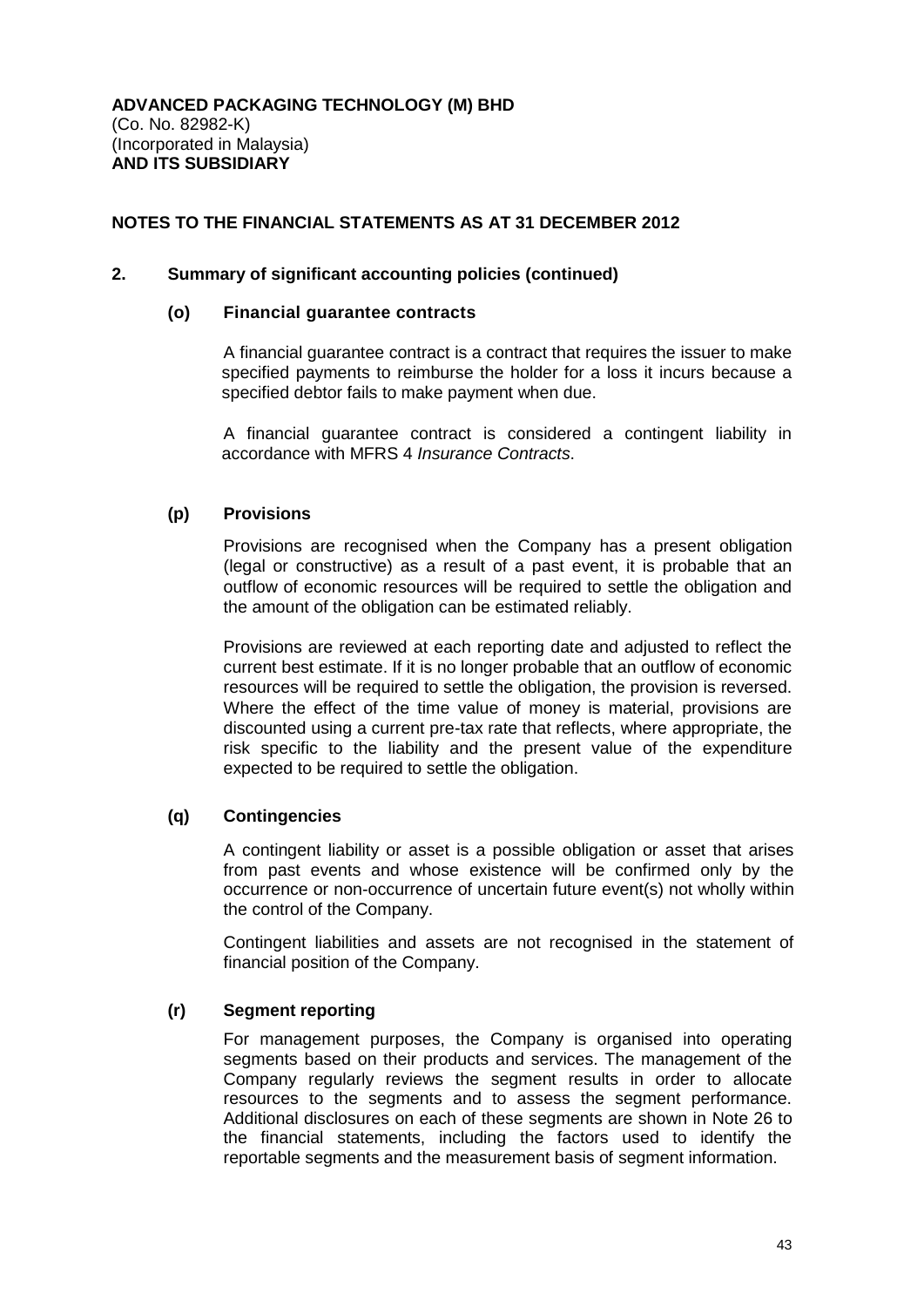#### **2. Summary of significant accounting policies (continued)**

#### **(s) Equity instrument**

An equity instrument is any contract that evidences a residual interest in the assets of the Company after deducting all of its liabilities. Ordinary shares are equity instruments.

Ordinary shares are recorded at the proceeds received, net of directly attributable incremental transaction costs. Ordinary shares are classified as equity. Dividends on ordinary shares are recognised in equity in the period in which they are declared.

#### **3. Revenue**

Revenue represents the invoiced value of goods sold less discounts and returns.

#### **4. Employee benefits expense**

| (a) | Staff costs                                                                    | Group             | Company           |                   |
|-----|--------------------------------------------------------------------------------|-------------------|-------------------|-------------------|
|     |                                                                                | 2011<br><b>RM</b> | 2012<br><b>RM</b> | 2011<br><b>RM</b> |
|     | Salaries, wages, allowances,<br>bonus and overtime<br>Contributions to defined | 1,773,909         | 1,885,052         | 1,773,909         |
|     | contribution plan<br>Social security contributions                             | 196,019<br>20,869 | 216,112<br>22,141 | 196,019<br>20,869 |
|     | Other benefits                                                                 | 276,285           | 249,533           | 276,285           |
|     |                                                                                | 2,267,082         | 2,372,838         | 2,267,082         |
| (b) | Directors' remuneration                                                        |                   |                   |                   |
|     | Directors of the Company:*                                                     |                   |                   |                   |
|     | Executive:                                                                     |                   |                   |                   |
|     | Salaries and other                                                             |                   |                   |                   |
|     | emoluments<br>Contribution to defined                                          | 450,854           | 456,483           | 450,854           |
|     | contribution plan                                                              | 99,188            | 99,805            | 99,188            |
|     | Social security contributions                                                  | 620               | 620               | 620               |
|     | Fees                                                                           | 36,000            | 36,000            | 36,000            |
|     | Other benefits - leave passage<br>Estimated money value of                     | 18,000            | 18,000            | 18,000            |
|     | benefits-in-kind                                                               | 18,625            | 18,625            | 18,625            |
|     |                                                                                | 623,287           | 629,533           | 623,287           |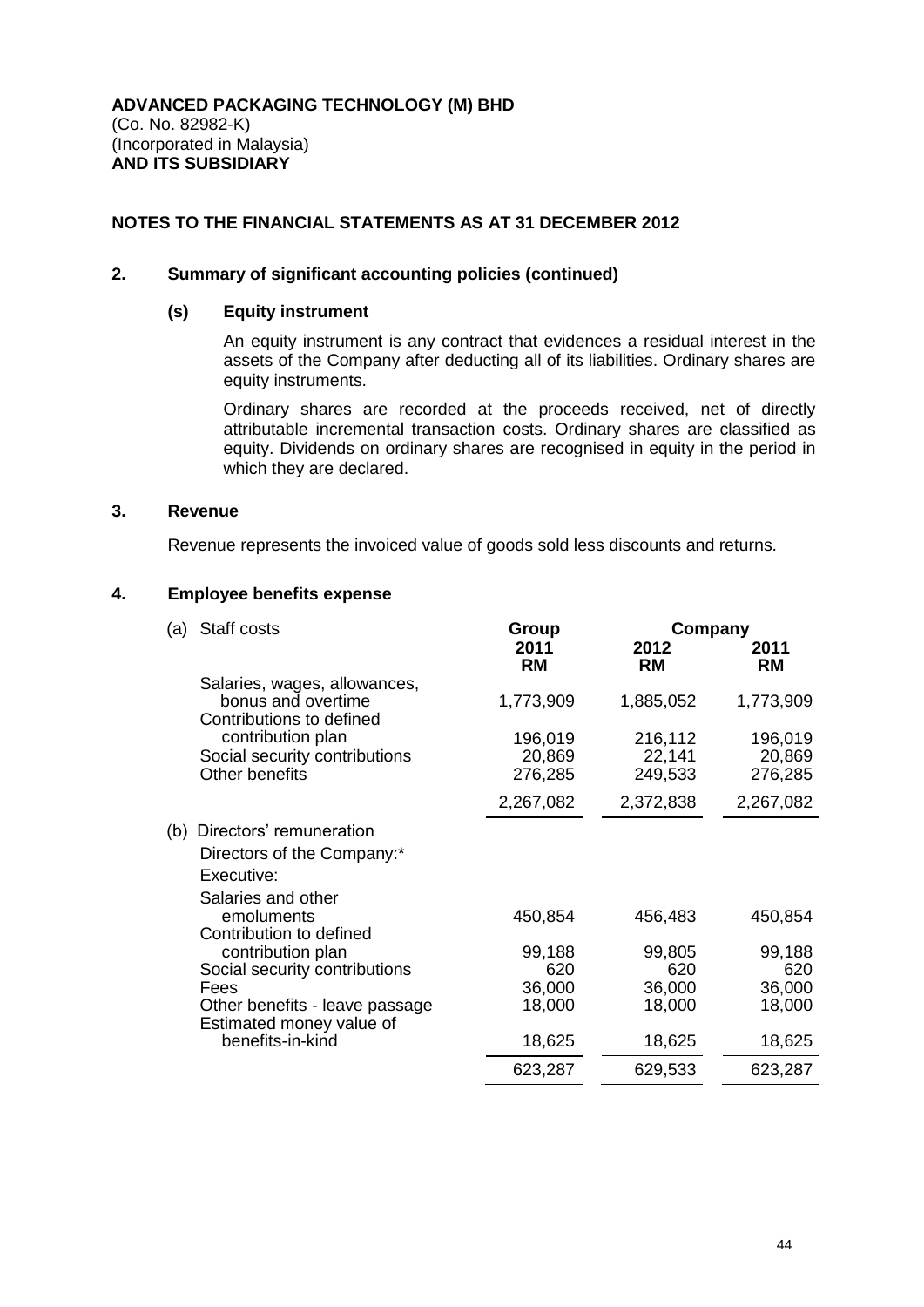### **4. Employee benefits expense (continued)**

(b) Directors' remuneration (continued)

| Directors remarreration (continued)  | Group             | Company           |                   |
|--------------------------------------|-------------------|-------------------|-------------------|
|                                      | 2011<br><b>RM</b> | 2012<br><b>RM</b> | 2011<br><b>RM</b> |
| Non-executive                        |                   |                   |                   |
| Fees                                 | 126,000           | 126,000           | 126,000           |
| <b>Total Directors' remuneration</b> | 749,287           | 755,533           | 749,287           |
|                                      |                   |                   |                   |
| Total excluding benefits-in-<br>kind | 730,662           | 736,908           | 730,662           |
| Total staff costs                    | 2,997,744         | 3,109,746         | 2,997,744         |

\* The number of Directors of the Company whose total remuneration during the year fall within the following bands are as follows:

|                              | <b>Number of Directors</b><br>2012<br><b>RM</b> | 2011<br><b>RM</b> |
|------------------------------|-------------------------------------------------|-------------------|
| Executive Directors:         |                                                 |                   |
| <b>Below RM50,000</b>        |                                                 |                   |
| RM50,001 to RM100,000        |                                                 |                   |
| RM100,001 to RM150,000       |                                                 |                   |
| Above RM150,000 to RM600,000 | 2                                               | 2                 |
|                              | 2                                               | 2                 |
| Non-executive Directors:     |                                                 |                   |
| <b>Below RM50,000</b>        |                                                 |                   |
| RM50,001 to RM100,000        |                                                 |                   |
|                              |                                                 |                   |

The total number of employees, inclusive of executive Directors, of the Group and of the Company as at the end of the financial year is 89 (2011: 85).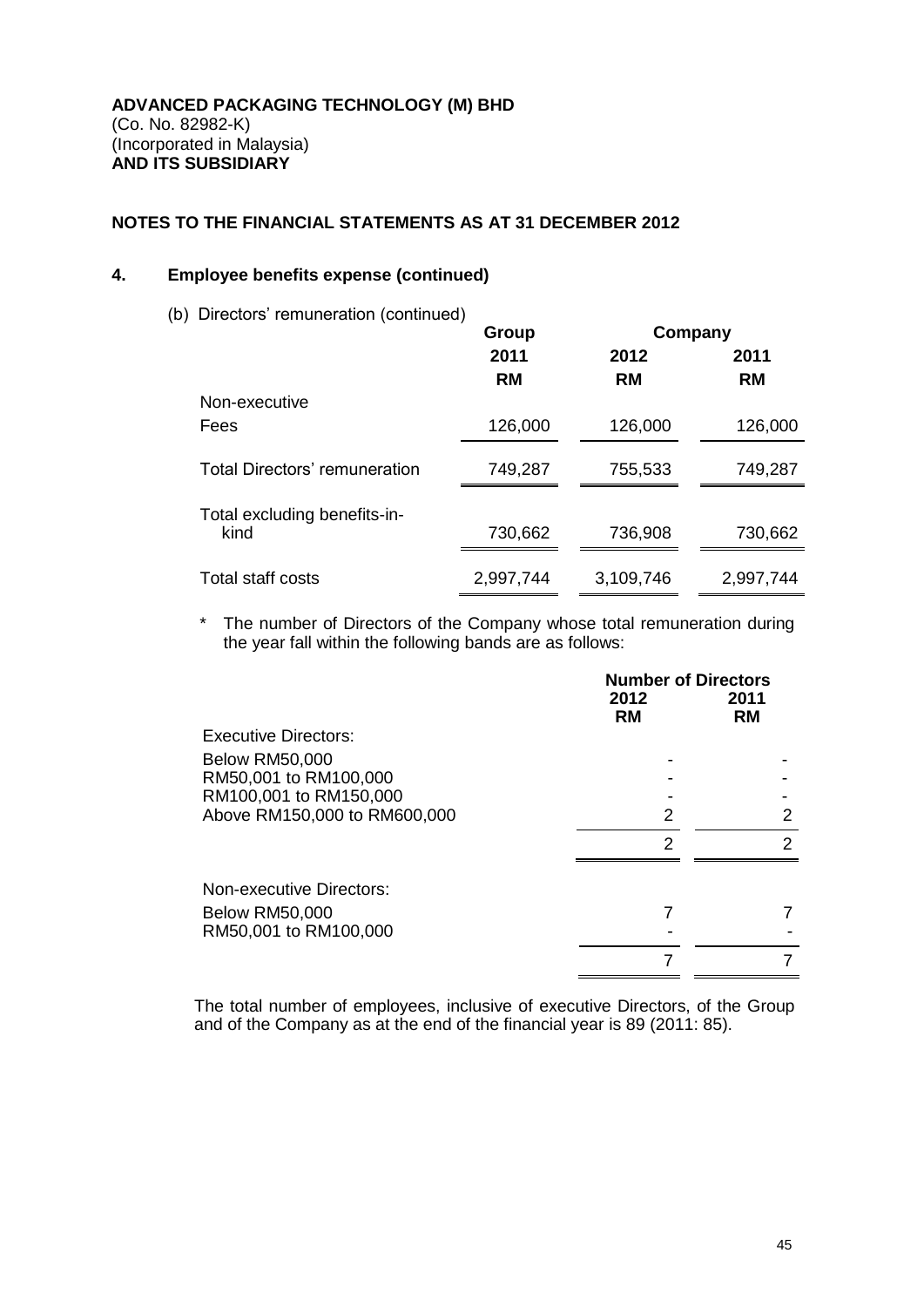## **5. Profit from operations**

|                                                                                              | Group             | Company           |                   |
|----------------------------------------------------------------------------------------------|-------------------|-------------------|-------------------|
|                                                                                              | 2011<br><b>RM</b> | 2012<br><b>RM</b> | 2011<br><b>RM</b> |
| Profit from operation is arrived at<br>after charging/(crediting):<br>Auditors' remuneration |                   |                   |                   |
|                                                                                              |                   |                   |                   |
| - Statutory audit<br>- Non-statutory audit                                                   | 34,488<br>6,000   | 28,000<br>6,000   | 28,000<br>6,000   |
| Bad debts written off                                                                        |                   |                   |                   |
| - Trade receivables                                                                          | 960               |                   | 960               |
| - Amount due from a subsidiary                                                               |                   |                   | 50,390            |
| Depreciation                                                                                 | 1,539,605         | 1,530,407         | 1,539,605         |
| Gain on disposal of a subsidiary                                                             | (123, 514)        |                   | (284, 204)        |
| Gain on insurance claim                                                                      | (1,675)           |                   | (1,675)           |
| (Gain)/Loss on foreign<br>exchange                                                           |                   |                   |                   |
| - realised                                                                                   | (30, 964)         | 11,134            | (30, 964)         |
| - unrealised                                                                                 | 3,937             | (85)              | 3,937             |
| Impairment loss on financial<br>assets                                                       |                   |                   |                   |
| - Trade receivables                                                                          | 7,648             |                   | 7,648             |
| Interest income                                                                              | (200, 272)        | (299, 143)        | (200, 272)        |
| Inventories written off                                                                      | 19,035            | 15,577            | 19,035            |
| Investment income                                                                            | (139, 855)        | (140, 185)        | (139, 855)        |
| Loss on disposal of property,                                                                |                   |                   |                   |
| plant and equipment                                                                          |                   | 1,594             |                   |
| Property, plant and equipment                                                                |                   |                   |                   |
| written off                                                                                  | 4,161             | 1,237             | 4,161             |
| Provision for staff gratuity                                                                 | 87,436            | 84,215            | 87,436            |
| Reversal of impairment loss on<br>trade receivables no longer                                |                   |                   |                   |
| required                                                                                     | (125,231)         | (15, 439)         | (125,231)         |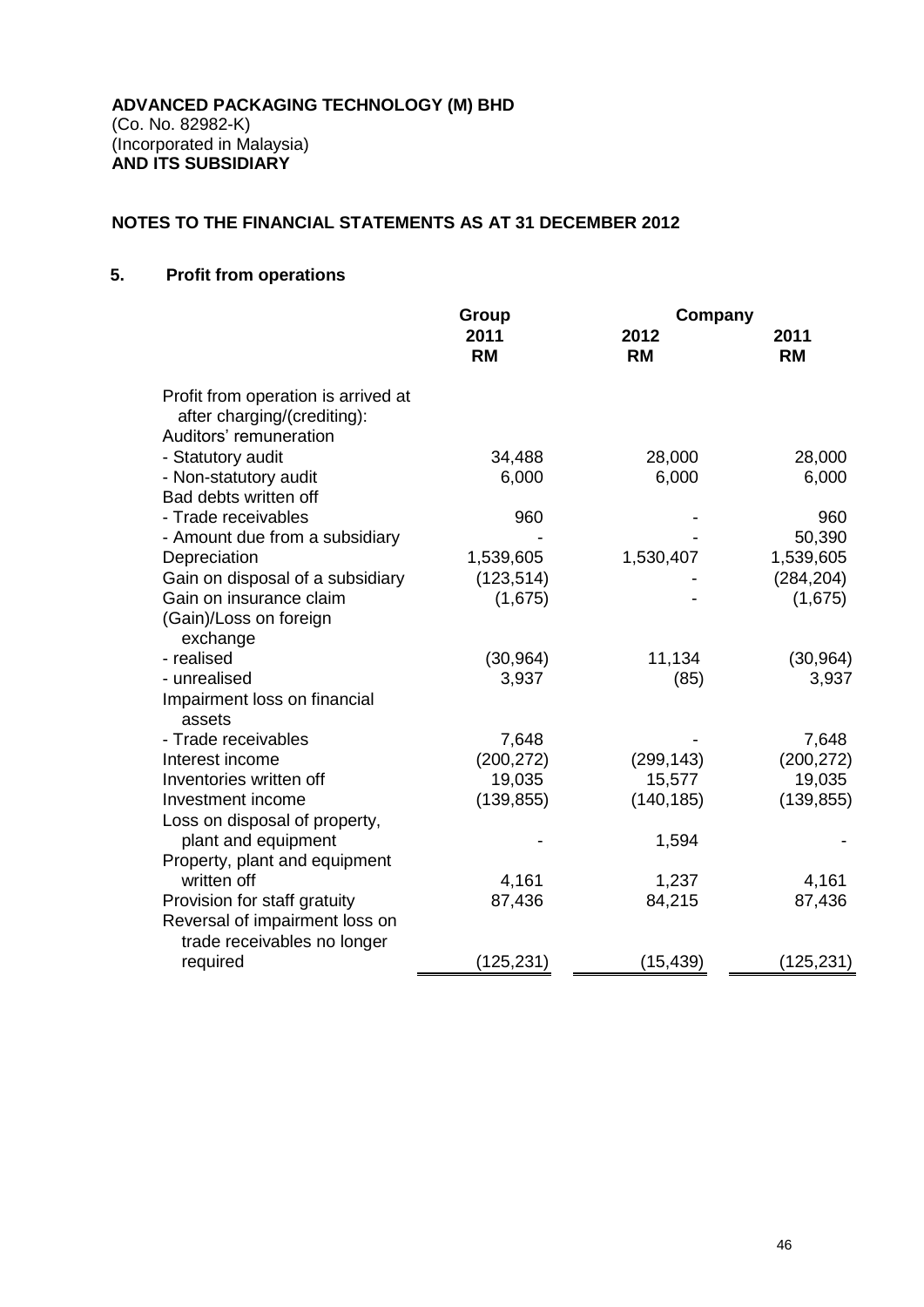## **6. Tax expense**

|                                  | Group     | Company    |           |
|----------------------------------|-----------|------------|-----------|
|                                  | 2011      | 2012       | 2011      |
|                                  | <b>RM</b> | <b>RM</b>  | <b>RM</b> |
| Current tax expense              |           |            |           |
| - current year                   | 694,455   | 1,186,633  | 694,455   |
| - under provision in prior years | 14,874    | 119        | 14,874    |
|                                  | 709,329   | 1,186,752  | 709,329   |
| Deferred tax expense (Note 18)   |           |            |           |
| - current year                   | 104,300   | (260, 888) | 104,300   |
| - over provision in prior years  | (4, 380)  | (4, 919)   | (4,380)   |
|                                  | 99,920    | (265, 807) | 99,920    |
|                                  | 809,249   | 920,945    | 809,249   |

## *Reconciliation of effective tax expense*

|                                                                                                               | Group                                      | Company                                 |                                             |
|---------------------------------------------------------------------------------------------------------------|--------------------------------------------|-----------------------------------------|---------------------------------------------|
|                                                                                                               | 2011<br><b>RM</b>                          | 2012<br><b>RM</b>                       | 2011<br><b>RM</b>                           |
| Profit/(Loss) before tax                                                                                      |                                            |                                         |                                             |
| - continuing operation<br>- discontinued operations                                                           | 3,227,041<br>(23,004)                      | 3,563,856                               | 3,337,342                                   |
|                                                                                                               | 3,204,037                                  | 3,563,856                               | 3,337,342                                   |
| Taxation at Malaysian tax<br>rate of 25%<br>Non-deductible expenses<br>Non-taxable income<br>Double deduction | 801,009<br>77,726<br>(72, 689)<br>(7, 291) | 890,964<br>70,712<br>(35, 546)<br>(385) | 834,336<br>77,726<br>(106, 016)<br>(7, 291) |
|                                                                                                               | 798,755                                    | 925,745                                 | 798,755                                     |
| Over provision of deferred tax in prior<br>year                                                               | (4,380)                                    | (4, 919)                                | (4,380)                                     |
| Under provision of current tax in prior<br>year                                                               | 14,874                                     | 119                                     | 14,874                                      |
|                                                                                                               | 809,249                                    | 920,945                                 | 809,249                                     |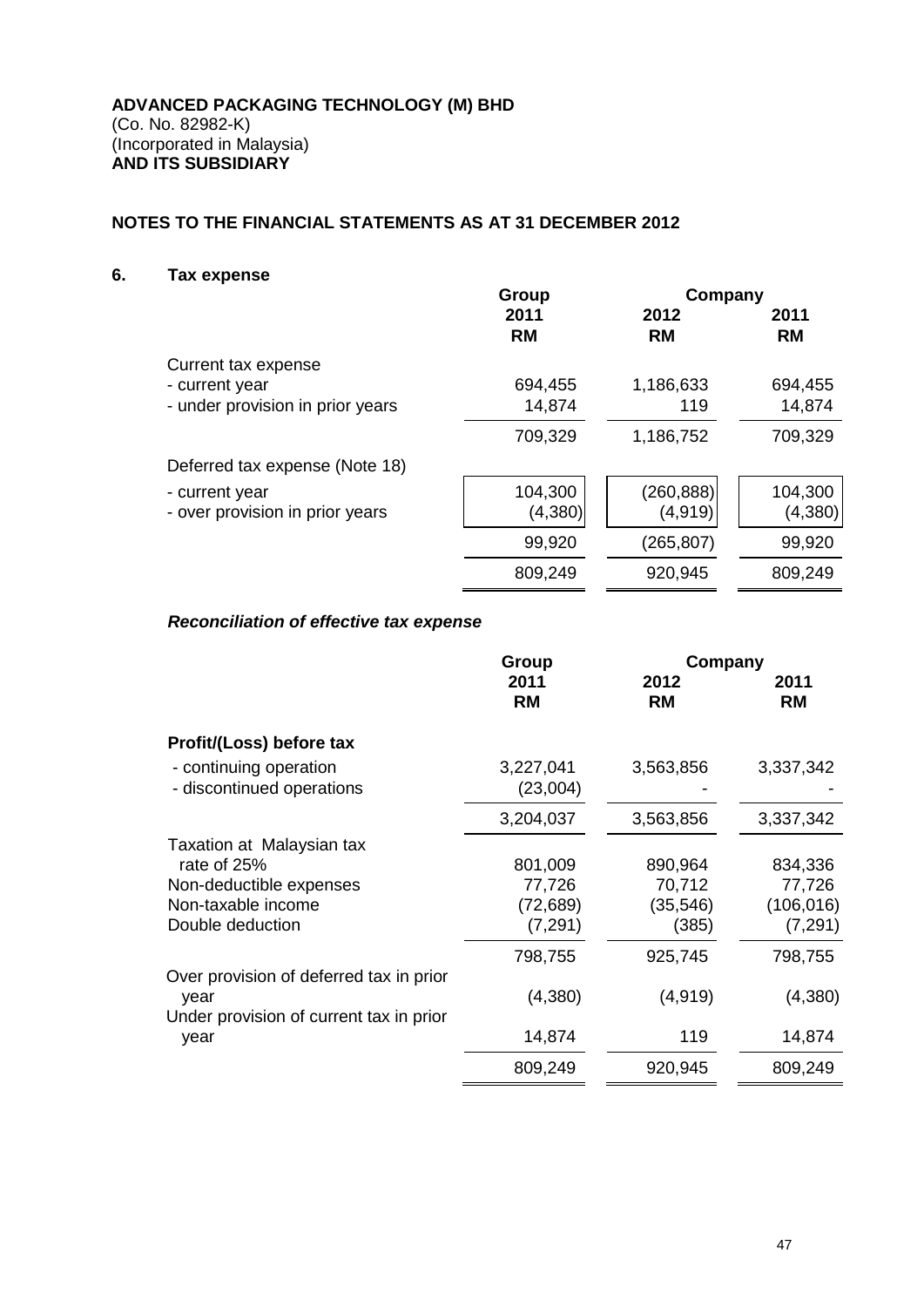## **7. Disposal group classified as discontinued operation**

On 20 December 2011, the Company disposed its entire equity investment comprising 10,000 Ordinary Shares in Advanced Packaging Investments (H.K.) Limited ("APIHK") to China New Fuel Co. Limited. The comparative statements of profit or loss and other comprehensive income has been presented to show the discontinued operations separately from continuing operation:

(a) The summary of the effects of the disposal of APIHK on the financial position of the Group is as follows:

|                                                    | Group<br>2011<br><b>RM</b> | Company<br>2011<br><b>RM</b> |
|----------------------------------------------------|----------------------------|------------------------------|
| Net assets of discontinued operations:             |                            |                              |
| Investment is subsidiary                           |                            | 4,921                        |
| Investment in a jointly controlled entity          | 165,611                    |                              |
| Attributable net assets of discontinued operations | 165,611                    | 4,921                        |
| Gain on disposal of a subsidiary                   | 123,514                    | 284,204                      |
| Proceeds from disposal of subsidiary               | 289,125                    | 289,125                      |

(b) An analysis of the financial performance of discontinued operations are as follows (after eliminating inter-company transactions):

|                                         | 2012<br><b>RM</b> | 2011<br><b>RM</b> |
|-----------------------------------------|-------------------|-------------------|
| Other income<br>Administrative expenses |                   | 25<br>(23,029)    |
| Loss before tax<br>Tax expense          |                   | (23,004)          |
| Loss for the financial year             |                   | (23,004)          |

(c) The following amounts have been included in arriving at loss before tax of discontinued operations:

|                                            | 2012                     | 2011  |  |
|--------------------------------------------|--------------------------|-------|--|
|                                            | RM                       | RM.   |  |
| Auditor's remuneration                     | $\overline{\phantom{0}}$ | 6.488 |  |
| Realised exchange gain on foreign exchange | -                        | (25)  |  |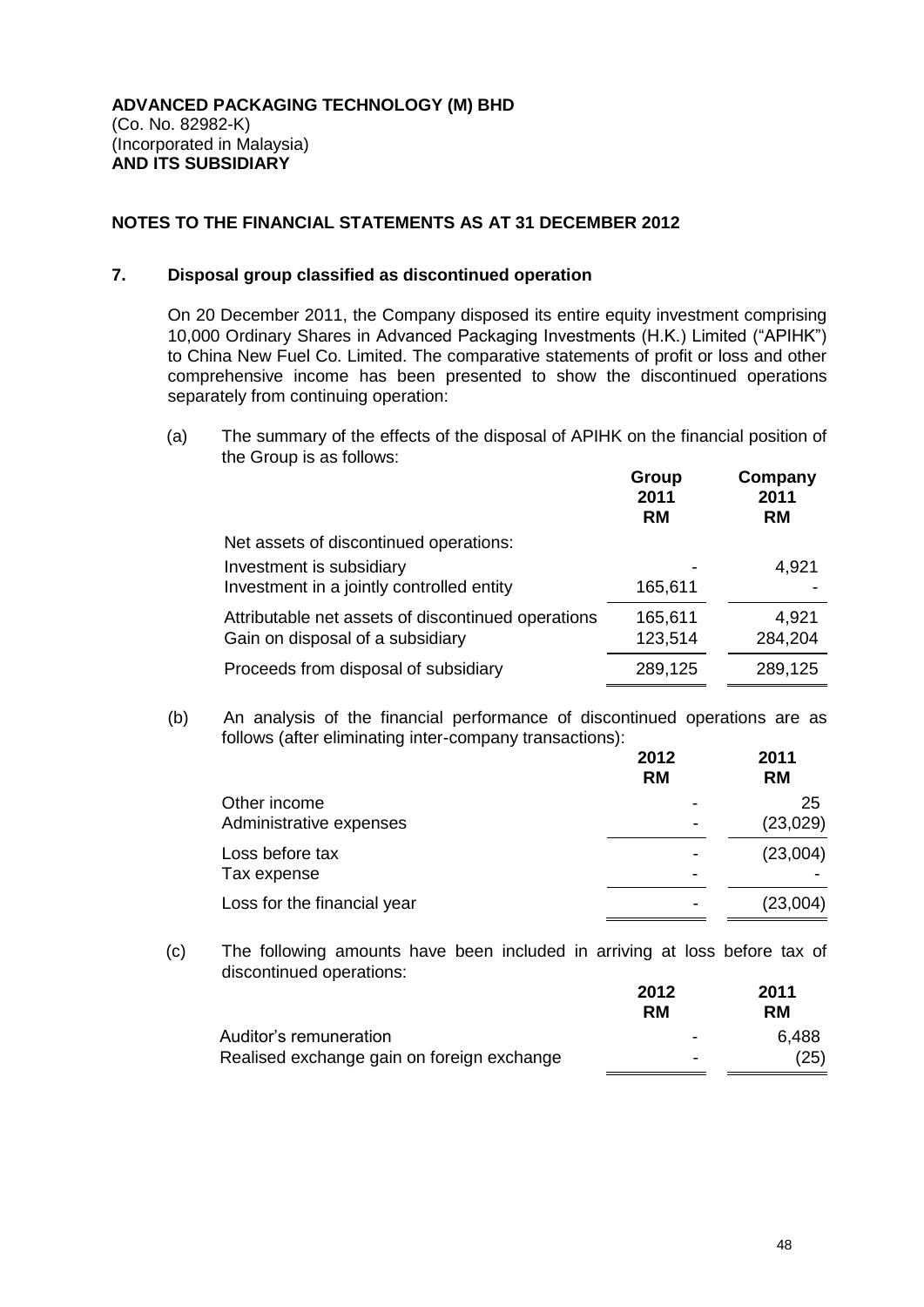## **8. Earnings per ordinary share**

Earnings per ordinary share for the financial year is calculated by dividing the profit for the financial year attributable to owners of the parent by the weighted average number of ordinary shares outstanding during the financial year, after taking into consideration of the treasury shares held by the Company calculated as follows:

|                                                                                | 2012       | 2011       |
|--------------------------------------------------------------------------------|------------|------------|
| Total comprehensive income attributable to owners of the<br>Company (RM)       | 2,642,911  | 2,394,788  |
| Weighted average number of ordinary shares in issue,<br>net of treasury shares | 19,261,317 | 19,359,859 |
| Earnings per share (sen)                                                       | 13.72      | 12.37      |

Diluted earnings per ordinary share are not presented as there are no dilutive potential ordinary shares outstanding during the financial year.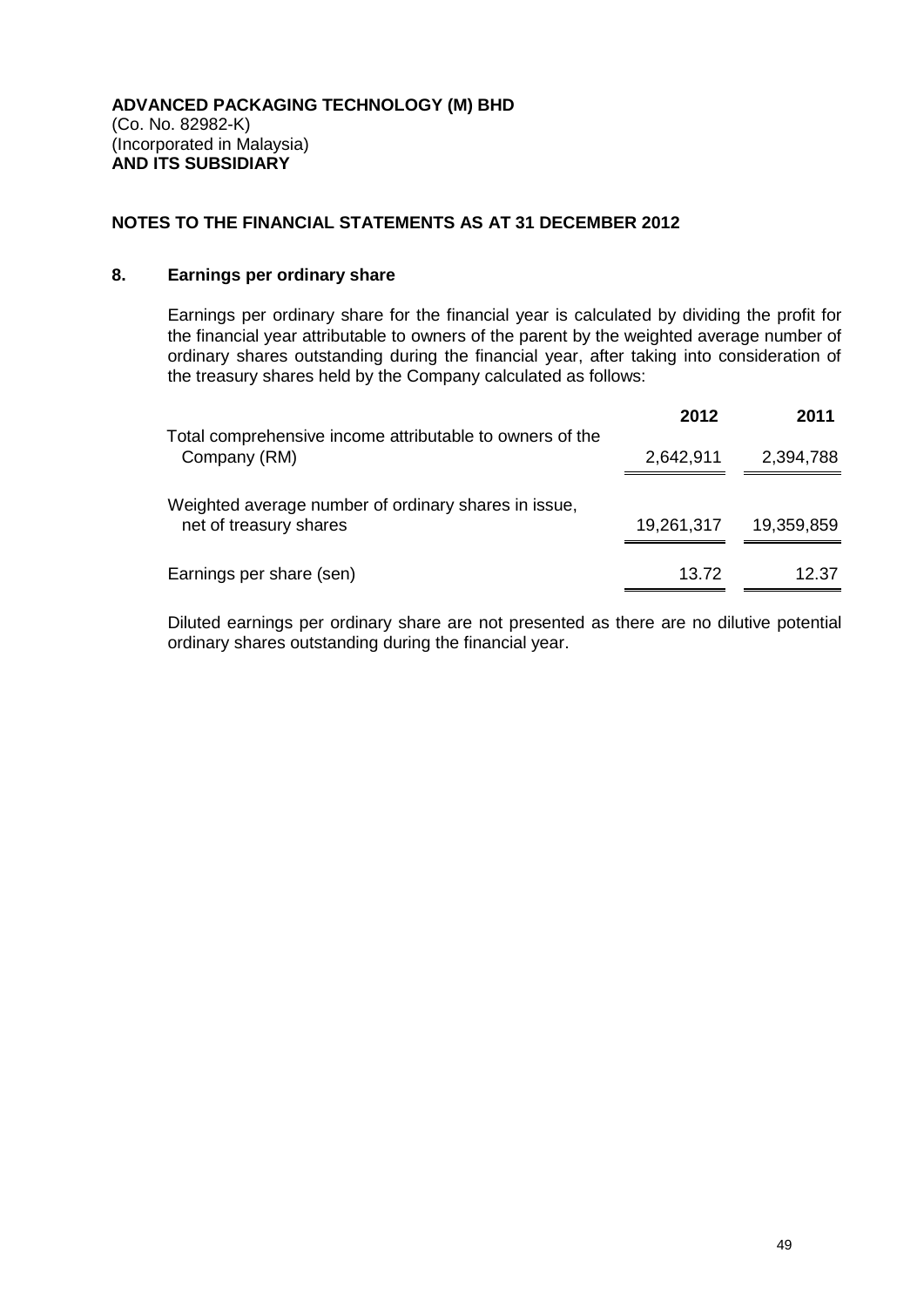## **NOTES TO THE FINANCIAL STATEMENTS AS AT 31 DECEMBER 2012**

## **9. Property, plant and equipment**

| 2012                                                                             | Leasehold<br>land<br><b>RM</b> | <b>Building</b><br>RM | Plant,<br>machinery<br>and tools<br>RM | Furniture,<br>fittings and<br>equipment<br><b>RM</b> | <b>Motor</b><br>vehicles<br><b>RM</b> | Total<br><b>RM</b>                               |
|----------------------------------------------------------------------------------|--------------------------------|-----------------------|----------------------------------------|------------------------------------------------------|---------------------------------------|--------------------------------------------------|
| Cost                                                                             |                                |                       |                                        |                                                      |                                       |                                                  |
| At 1 January<br><b>Additions</b><br><b>Disposals</b><br>Written off              | 739,000                        | 5,214,181<br>94,812   | 27,521,002<br>42,493<br>(1,500)        | 508,202<br>162,933<br>(104,029)<br>(35, 823)         | 1,119,959                             | 35,102,344<br>300,238<br>(104, 029)<br>(37, 323) |
| At 31 December                                                                   | 739,000                        | 5,308,993             | 27,561,995                             | 531,283                                              | 1,119,959                             | 35,261,230                                       |
| <b>Accumulated depreciation</b>                                                  |                                |                       |                                        |                                                      |                                       |                                                  |
| At 1 January<br>Charge for the financial year<br><b>Disposals</b><br>Written off | 197,745<br>7,390               | 2,116,116<br>126,768  | 19,436,319<br>1,335,132<br>(850)       | 450,032<br>37,146<br>(96,385)<br>(35, 236)           | 1,095,976<br>23,971                   | 23,296,188<br>1,530,407<br>(96, 385)<br>(36,086) |
| At 31 December                                                                   | 205,135                        | 2,242,884             | 20,770,601                             | 355,557                                              | 1,119,947                             | 24,694,124                                       |
| <b>Carrying value</b>                                                            |                                |                       |                                        |                                                      |                                       |                                                  |
| At 31 December                                                                   | 533,865                        | 3,066,109             | 6,791,394                              | 175,726                                              | 12                                    | 10,567,106                                       |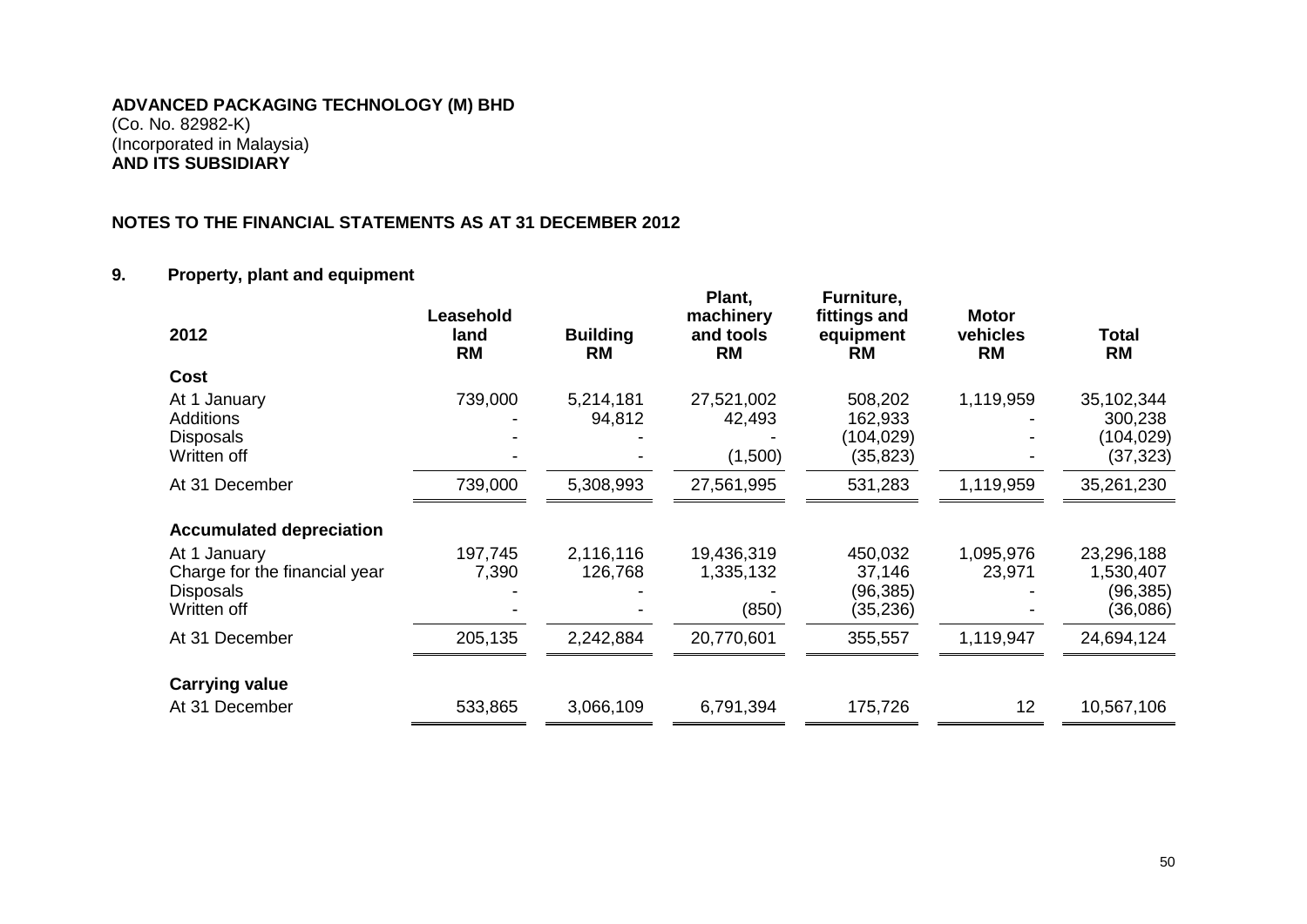## **NOTES TO THE FINANCIAL STATEMENTS AS AT 31 DECEMBER 2012**

## **9. Property, plant and equipment (continued)**

| 2011                                                                | Leasehold<br>land<br><b>RM</b> | <b>Building</b><br><b>RM</b> | Plant,<br>machinery and<br>tools<br><b>RM</b> | Furniture,<br>fittings and<br>equipment<br><b>RM</b> | <b>Motor</b><br>vehicles<br><b>RM</b> | Total<br><b>RM</b>                             |
|---------------------------------------------------------------------|--------------------------------|------------------------------|-----------------------------------------------|------------------------------------------------------|---------------------------------------|------------------------------------------------|
| Cost                                                                |                                |                              |                                               |                                                      |                                       |                                                |
| At 1 January<br><b>Additions</b><br><b>Disposals</b><br>Written off | 739,000                        | 5,214,181                    | 27,109,185<br>502,464<br>(90, 647)            | 530,304<br>7,454<br>(5,650)<br>(23,906)              | 1,119,959                             | 34,712,629<br>509,918<br>(5,650)<br>(114, 553) |
| At 31 December                                                      | 739,000                        | 5,214,181                    | 27,521,002                                    | 508,202                                              | 1,119,959                             | 35,102,344                                     |
| <b>Accumulated</b><br>depreciation                                  |                                |                              |                                               |                                                      |                                       |                                                |
| At 1 January<br>Charge for the                                      | 190,355                        | 1,990,688                    | 18,189,113                                    | 459,047                                              | 1,042,009                             | 21,871,212                                     |
| financial year<br><b>Disposals</b><br>Written off                   | 7,390                          | 125,428                      | 1,333,995<br>(86, 789)                        | 18,825<br>(4,237)<br>(23, 603)                       | 53,967                                | 1,539,605<br>(4,237)<br>(110, 392)             |
| At 31 December                                                      | 197,745                        | 2,116,116                    | 19,436,319                                    | 450,032                                              | 1,095,976                             | 23,296,188                                     |
| <b>Carrying value</b>                                               |                                |                              |                                               |                                                      |                                       |                                                |
| At 31 December                                                      | 541,255                        | 3,098,065                    | 8,084,683                                     | 58,170                                               | 23,983                                | 11,806,156                                     |
|                                                                     |                                |                              |                                               |                                                      |                                       |                                                |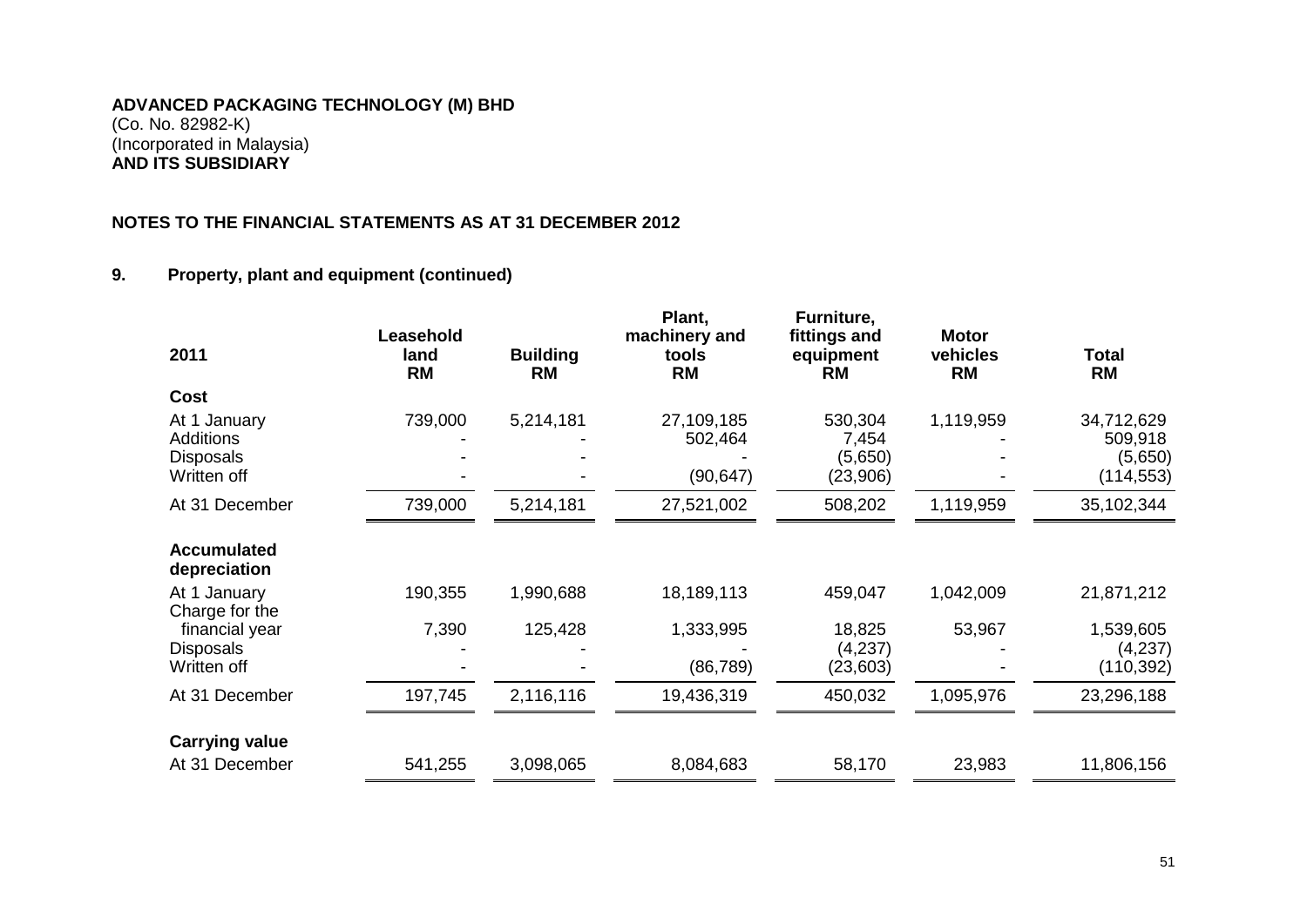#### **9. Property, plant and equipment (continued)**

Included in property, plant and equipment of the Company are the following fully depreciated property, plant and equipment which are still in use:

|                                   | 2012<br><b>RM</b> | 2011<br><b>RM</b> |
|-----------------------------------|-------------------|-------------------|
| At cost:                          |                   |                   |
| Plant, machinery and tools        | 11,325,168        | 11,250,588        |
| Furniture, fittings and equipment | 279,756           | 372,883           |
| Motor vehicles                    | 1,119,960         | 981,395           |
| <b>Building</b>                   | 58,633            | 11,863            |
|                                   | 12,783,517        | 12,616,729        |

## **10. Other investment**

Other investment represents investments in Fixed Income Fund Account with Aminvestment Services Berhad and is classified as available-for-sale financial assets.

The other investments as at 31 December 2012 have an interest rate ranging from 2.70% to 2.95% (2011: 2.75% to 2.95%) per annum.

As at the reporting date, the fair value is equivalent to its carrying value.

## **11. Inventories**

| At cost:                | 2012<br><b>RM</b> | 2011<br><b>RM</b> |
|-------------------------|-------------------|-------------------|
| Raw materials           | 2,873,316         | 3,033,153         |
| Work in-progress        | 432,044           | 417,466           |
| Finished goods          | 564,777           | 346,969           |
| Consumables             | 187,053           | 189,691           |
| Goods in-transit        | 898               | 349,087           |
|                         | 4,058,088         | 4,336,366         |
| <b>Less: Impairment</b> |                   |                   |
| Raw materials           | 48,474            |                   |
| Work-in-progress        | 2,187             |                   |
|                         | 50,661            |                   |
|                         | 4,007,427         | 4,336,366         |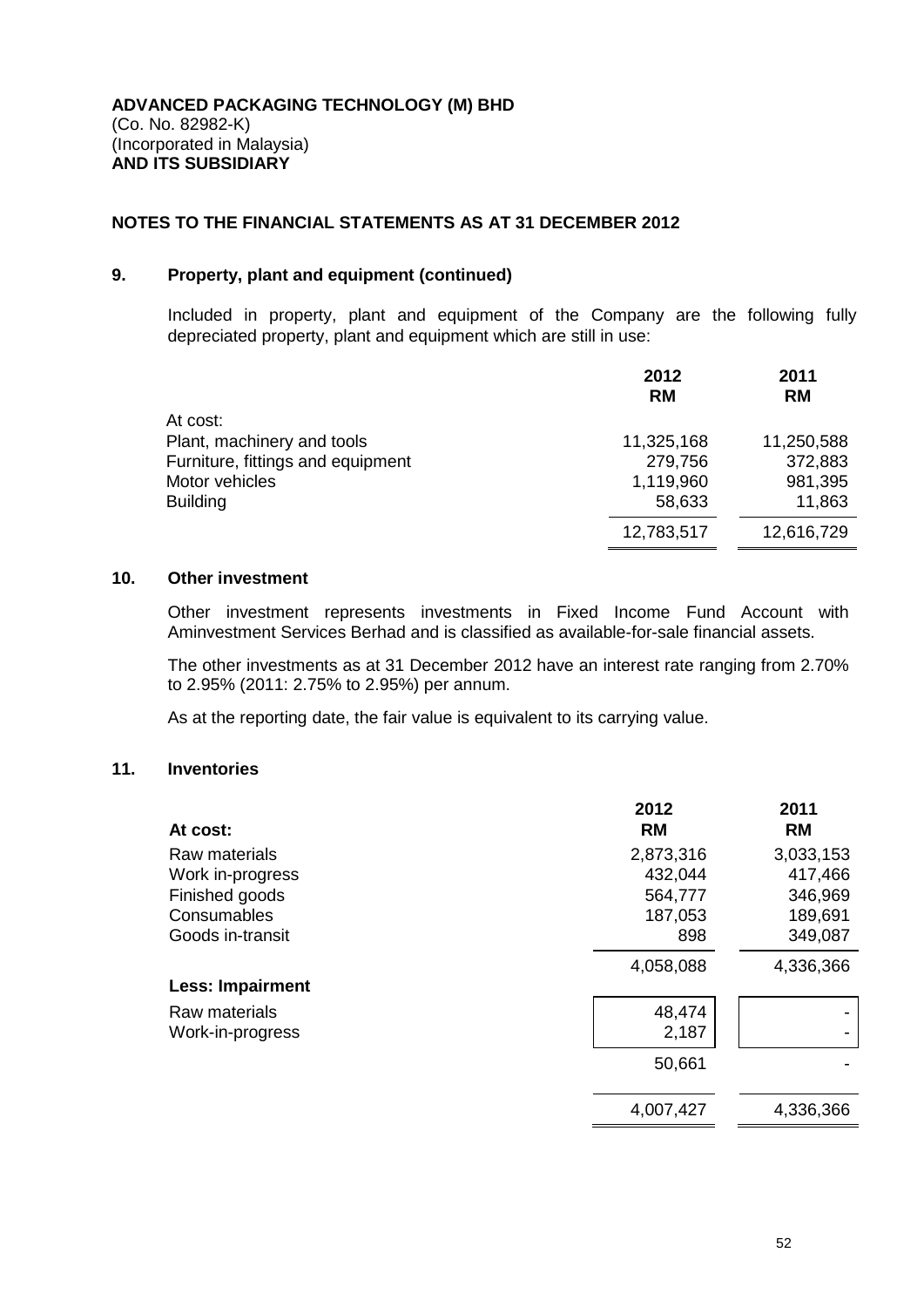#### **12. Trade receivables**

|                                                    | 2012<br><b>RM</b> | 2011<br><b>RM</b> |
|----------------------------------------------------|-------------------|-------------------|
| Trade receivables<br>Impairment                    | 3,903,389         | 5,217,852         |
| - Individually impaired<br>- Collectively impaired | -<br>450,000      | 15,439<br>450,000 |
|                                                    | (450,000)         | (465,439)         |
|                                                    | 3,453,389         | 4,752,413         |

The movement of the allowance accounts used to record the impairment are as follows:

|                             | 2012<br><b>RM</b> | 2011<br><b>RM</b> |
|-----------------------------|-------------------|-------------------|
| Impairment:                 |                   |                   |
| As 1 January<br>Additions   | 465,439           | 583,022<br>7,648  |
| Reversal of impairment loss | (15, 439)         | (125, 231)        |
| As 31 December              | 450,000           | 465,439           |

The Company's normal trade credit term ranges from 30 to 90 days. Other credit terms are assessed and approved on a case-by-case basis. The trade receivables are noninterest bearing and recognised at their original invoice amounts which represent their fair values on initial recognition.

#### **13. Non-trade receivables, deposits and prepayments**

|                                | 2012<br><b>RM</b>     | 2011<br><b>RM</b>     |
|--------------------------------|-----------------------|-----------------------|
| Non-trade receivables          | 149,692               | 145,443               |
| <b>Deposits</b><br>Prepayments | 18,640<br>15,295      | 18,640<br>16,254      |
| <b>Others</b>                  | 61,423                | 40,815                |
| Less: Impairment               | 245,050<br>(137, 318) | 221,152<br>(137, 318) |
|                                | 107,732               | 83,834                |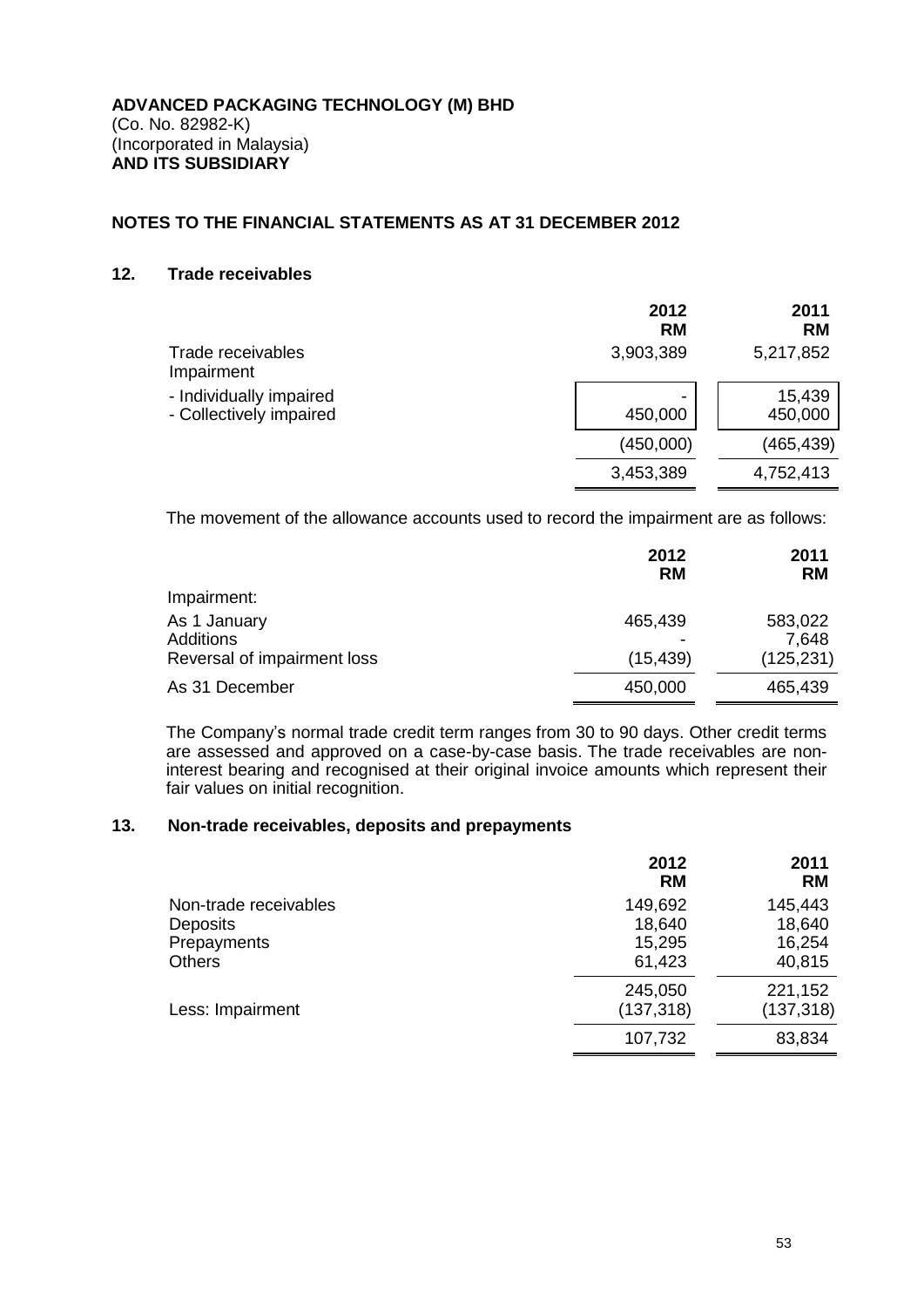#### **13. Non-trade receivables, deposits and prepayments (continued)**

Included in non-trade receivables of the Company are:

- (i) staff loans of RM12,374 (2011: RM8,125) which bear interest at 4% (2011: 4%) per annum.
- (ii) outstanding amount transferred from amount due from jointly controlled entity of RM137,318 upon disposal of Advanced Packaging Investments (H.K.) Limited ("the subsidiary") by the Company.

#### **14. Cash and cash equivalents**

|                                                               | 2012<br><b>RM</b>       | 2011<br><b>RM</b>      |
|---------------------------------------------------------------|-------------------------|------------------------|
| Deposits placed with licensed banks<br>Cash and bank balances | 10,000,000<br>2,709,547 | 7,500,000<br>2,438,494 |
|                                                               | 12,709,547              | 9,938,494              |

Deposits placed with licensed banks have maturity periods ranging from 30 days to 360 days (2011: 30 days to 360 days).

The deposits as at 31 December 2012 bore interest at rates ranging from 2.75% to 3.20% (2011: 2.85% to 3.20%) per annum.

## **15. Share capital**

|                                                          | 2012<br>2011<br><b>Number of Ordinary</b> |               | 2012        | 2011        |  |
|----------------------------------------------------------|-------------------------------------------|---------------|-------------|-------------|--|
|                                                          |                                           | <b>Shares</b> | <b>RM</b>   | <b>RM</b>   |  |
| <b>Ordinary Shares of</b><br>RM1.00 each:<br>Authorised: |                                           |               |             |             |  |
| At 1 January/31 December                                 | 100,000,000                               | 100,000,000   | 100,000,000 | 100,000,000 |  |
|                                                          |                                           |               |             |             |  |
| Issued and fully paid:                                   |                                           |               |             |             |  |
| At 1 January/31<br>December                              | 20,504,250                                | 20,504,250    | 20,504,250  | 20,504,250  |  |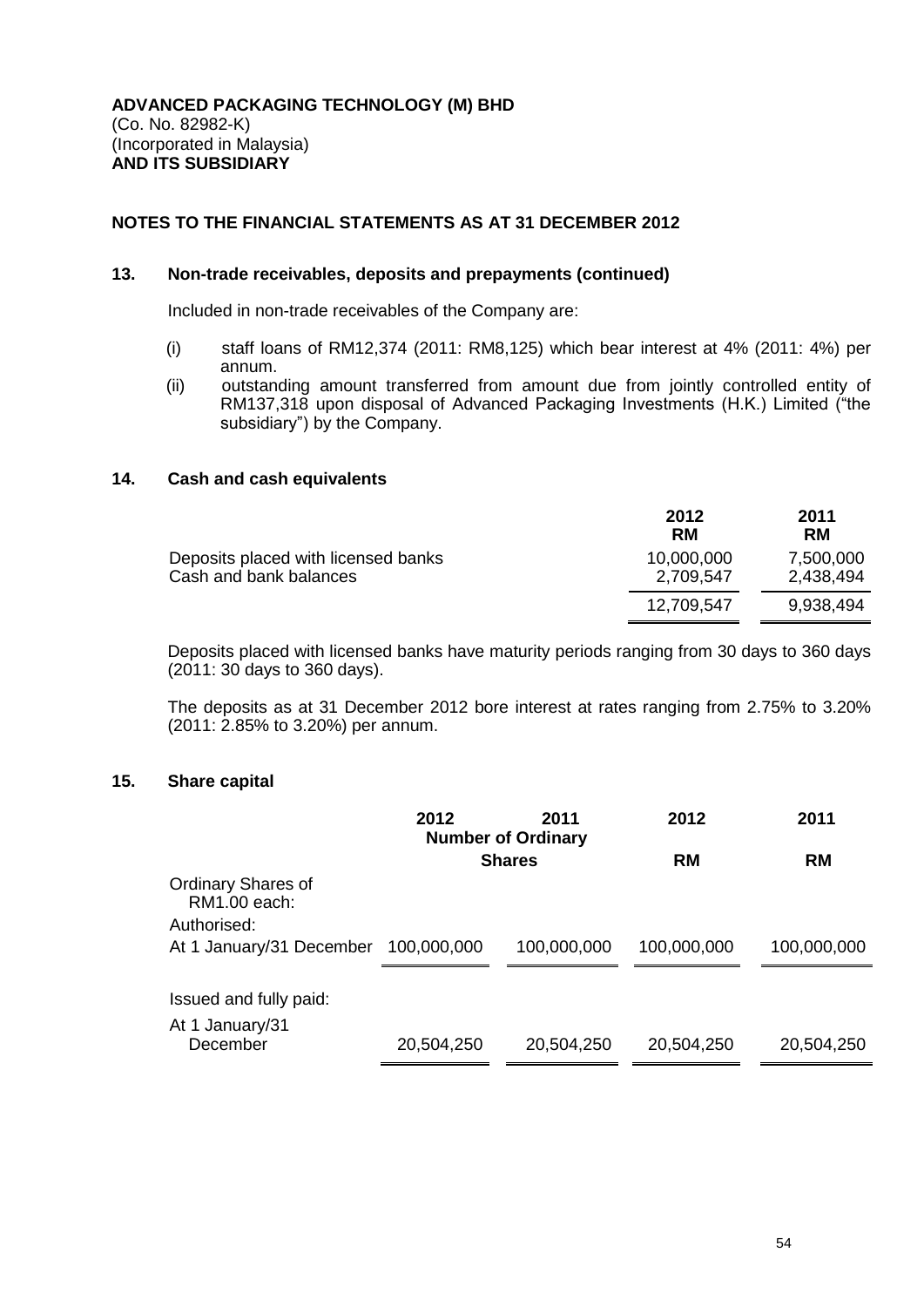#### **16. Treasury shares**

|                                        | 2012<br><b>Shares</b> | 2011<br><b>Number of Ordinary</b> | 2012<br><b>RM</b> | 2011<br><b>RM</b> |
|----------------------------------------|-----------------------|-----------------------------------|-------------------|-------------------|
| At 1 January<br>Share purchased during | 1,252,816             | 987,016                           | 875,990           | 530,585           |
| the financial year                     | 76,200                | 265,800                           | 106,259           | 345,405           |
| At 31 December                         | 1,329,016             | 1,252,816                         | 982,249           | 875,990           |

- (i) As at 31 December 2012, the number of outstanding Ordinary Shares in issue after deducting the treasury shares is 19,175,234 (2011: 19,251,434).
- (ii) During the financial year, the Company repurchased a total of 76,200 Ordinary Shares (2011: 265,800) of its issued Ordinary Shares from the open market on Bursa Malaysia for RM106,259 (2011: RM345,405). The average price paid for the shares repurchased was approximately RM1.40 (2011: RM1.30) per share.

The repurchased transactions were financed by internally generated funds. The shares repurchased are being held as treasury shares in accordance with Section 67A of Companies Act, 1965 in Malaysia. The Company has the right to reissue these shares at a later date. As treasury shares, the rights attached as to voting, dividends and participation in other distribution are suspended. None of the treasury shares repurchased has been sold or cancelled as at 31 December 2012.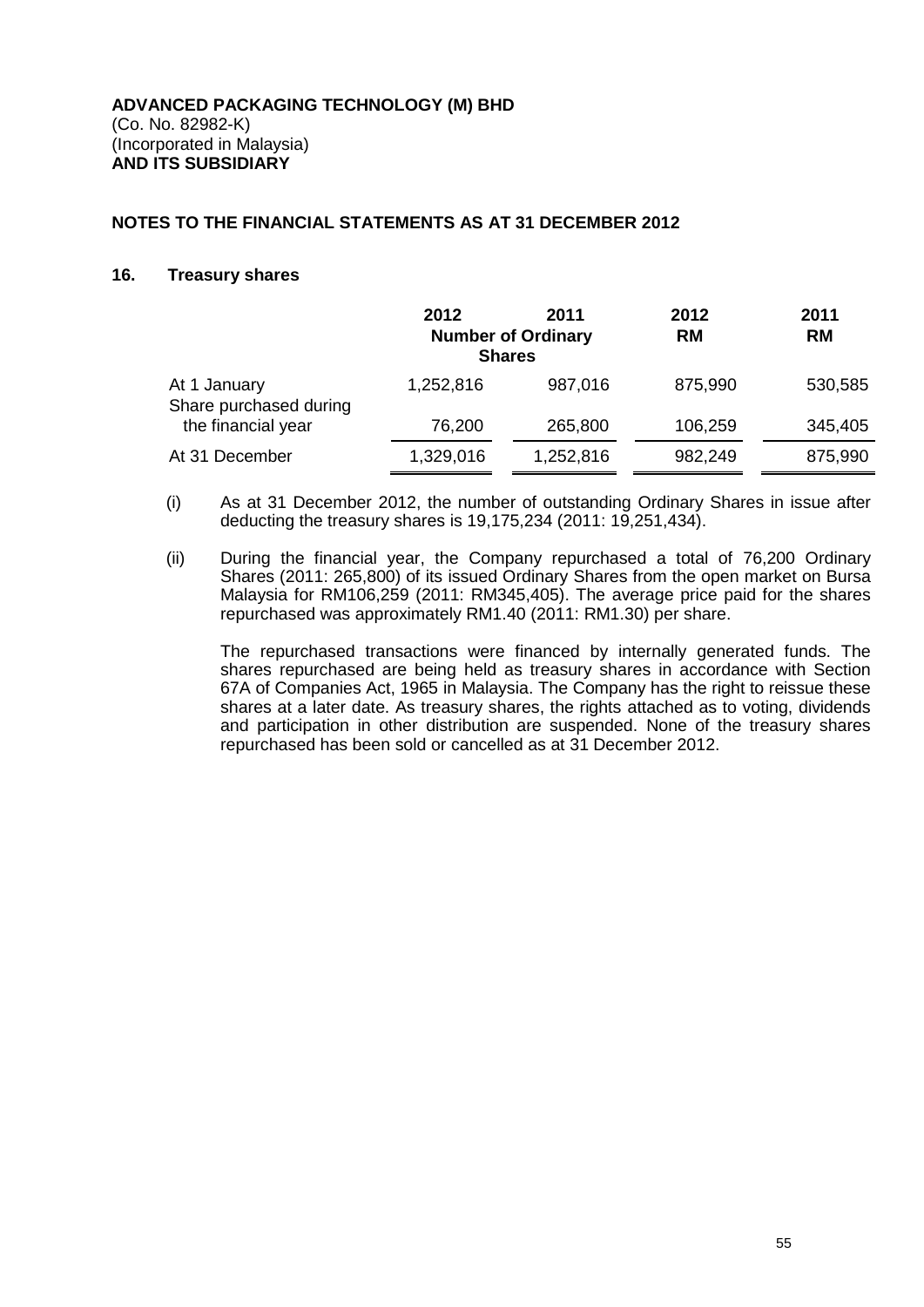#### **17. Reserves**

|                  | 2012<br>RM | 2011<br><b>RM</b> |  |
|------------------|------------|-------------------|--|
| Distributable:   |            |                   |  |
| Retained profits | 10,442,555 | 9,815,594         |  |

Prior to the year of assessment 2008, Malaysian companies adopted the full tax imputation system. In accordance with the Finance Act, 2007 which was gazetted on 28 December 2007, companies shall not be entitled to deduct tax on dividend paid, credited or distributed to its shareholders, and such dividends will be exempted from tax in the hands of the shareholders (i.e. "the single tier system"). However, there is a transitional period of six (6) years, expiring on 31 December 2013, that allow companies to pay franked dividends to their shareholders under limited circumstances. Companies also have an irrevocable option to disregard the Section 108 account balance and opt to pay dividends under the single tier system. The change in the tax legislation also provides for the Section 108 account balance to be locked-in as at 31 December 2007 in accordance with Section 39 of the Finance Act, 2007.

The Company did not elect for the irrevocable option to disregard its Section 108 account balance. Accordingly, during the transitional period, the Company may utilise its credits available in its Section 108 account as at 31 December 2007 to distribute cash dividend payments to ordinary shareholders as defined under the Finance Act, 2007. As at 31 December 2012, the Company has tax exempt profits available for distribution, sufficient credit in its Section 108 account and tax exempt income account to frank dividends out of its entire retained profits.

The retained earnings as at reporting date may be analysed as follows:

|                        | 2012                   | 2011                   |
|------------------------|------------------------|------------------------|
|                        | <b>RM</b>              | <b>RM</b>              |
| Realised<br>Unrealised | 9,041,650<br>1,400,905 | 8,152,904<br>1,662,690 |
|                        | 10,442,555             | 9,815,594              |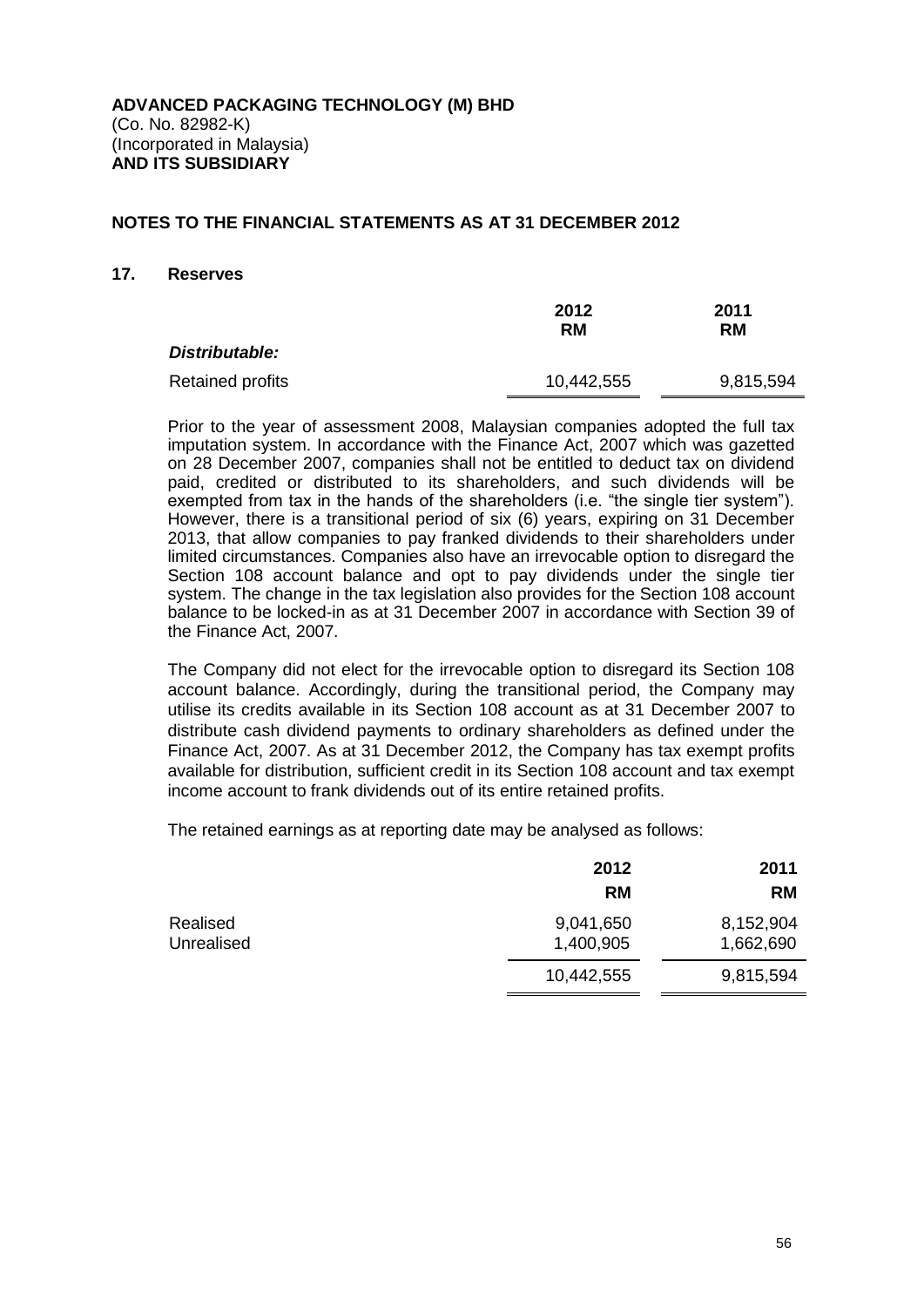## **18. Deferred tax liabilities**

|                                                               | 2012<br><b>RM</b>       | 2011<br><b>RM</b>   |
|---------------------------------------------------------------|-------------------------|---------------------|
| At 1 January<br>Transferred (to)/from profit or loss (Note 6) | 1,666,627<br>(265, 807) | 1,566,707<br>99,920 |
| At 31 December                                                | 1,400,820               | 1,666,627           |

The components and movements of deferred tax liabilities and assets during the financial year prior to offsetting are as follows:

|                                                                 | Property,<br>plant and<br>equipment<br><b>RM</b> |
|-----------------------------------------------------------------|--------------------------------------------------|
| Deferred tax liabilities of the Company:                        |                                                  |
| At 1 January 2012<br>Recognised in statements of profit or loss | 2,158,257<br>(243, 352)                          |
| At 31 December 2012                                             | 1,914,905                                        |
|                                                                 |                                                  |
| At 1 January 2011                                               | 2,034,768                                        |
| Recognised in statements of profit or loss                      | 123,489                                          |
| At 31 December 2011                                             | 2,158,257                                        |
|                                                                 |                                                  |
|                                                                 | <b>Provision</b><br><b>RM</b>                    |
| Deferred tax assets of the Company:                             |                                                  |
| At 1 January 2012<br>Recognised in statements of profit or loss | 491,630<br>22,455                                |
| At 31 December 2012                                             | 514,085                                          |
|                                                                 |                                                  |
| At 1 January 2011                                               | 468,061                                          |
| Recognised in statements of profit or loss                      | 23,569                                           |
| At 31 December 2011                                             | 491,630                                          |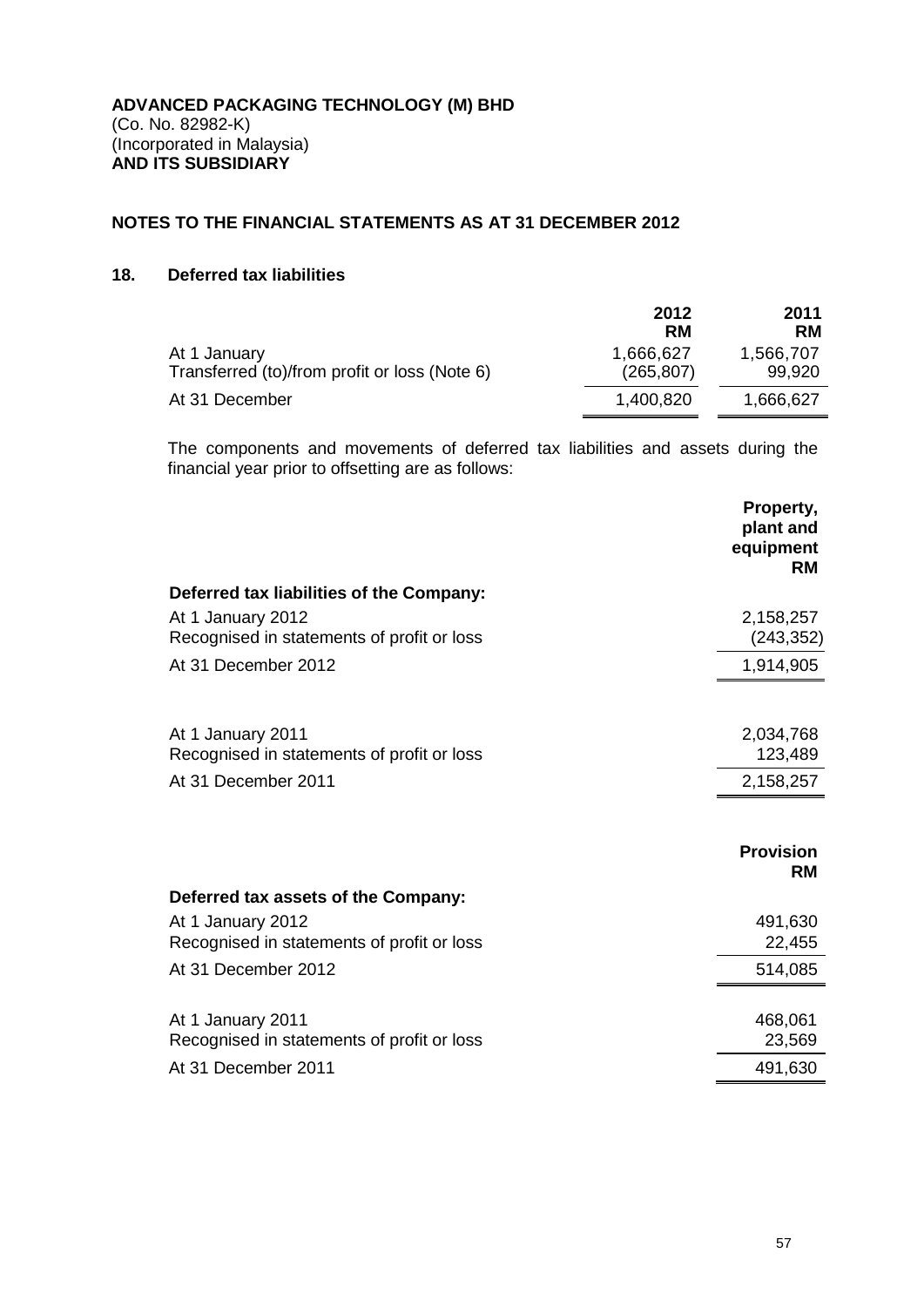## **19. Provision for staff gratuity**

|                                          | 2012<br><b>RM</b>   | 2011<br><b>RM</b>     |
|------------------------------------------|---------------------|-----------------------|
| At 1 January<br>Current year's provision | 1,466,558<br>84,215 | 1,384,297<br>87,436   |
| Amount paid during the financial year    | 1,550,773           | 1,471,733<br>(5, 175) |
| At 31 December                           | 1,550,773           | 1,466,558             |

#### **20. Trade payables**

The normal trade credit terms granted to the Company range from 30 to 90 days.

## **21. Non-trade payables and accruals**

|                    | 2012<br><b>RM</b> | 2011<br><b>RM</b> |
|--------------------|-------------------|-------------------|
| Non-trade payables | 350,068           | 321,927           |
| Accruals           | 646,672           | 651,962           |
|                    | 996,740           | 973,889           |

#### **22. Amounts due to Directors**

This represents unsecured Directors' fees, which is interest-free and normally settled within one (1) year.

## **23. Bills payable**

|                         | 2012                     | 2011      |
|-------------------------|--------------------------|-----------|
|                         | <b>RM</b>                | <b>RM</b> |
| Bills payable - secured | $\overline{\phantom{0}}$ | 194,828   |

The bills payable are secured by a negative pledge covering the Company's unencumbered assets.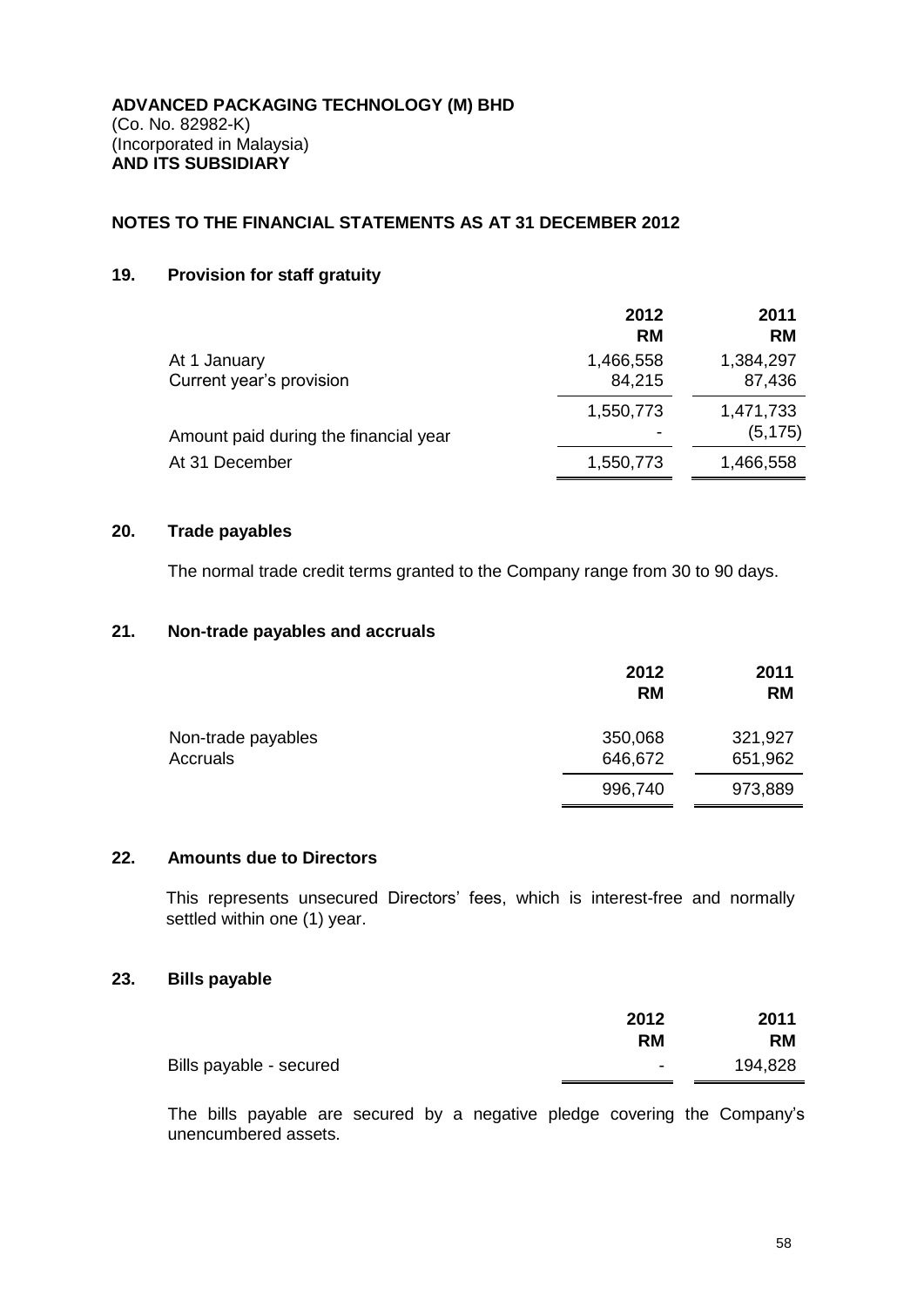#### **24. Dividends**

Dividends recognised by the Company are:

|                                                                                                            | <b>Gross</b><br>dividend<br>per<br>share<br><b>Sen</b> | <b>Amount</b><br><b>of</b><br>dividend<br>net of tax<br><b>RM</b> | Date of<br>payment |
|------------------------------------------------------------------------------------------------------------|--------------------------------------------------------|-------------------------------------------------------------------|--------------------|
| In respect of financial year ended<br>31 December 2011:                                                    |                                                        |                                                                   |                    |
| Final dividend for the financial year<br>ended 31 December 2010<br>Interim dividend for the financial year | 10.00                                                  | 1,450,818                                                         | 19 July 2011       |
| ended 31 December 2011                                                                                     | 4.00                                                   | 577,543                                                           | 16 January 2012    |
| Adjustment for prior year dividend paid                                                                    |                                                        | 2,028,361<br>(1, 140)                                             |                    |
|                                                                                                            |                                                        | 2,027,221                                                         |                    |
| In respect of financial year ended<br>31 December 2012:                                                    |                                                        |                                                                   |                    |
| Final dividend for the financial year<br>ended 31 December 2011<br>Interim dividend for the financial year | 10.00                                                  | 1,440,693                                                         | 24 July 2012       |
| ended 31 December 2012                                                                                     | 4.00                                                   | 575,257                                                           | 22 January 2013    |
|                                                                                                            |                                                        | 2,015,950                                                         |                    |
|                                                                                                            |                                                        |                                                                   |                    |

The Directors recommend a final dividend of 10% less tax of 25% totalling RM1,438,142 subject to the shareholders' approval at the forthcoming Annual General Meeting of the Company. These financial statements do not reflect this final dividend which will only be accrued as a liability when approved by shareholders.

#### **25. Significant related party transactions**

|                                                                     |                        | <b>Transaction</b><br>value |                  | <b>Balance outstanding as</b><br>at 31 December |                   |
|---------------------------------------------------------------------|------------------------|-----------------------------|------------------|-------------------------------------------------|-------------------|
| Name of<br>company                                                  | Type of<br>transaction | 2012<br><b>RM</b>           | 2011<br>RM       | 2012<br><b>RM</b>                               | 2011<br><b>RM</b> |
| With subsidiary:<br><b>Advanced Packaging</b><br>Investments (H.K.) |                        |                             |                  |                                                 |                   |
| Limited                                                             | Advances<br>Write off  | $\blacksquare$<br>٠         | 28,569<br>50,390 | -                                               |                   |

Information regarding the disposal of the subsidiary is disclosed in Note 7 to the financial statements. The Directors are of the opinion that the terms and conditions and prices of the above transactions are not materially different from that obtainable in transactions with unrelated parties.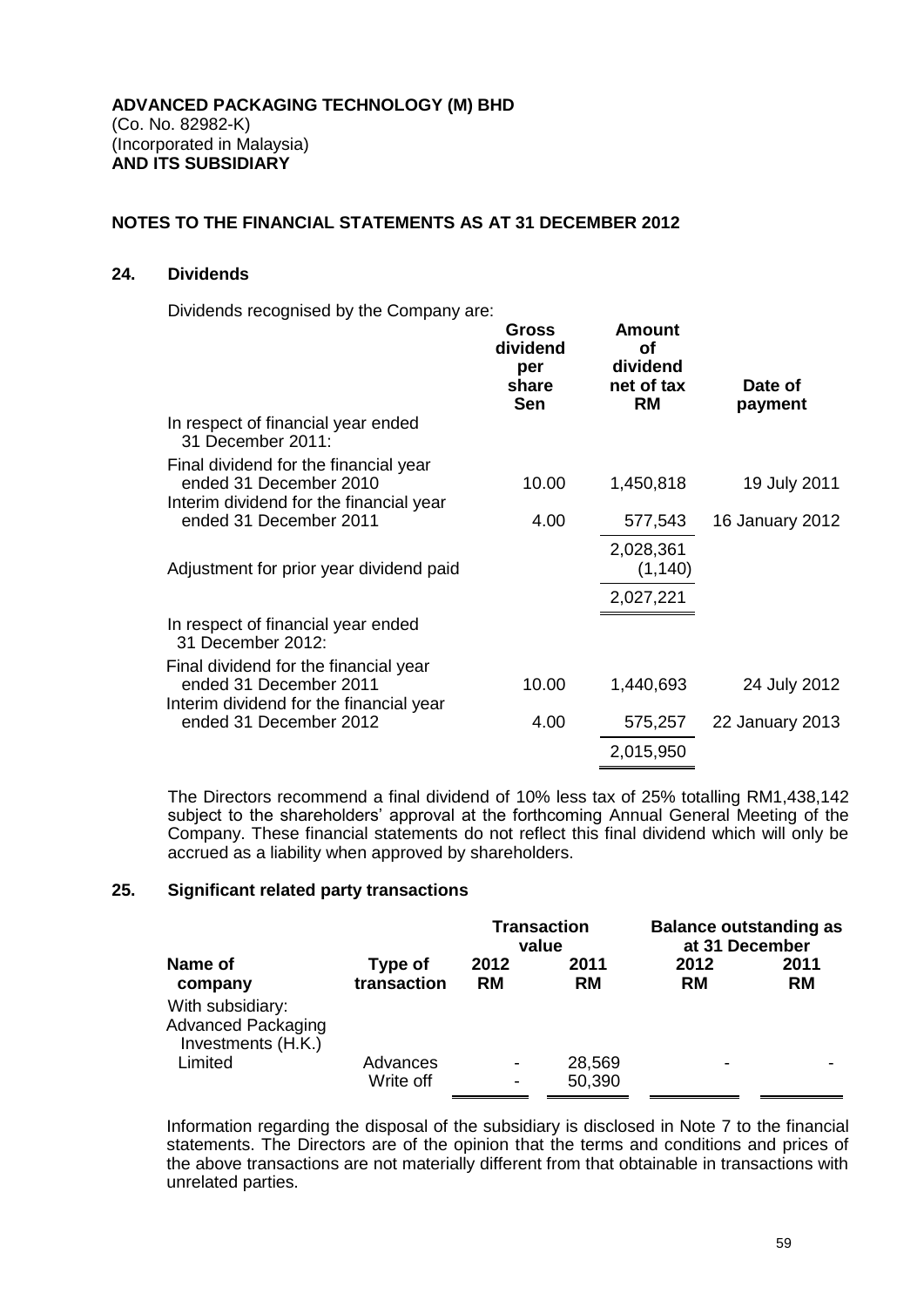## **NOTES TO THE FINANCIAL STATEMENTS AS AT 31 DECEMBER 2012**

#### **26. Segmental information**

#### (a) *Business segments*

Business segmental information has not been prepared as the Group's revenue, operating profit, assets and liabilities, depreciation, capital and non-cash expenditure are mainly confined to one (1) industry segment carried out in Malaysia, namely, the manufacturing and distribution of flexible packaging materials.

#### (b) *Geographical segments*

The activities of the Group are mainly carried out in Malaysia. The Group operates in other countries as follows:

- (i) Hong Kong investment holding The Company has disposed off the investment in subsidiary on December 2011 and related information has been disclosed in Note 7 to the financial statements.
- (ii) The People's Republic of China The Company has disposed off the investment in joint venture upon the disposal of the investment in subsidiary as disclosed in Note 26 (b) (i) to the financial statements. The joint venture company has not commenced business at the time of disposal.

Accordingly, the segmental information by geographical location is presented as below:

|                                        | <b>Malaysia</b>   |                   | <b>Outside Malaysia</b> |                   | <b>Consolidated</b> |                   |
|----------------------------------------|-------------------|-------------------|-------------------------|-------------------|---------------------|-------------------|
|                                        | 2012<br><b>RM</b> | 2011<br><b>RM</b> | 2012<br><b>RM</b>       | 2011<br><b>RM</b> | 2012<br><b>RM</b>   | 2011<br><b>RM</b> |
| Segmental assets by location of assets | 35,845,201        | 35,917,263        | ۰                       | $\blacksquare$    | 35,845,201          | 35,917,263        |

#### (c) *Major customers*

Revenues from major customers amounting to RM10,157,202 (2011: RM9,010,539), arising from sales of the flexible packaging materials.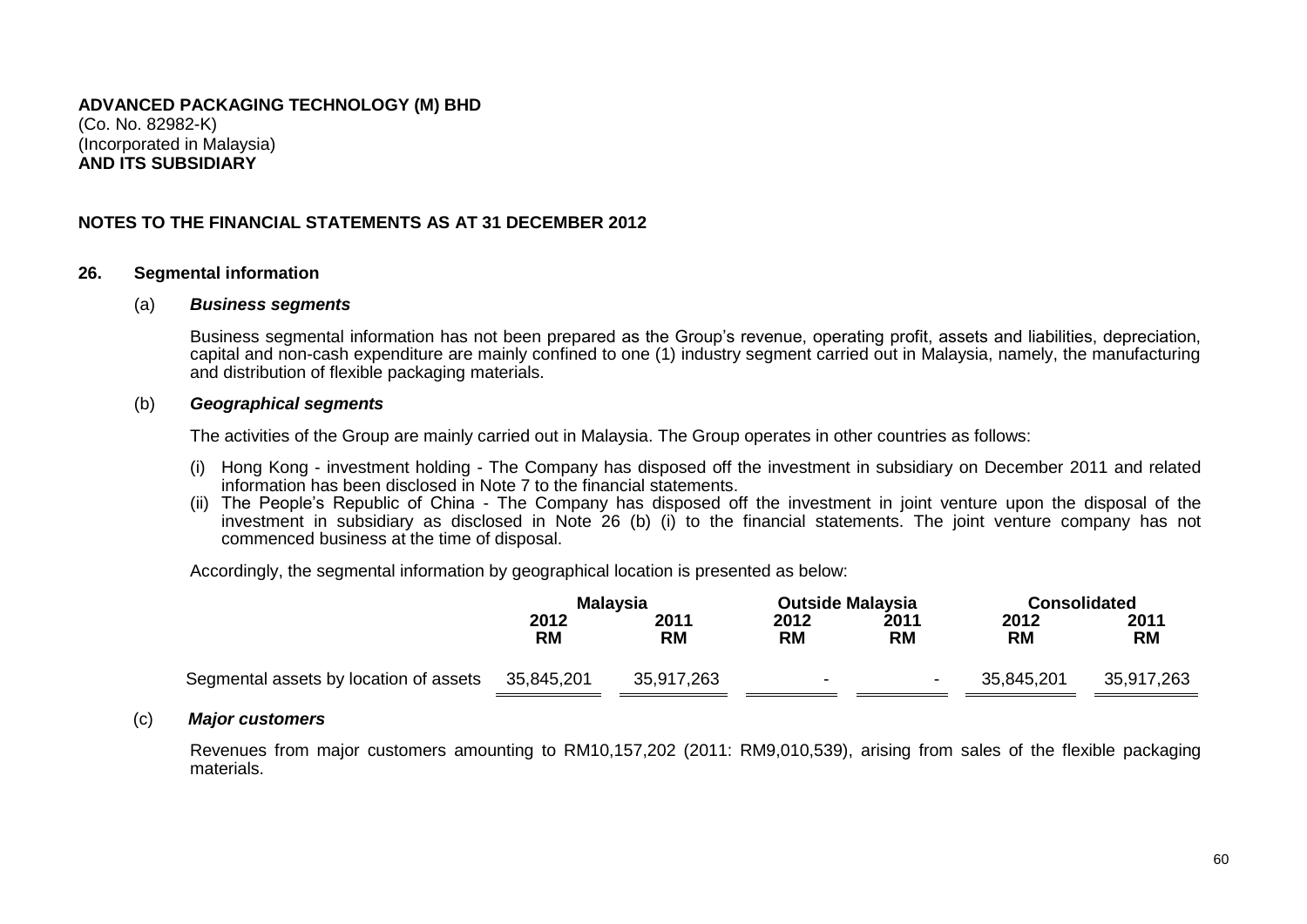#### **27. Contingent liability**

|                                   | 2012<br>RM | 2011<br><b>RM</b> |
|-----------------------------------|------------|-------------------|
| Bank guarantee given by financial |            |                   |
| institution to third party        | 137,786    | 141,800           |
| Documentary credit                | 286,016    | 514,780           |

#### **28. Financial instruments**

#### **Financial risk management objectives and policies**

The Company is exposed to financial risks arising from their operations and the use of financial instruments. The key financial risks include credit risk, interest rate risk, market risk, foreign currency risk and liquidity risk.

The Company's financial risk management policy seeks to ensure that adequate financial resources are available for the development of the Company's businesses whilst managing its credit risk, liquidity risk and foreign currency risk.

The following sections provide details regarding the Company's exposure to the above mentioned financial risks and the objectives, policies and processes for the management of these risks.

#### **Credit risk**

The Company's exposure to credit risk, or the risk of counterparties defaulting, arises mainly from trade and other receivables. The Company manages its exposure to credit risk by the application of credit approvals, credit limits and monitoring procedures on an ongoing basis. For other financial assets (including quoted investments, cash and bank balances and derivatives), the Company minimises credit risk by dealing exclusively with high credit rating counterparties.

The Company establishes an allowance for impairment that represents its estimate of incurred losses in respect of the trade and non-trade receivables as appropriate. The main components of this allowance are a specific loss component that relates to individually significant exposures, and a collective loss component established for groups of similar assets in respect of losses that might have been incurred but not yet identified. Impairment is estimated by management based on prior experience and the current economic environment.

#### Credit risk concentration profile

The Company's major concentration of credit risk relates to the amounts owing by 8 major customers which constituted approximately 76% of its trade receivables as at the end of the reporting period.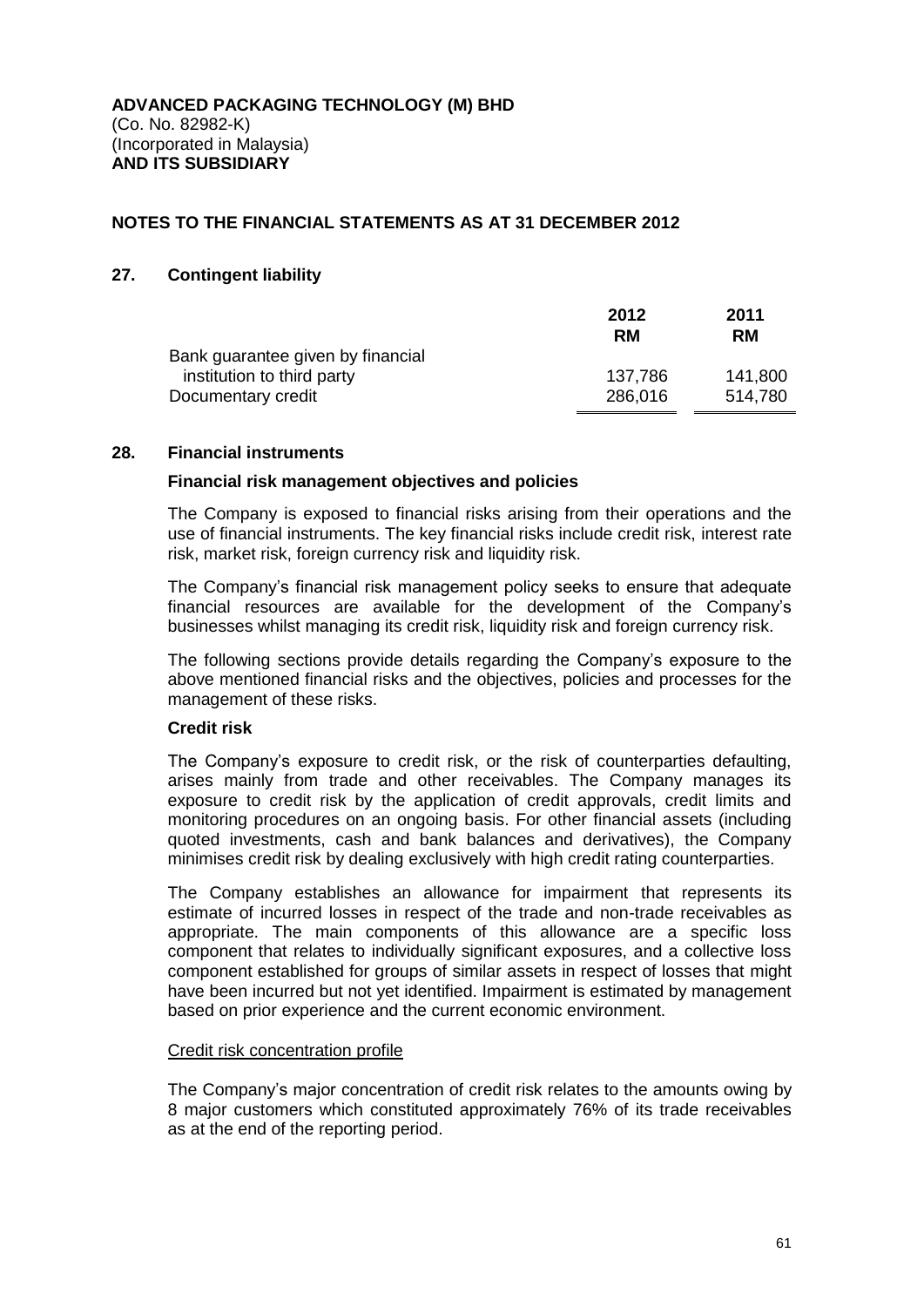#### **28. Financial instruments (continued)**

**Credit risk** (continued)

#### Exposure to credit risk

As the Company does not hold any collateral, the maximum exposure to credit risk is represented by the carrying amount of the financial assets as at the end of the reporting period.

The exposure of credit risk for trade receivables by geographical region is as follows:

|          | 2012<br><b>RM</b> | 2011<br><b>RM</b> |
|----------|-------------------|-------------------|
| Malaysia | 3,453,389         | 4,752,413         |

#### Ageing analysis

The ageing analysis of the Company's trade receivables is as follows:

|                             | Gross<br><b>Amount</b><br><b>RM</b> | <b>Individual</b><br><b>Impairment</b><br><b>RM</b> | <b>Collective</b><br>Impairment<br><b>RM</b> | Carrying<br>Value<br><b>RM</b> |
|-----------------------------|-------------------------------------|-----------------------------------------------------|----------------------------------------------|--------------------------------|
| 2012                        |                                     |                                                     |                                              |                                |
| Not past due :<br>Past due: | 3,078,949                           | $\overline{\phantom{0}}$                            | $\blacksquare$                               | 3,078,949                      |
| - less than 3 months        | 721,000                             |                                                     | (445, 406)                                   | 275,594                        |
| - more than 3 months        | 103,440                             |                                                     | (4,594)                                      | 98,846                         |
|                             | 3,903,389                           |                                                     | (450,000)                                    | 3,453,389                      |

The collective impairment allowance is determined based on estimated irrecoverable amounts from the sale of goods, determined by reference to past default experience.

#### Trade receivables that are neither past due nor impaired

A significant portion of trade receivables that are neither past due nor impaired are regular customers that have been transacting with the Company. The Company uses ageing analysis to monitor the credit quality of the trade receivables. Any receivables having significant balances past due or more than 90 days, which are deemed to have higher credit risk, are monitored individually.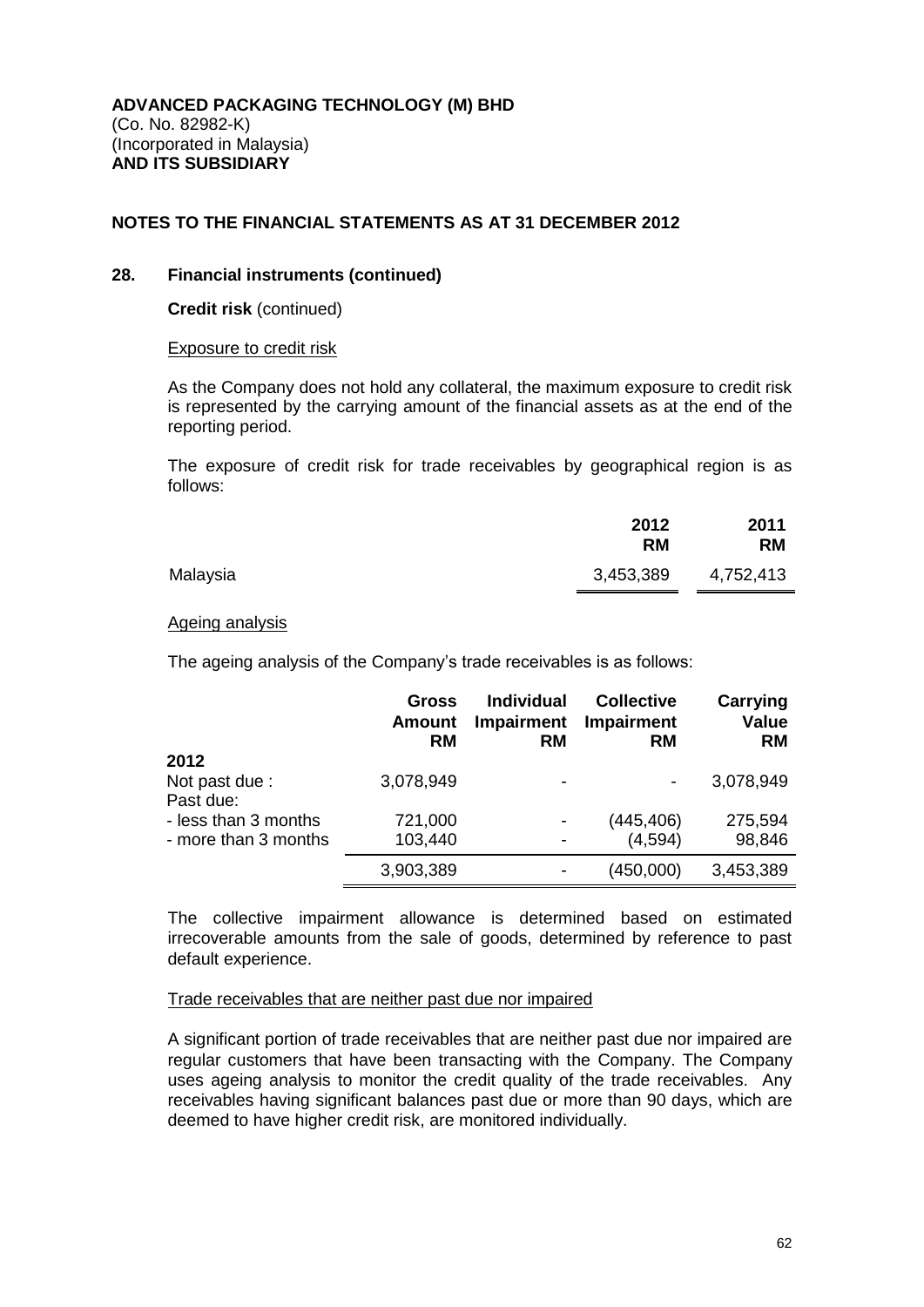#### **28. Financial instruments (continued)**

**Credit risk** (continued)

#### Trade receivables that are past due but not impaired

The Company believes that no impairment allowance is necessary in respect of these trade receivables. They are companies which have substantially good collection track record and no recent history of default.

#### **Interest rate risk**

Interest rate risk is the risk that the fair value or future cash flows of a financial instrument will fluctuate because of changes in market interest rates. The Company's exposure to interest rate risk arises mainly from interest-earning financial assets and liabilities. The Company's policy is to obtain the most favourable interest rates available. Any surplus funds of the Company will be placed with licensed financial institutions to generate interest income.

Information relating to the Company's exposure to the interest rate risk of the financial liabilities is disclosed in their respective notes to the financial statements.

#### Interest rate risk sensitivity analysis

The following table details the sensitivity analysis to a reasonably possible change in the interest rates as at the end of the reporting period, with all other variables held constant:

| <b>Effects on profit after taxation</b> | 2012<br>Increase /<br>(Decrease)<br>RM | 2011<br>Increase /<br>(Decrease)<br><b>RM</b> |
|-----------------------------------------|----------------------------------------|-----------------------------------------------|
| Increase of 10 basis point ("bp")       | 10,000                                 | 7,500                                         |
| Decrease of 10 basis point ("bp")       | (10,000)                               | (7,500)                                       |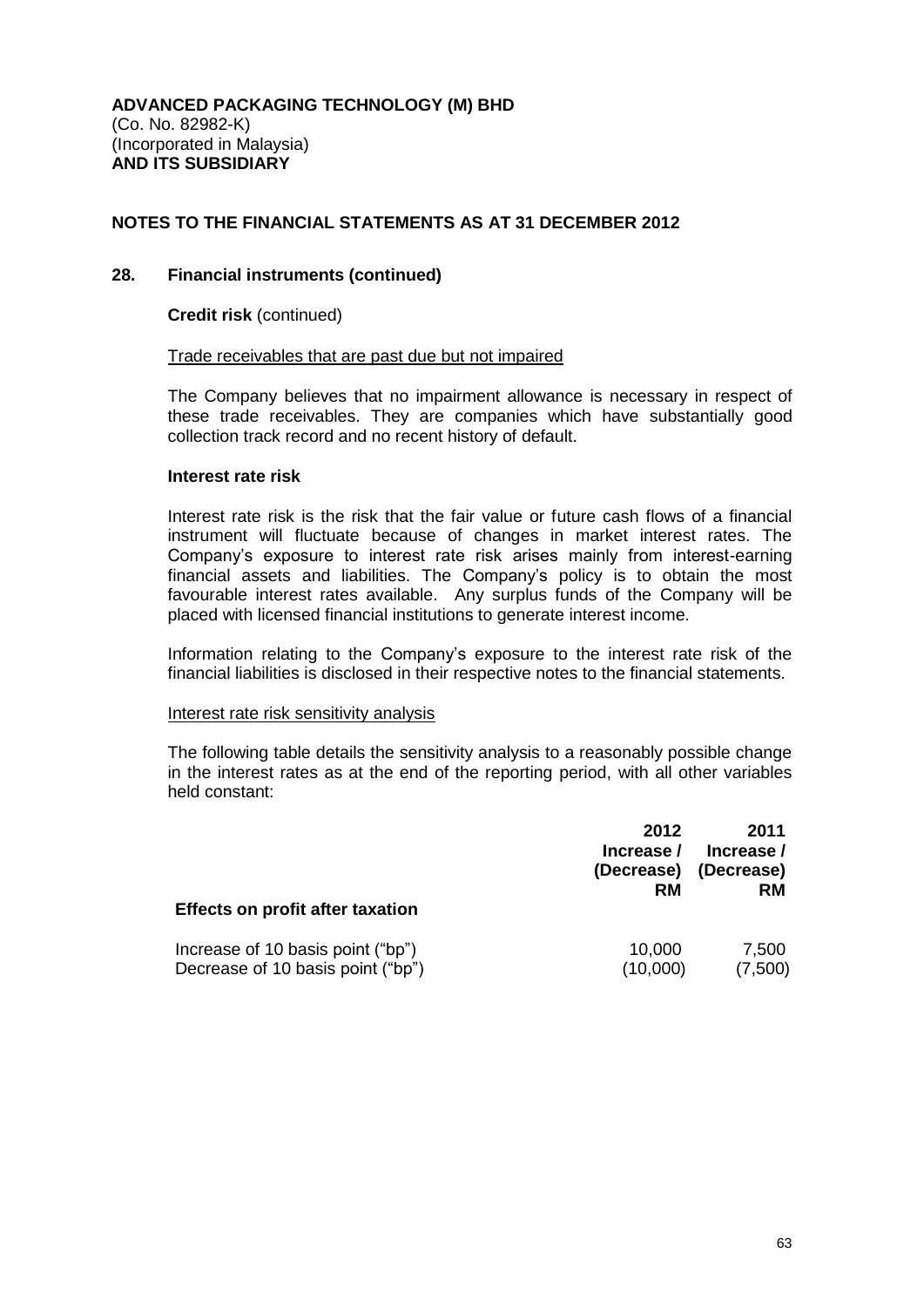## **28. Financial instruments (continued)**

#### **Market risk**

The Company's principal exposure to market risk arises mainly from the economic performance of Malaysia.

#### **Foreign currency risk**

The Company incurs foreign currency risk on sales and purchases that are denominated in a currency other than Ringgit Malaysia. The currency giving rise to this risk is US Dollar. The exposure of foreign currency risk is monitored on an ongoing basis to ensure that the net exposure is at an acceptable level.

The net unhedged financial assets and financial liabilities of the Company that are not denominated in their functional currencies are as follows:

|                              | <b>United States Dollar</b> |                   |
|------------------------------|-----------------------------|-------------------|
|                              | 2012<br><b>RM</b>           | 2011<br><b>RM</b> |
| <b>Financial liabilities</b> |                             |                   |
| Trade payables               | ٠                           | 479,553           |
| Net currency exposure        | -                           | (479, 553)        |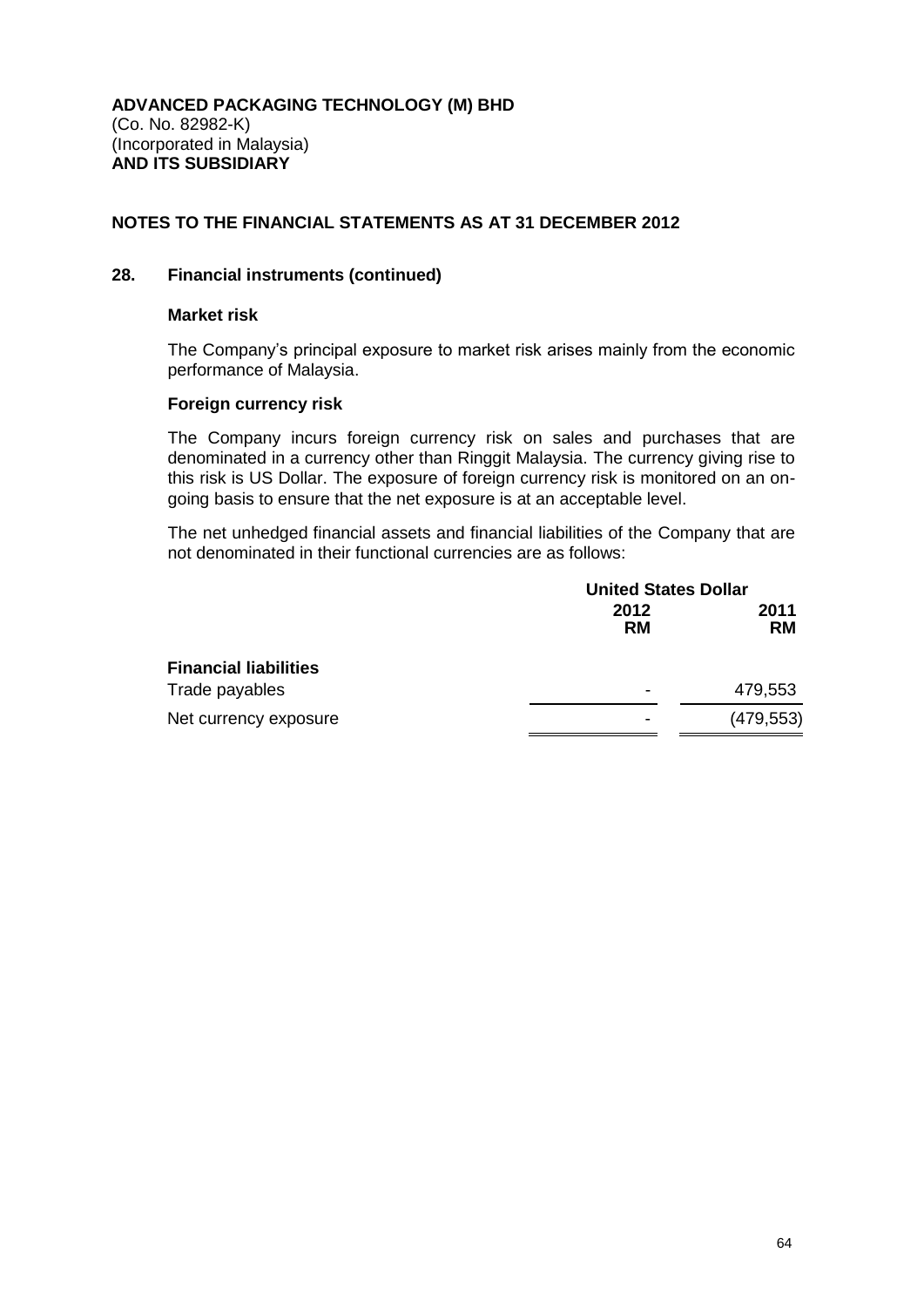#### **28. Financial instruments (continued)**

#### **Foreign currency risk** (continued)

#### Foreign currency risk sensitivity analysis

The following table details the sensitivity analysis to a reasonably possible change in the foreign currencies as at the end of the reporting period, with all other variables held constant:

|                                            | 2012<br>℅    | 2011<br>%    | 2012<br><b>RM</b><br>Increase/<br>(Decrease) | 2011<br><b>RM</b><br>Increase/<br>(Decrease) |
|--------------------------------------------|--------------|--------------|----------------------------------------------|----------------------------------------------|
| Effect on profit after tax                 |              |              |                                              |                                              |
| USD / RM<br>Strengthened by<br>Weakened by | 5.00<br>5.00 | 5.00<br>5.00 |                                              | (76, 177)<br>76,177                          |
| SGD / RM<br>Strengthened by<br>Weakened by | 5.00<br>5.00 | 5.00<br>5.00 |                                              |                                              |
| RMB / RM<br>Strengthened by<br>Weakened by | 5.00<br>5.00 | 5.00<br>5.00 |                                              |                                              |

#### **Liquidity risk**

The Company monitors and maintains a level of cash and cash equivalents deemed adequate by management to finance the Company's operations and to mitigate the effects of fluctuations in cash flows.

### **29. Fair values**

The following summarises the methods used to determine the fair values of the financial instruments:

- (i) The financial assets and financial liabilities maturing within the next twelve (12) months approximated their fair values due to the relatively short term maturity of the financial instruments.
- (ii) The fair value of other investments is equivalent to the carrying value as at the end of the reporting period.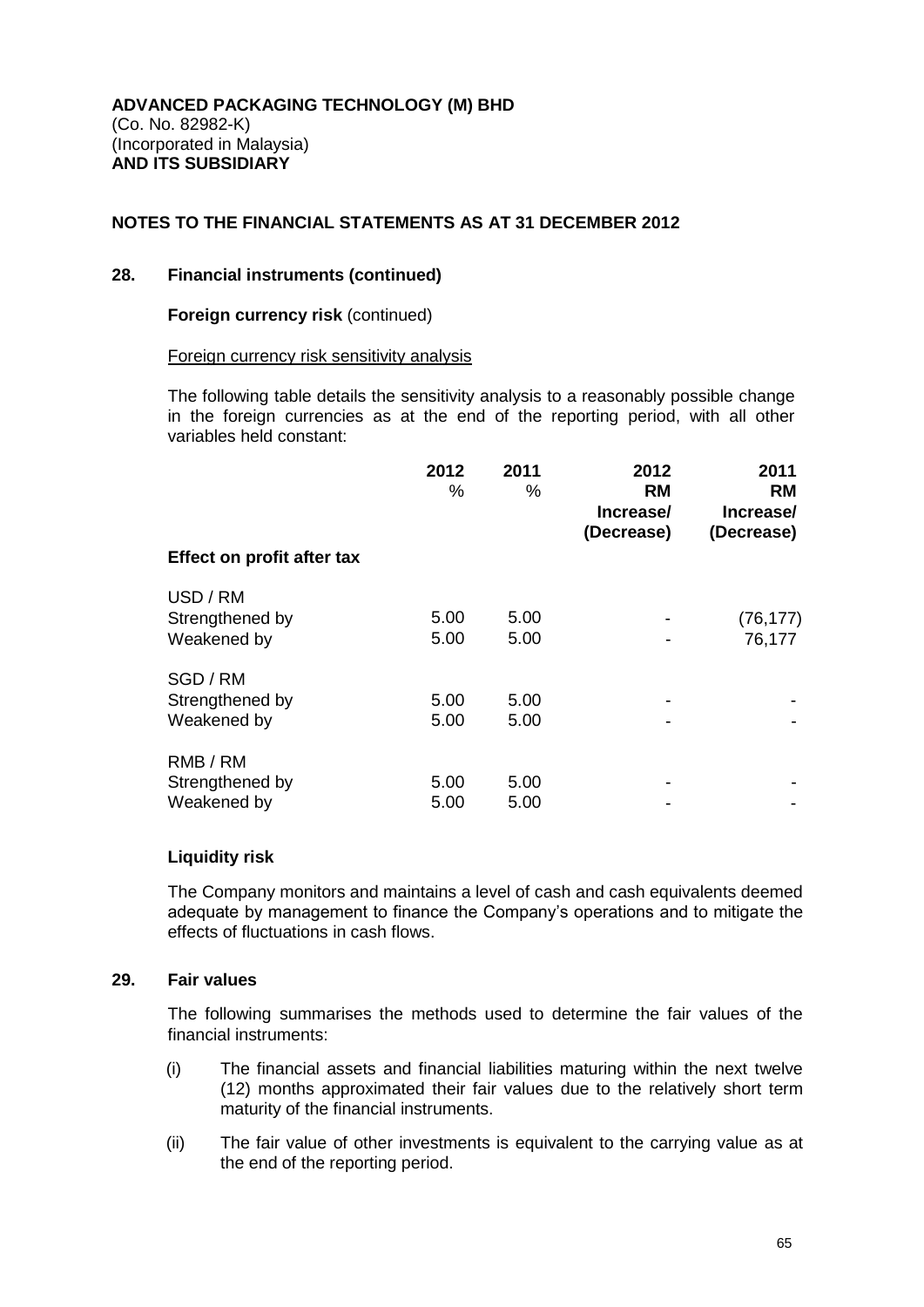#### **29. Fair values (continued)**

The aggregate fair values and the carrying amounts of the financial asset carried on the statement of financial position as at 31 December are as below:

|                  | 2012<br>Carrying    | Fair               | 2011<br>Carrying    | Fair               |
|------------------|---------------------|--------------------|---------------------|--------------------|
|                  | amount<br><b>RM</b> | value<br><b>RM</b> | amount<br><b>RM</b> | value<br><b>RM</b> |
| Financial asset: |                     |                    |                     |                    |
| Other investment | 5,000,000           | 5,000,000          | 5,000,000           | 5,000,000          |

#### Fair value hierarchy

The table below analyses financial instrument carried at fair value, by valuation method. The different levels have been defined as follows:

| Level 1: |                        | Quoted prices (unadjusted) in active markets for identical |  |  |  |
|----------|------------------------|------------------------------------------------------------|--|--|--|
|          | assets or liabilities. |                                                            |  |  |  |

- $\checkmark$  Level 2: Inputs other than quoted prices included within Level 1 that are observable for assets or liabilities, either directly (i.e. as prices) or indirectly (i.e. derived from prices).
- Level 3: Input for the assets or liabilities that are not based on observable market data (unobservable inputs).

|                                | Level 1<br><b>RM</b> | Level 2<br><b>RM</b>     | Level 3<br><b>RM</b> | Total<br><b>RM</b> |
|--------------------------------|----------------------|--------------------------|----------------------|--------------------|
| 2012<br><b>Financial asset</b> |                      |                          |                      |                    |
| Other investment               | 5,000,000            | $\overline{\phantom{0}}$ | -                    | 5,000,000          |

#### **30. Capital management**

The Company manages its capital to ensure that the Company will be able to maintain an optimal capital structure so as to support its business and maximise shareholder(s) value. To achieve this objective, the Company may make adjustments to the capital structure in view of changes in economic conditions, such as adjusting the amount of dividend payment, returning of capital to shareholders or issuing new shares.

The Company manages its capital based on debt-to-equity ratio. The Company's strategies were unchanged from the previous financial year. The debt-to-equity ratio is calculated as net debt divided by total capital.